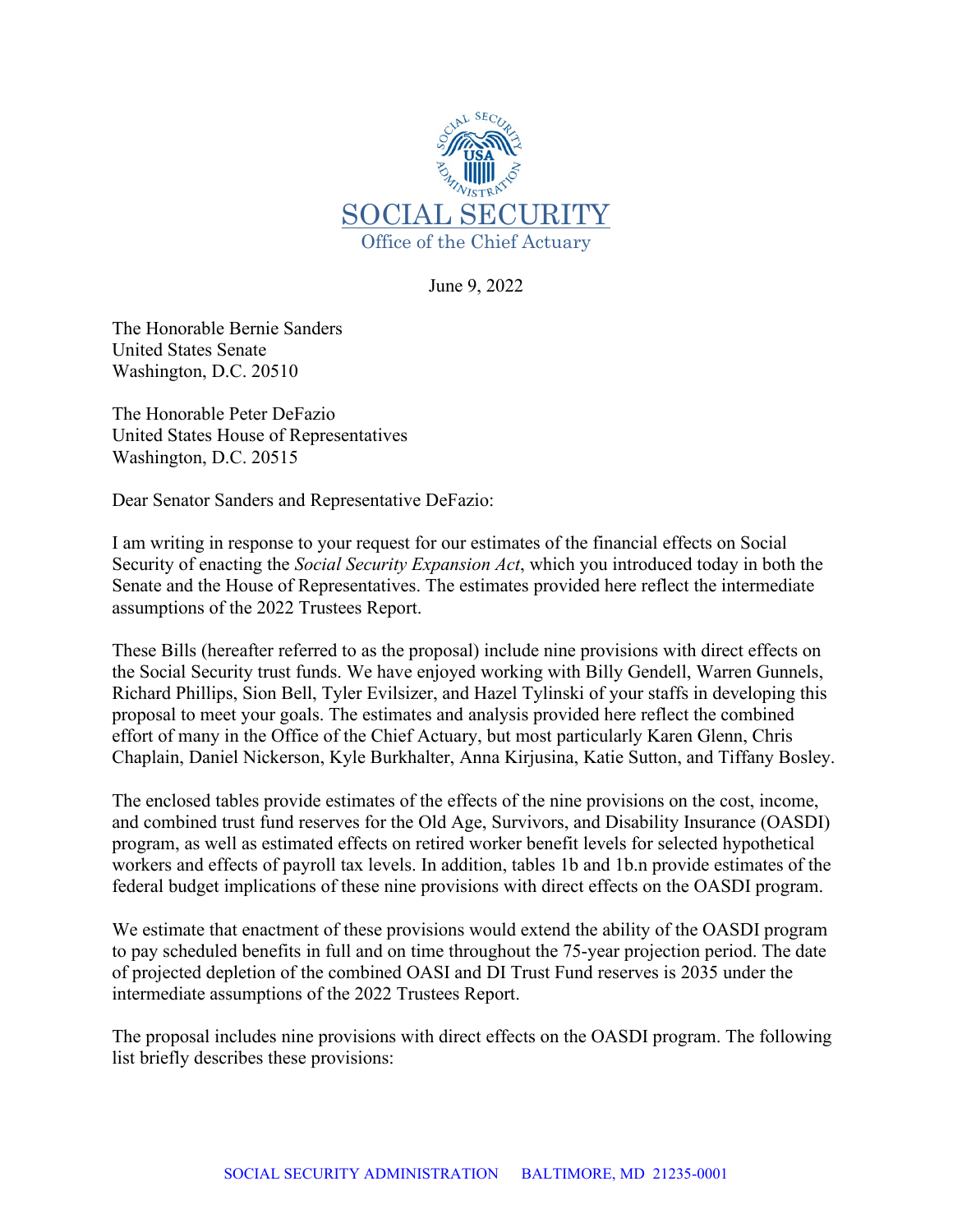*Section 2. Increase the first primary insurance amount (PIA) bend point above the currentlaw level, and increase the first PIA factor from 90 to 95, for all OASDI benefits payable based on eligibility for January 2023 and thereafter.* Increase the first PIA bend point by 22 percent for benefits payable for eligibility in 2023 and later, regardless of when any beneficiary became initially eligible. Increase the first PIA factor by 5 percentage points, for a PIA factor of 95 percent for benefit eligibility in 2023 and later.

*Section 3. Use the increase in the Consumer Price Index for the Elderly (CPI-E) rather than the increase in the Consumer Price Index for Urban Wage Earners and Clerical Workers (CPI-W) to calculate the cost-of-living adjustment (COLA), effective for December 2024 and later COLAs.* We assume this change would increase the COLA by an average of 0.2 percentage point per year.

*Section 4. Increase the special minimum PIA for workers who become newly eligible for retirement or disability benefits or die in 2023 or later*. For workers becoming newly eligible or dying in 2023, the minimum initial PIA for workers with 30 or more years of coverage (YOCs) is 125 percent of the annual poverty guideline for a single individual, as published by the Department of Health and Human Services for 2022, divided by 12. For workers becoming newly eligible or dying after 2023, the minimum initial PIA increases by the growth in the national average wage index (AWI).

*Section 5. Continue benefits for children of disabled, or deceased workers until they attain age 22 if the child is in high school, college, or vocational school, beginning in 2023.*

*Sections 6 and 7. Apply the combined OASDI payroll tax rate on earnings above \$250,000, effective for 2023 and later.* Tax all earnings once the current-law taxable maximum exceeds \$250,000. Do not credit the additional taxed earnings for benefit purposes.

*Section 8a. Apply a separate 12.4-percent tax on investment income as defined in the Affordable Care Act (ACA), payable to the OASI and DI Trust Funds with unindexed thresholds as in the ACA, effective for 2023 and later.* The ACA thresholds are \$200,000 for a single filer and \$250,000 for a married couple filing jointly. Under this provision, there is no limit on the amount taxed.

*Section 8b. Apply a 16.2-percent net investment income (NII) tax on active S-corporation holders and active limited partners, effective for 2023 and later. Of the total 16.2 percent tax, 12.4 percentage points would be payable to the OASI and DI Trust Funds, and 3.8 percentage points would be payable to the General Fund of the Treasury.* 

*Section 9. Combine the current separate Old-Age and Survivors Insurance (OASI) and Disability Insurance (DI) Trust Funds into a single Social Security Trust Fund, effective January 1, 2023.* 

The balance of this letter provides a summary of the effects of the nine provisions on the actuarial status of the OASDI program, our understanding of the specifications and intent of each of the nine provisions, and descriptions of our detailed financial estimates for trust fund operations, benefit levels, and implications for the federal budget. See the "Specification for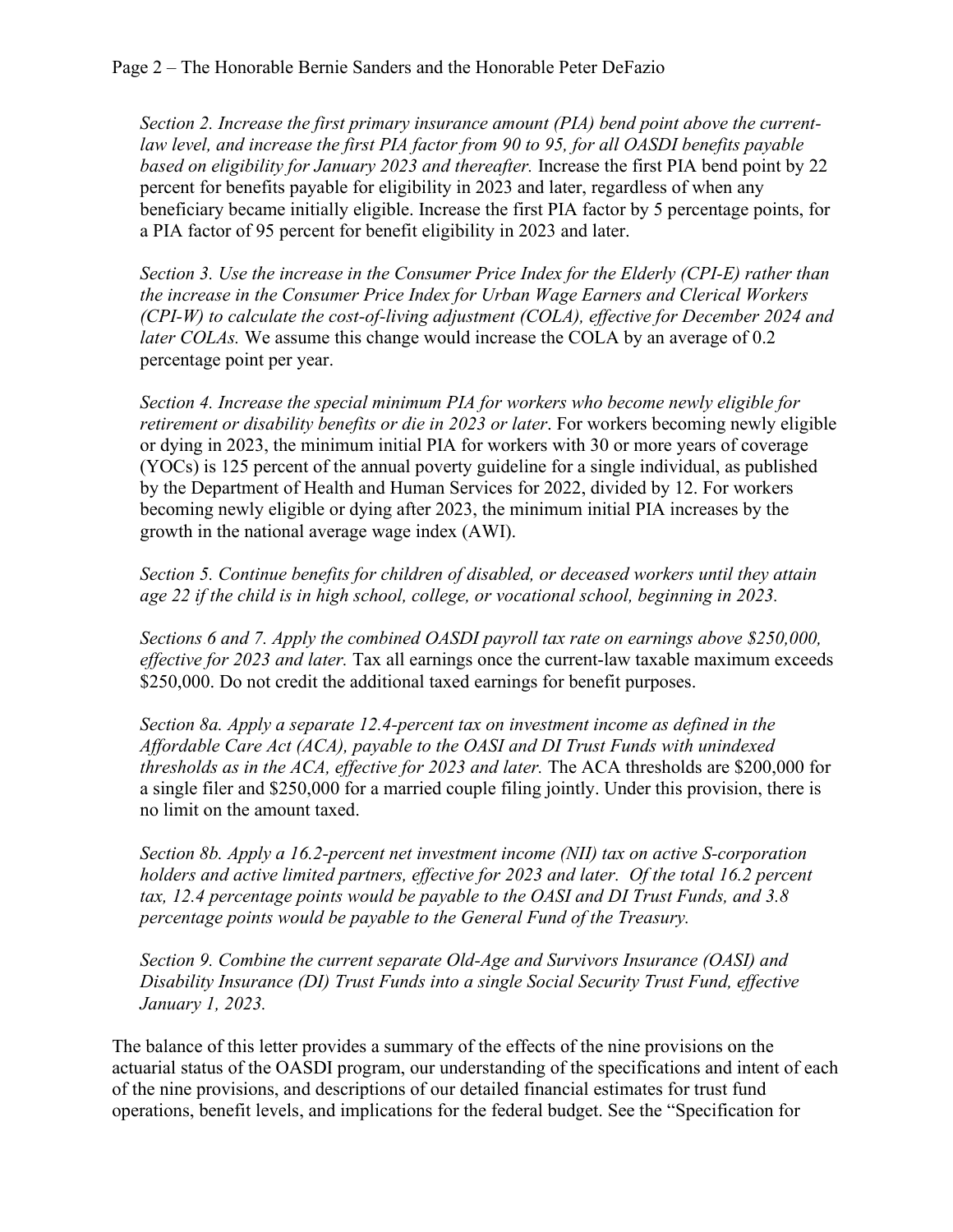#### Page 3 – The Honorable Bernie Sanders and the Honorable Peter DeFazio

Provisions of the Proposal" section of this letter for a more detailed description of these nine provisions.

#### **Summary of Effects of the Proposal on OASDI Actuarial Status**

Figure 1 illustrates the projected OASDI Trust Fund ratio through 2096 under current law and assuming enactment of the proposal. The trust fund ratio is defined as the combined OASI and DI Trust Fund reserves expressed as a percentage of annual program cost. Assuming enactment of the proposal, the combined OASI and DI Trust Funds are expected to be able to pay scheduled benefits in full and on time throughout the 75-year projection period, under the intermediate assumptions of the 2022 Trustees Report.



Note: *Trust Fund Ratio* for a given year is the ratio of reserves in the combined Social Security Trust Fund at the beginning of the year to the cost of the program for the year.

Under current law, 80 percent of scheduled benefits are projected to be payable on a timely basis in 2035 after depletion of the combined trust fund reserves, with the percentage payable declining to 74 percent for 2096. Under the proposal, 100 percent of scheduled benefits are projected to be payable on a timely basis throughout the 75-year projection period.

Enactment of the nine provisions of this proposal would decrease the long-range OASDI actuarial deficit from 3.42 percent of taxable payroll under current law to 0.08 percent of payroll under the proposal.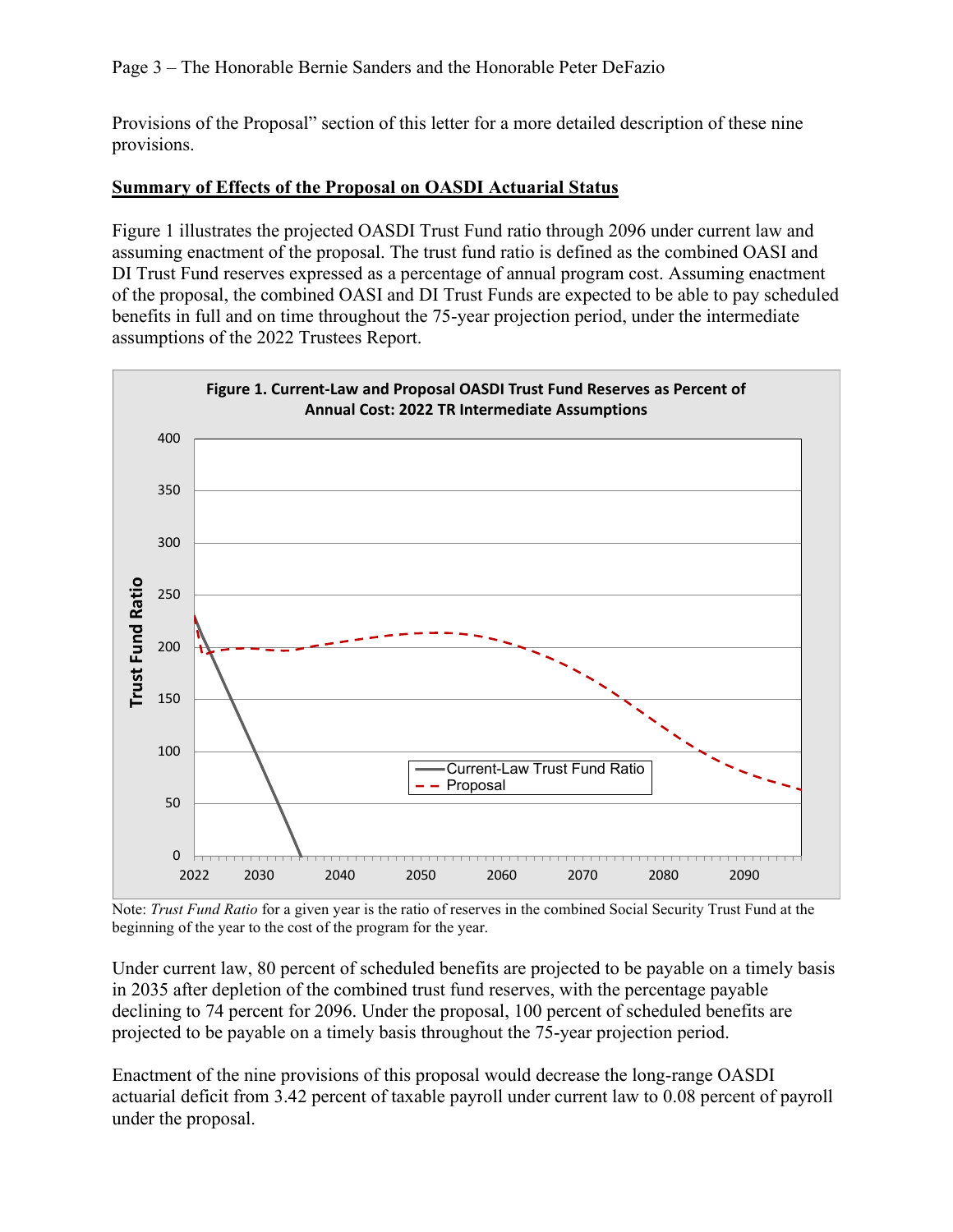Figure 2 illustrates annual projected levels of cost, expenditures, and non-interest income as a percentage of the current-law taxable payroll. The projected level of cost reflects the full cost of scheduled benefits under both current law and the proposal. After trust fund reserve depletion, projected expenditures under current law and under the proposal include only amounts payable from projected tax revenues (non-interest income), which are less than projected cost.



OASDI program annual cost under the proposal is higher than under current law, starting in 2023. This difference in program cost increases quickly at first, then increases gradually over time to about 2.3 percent of current-law payroll for 2096. Beginning in 2023, non-interest income under the proposal is projected to be higher than under current law. This difference between proposal and current-law income increases from 4.3 percent of current-law payroll for 2023 to 6.0 percent of current-law payroll for 2096. For 2023 and later, the proposal improves the annual balance (non-interest income minus program cost).

It is also useful to consider the projected cost, expenditures, and income for the OASDI program expressed as a percentage of Gross Domestic Product (GDP). Figure 3 illustrates these levels under both current law and the proposal.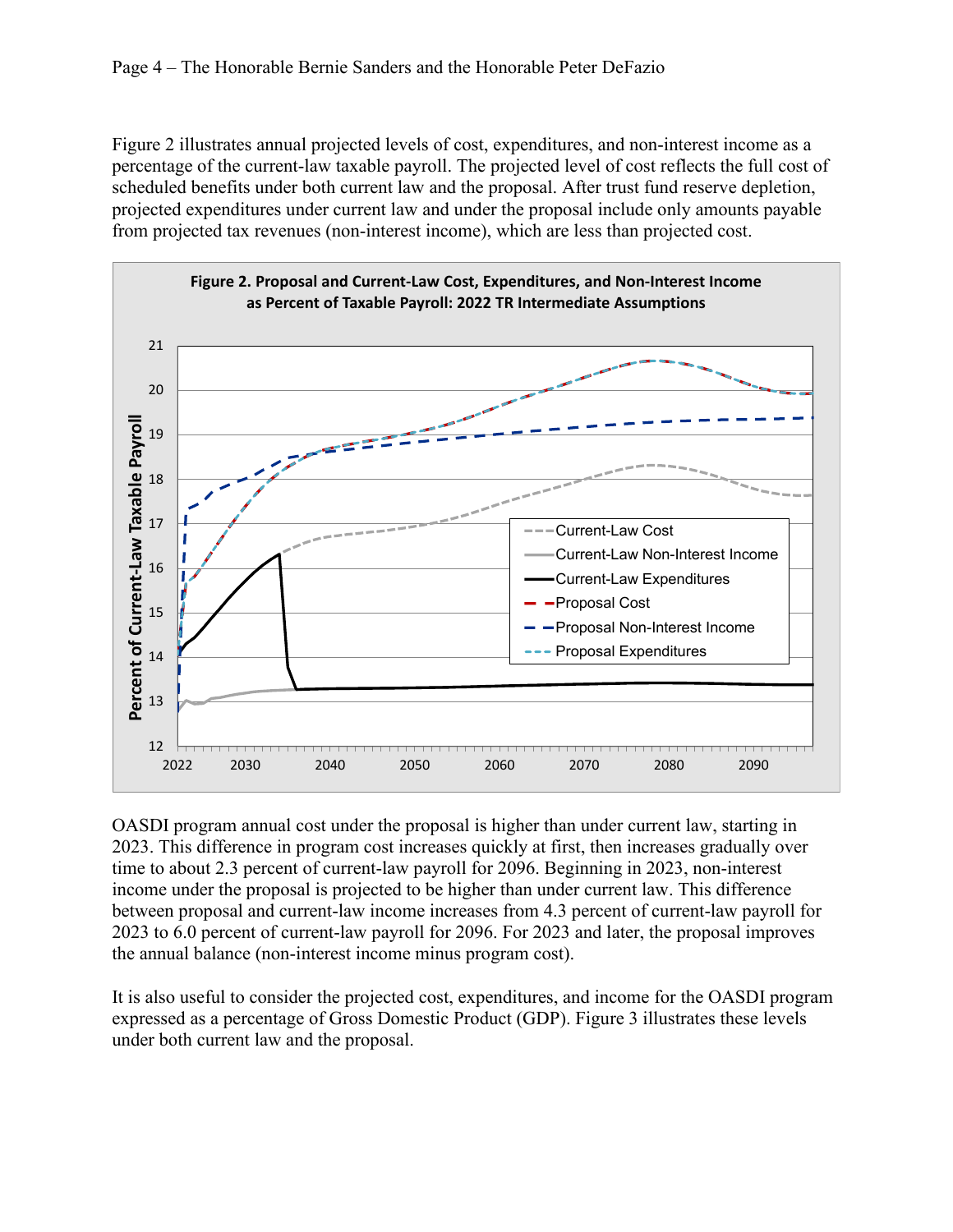



#### **Specification for Provisions of the Proposal**

*Section 2. Increase the first primary insurance amount (PIA) bend point above the currentlaw level, and increase the first PIA factor from 90 to 95, for all OASDI benefits payable based on eligibility for January 2023 and thereafter.*

Under current law, any portion of the AIME that is below the first PIA bend point is multiplied by a factor of 0.90 in computing the PIA. The first bend point is changed (indexed) each year for those becoming newly eligible in the year by the increase or decrease in the AWI from the third year to the second year prior to their initial year of eligibility. This provision would increase the level of the first PIA bend point from the level that would apply under current law by 22 percent for all OASDI benefits payable based on eligibility for January 2023 and thereafter. This provision would also increase the first PIA factor by 5 percentage points, for a PIA factor of 95 for 2023 and later.

We estimate that enactment of this provision alone would increase the long-range OASDI actuarial deficit by 1.47 percent of taxable payroll and would increase the annual deficit for the 75th projection year (2096) by 1.53 percent of payroll.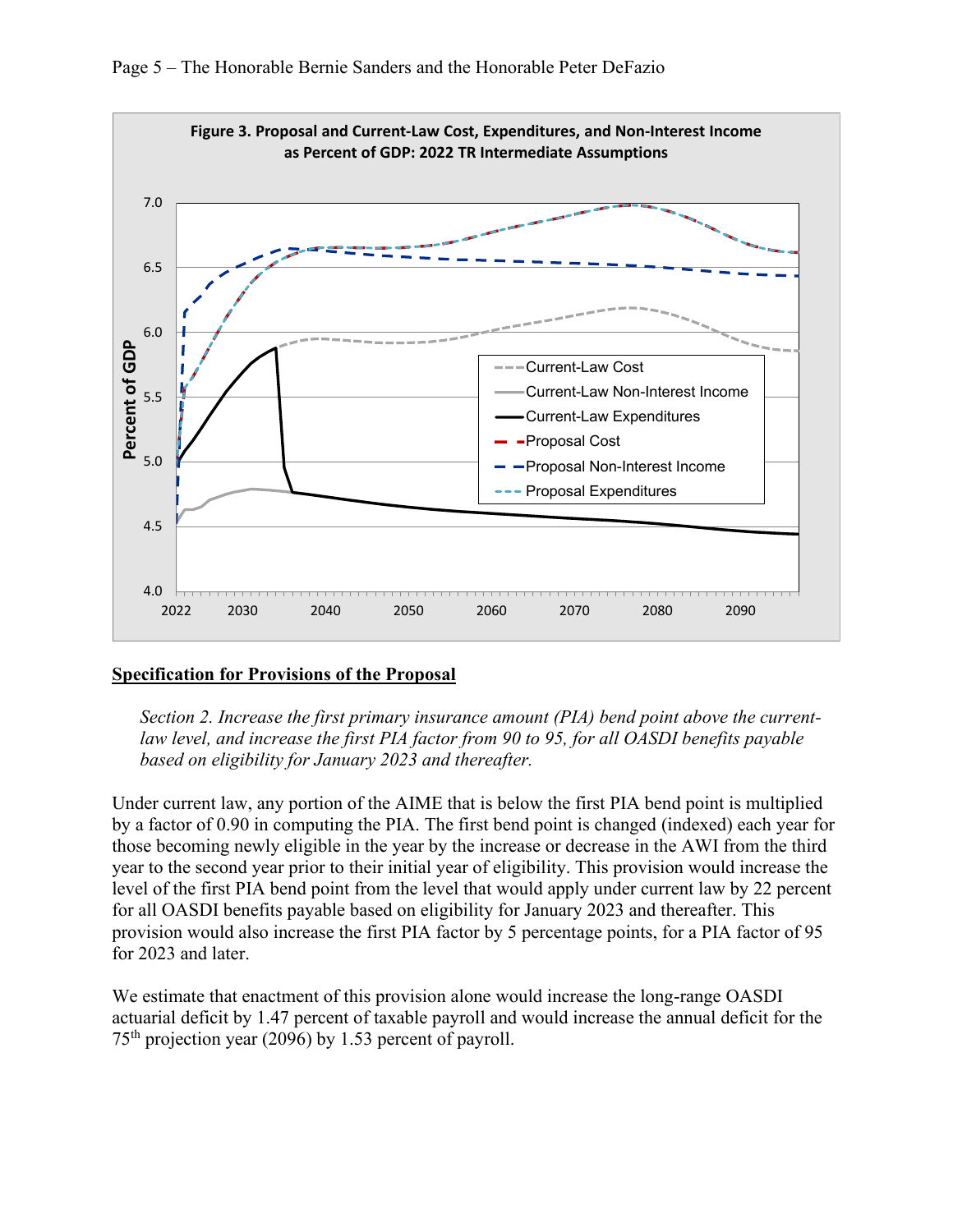*Section 3. Use the CPI-E increase rather than the CPI-W increase to calculate the COLA, effective for December 2024 and later COLAs.*

Under current law, the annual cost-of-living adjustment (COLA) applied to Social Security benefits is calculated using the Consumer Price Index for Urban Wage Earners and Clerical Workers (CPI-W). We estimate that using the Consumer Price Index for the Elderly (CPI-E) increase rather than the CPI-W increase in each year beginning with the December 2024 COLA would increase the effective COLA by 0.2 percentage point per year on average.

We estimate that enactment of this provision alone would increase the long-range OASDI actuarial deficit by 0.42 percent of taxable payroll and would increase the annual deficit for the 75th projection year (2096) by 0.55 percent of payroll.

*Section 4. Increase the special minimum PIA for workers who become newly eligible for retirement or disability benefits or die in 2023 and later*.

Under this provision, the minimum initial PIA for worker beneficiaries becoming newly eligible in 2023 with 30 or more years of coverage (YOCs) would be 125 percent of the annual poverty guideline for a single individual, as published by the Department of Health and Human Services for 2022, divided by 12. For those with less than 30 YOCs, the minimum PIA per YOC in excess of 10 is the minimum PIA for workers with 30 or more YOCs, divided by 20. Any year in which a worker earns 4 quarters of coverage is determined to be a YOC. For beneficiaries becoming newly eligible after 2023, the initial PIA per YOC in excess of 10 is indexed by growth in the national average wage index (AWI) to determine the minimum applicable for the year of initial eligibility. After the year of initial eligibility, the minimum PIA per YOC is increased by the COLA.

We estimate that enactment of this provision alone would increase the long-range OASDI actuarial deficit by 0.13 percent of taxable payroll and would increase the annual deficit for the 75th projection year (2096) by 0.18 percent of payroll.

*Section 5. Continue benefits for children of disabled or deceased workers until age 22 if the child is in high school, college, or vocational school, beginning in 2023.*

We estimate that enactment of this provision alone would increase the long-range OASDI actuarial deficit by 0.05 percent of taxable payroll and would increase the annual deficit for the 75th projection year (2096) by 0.05 percent of payroll.

*Sections 6 and 7. Apply the combined OASDI payroll tax rate on earnings above \$250,000, effective for 2023 and later.*

This provision applies the OASDI payroll tax rate to earnings above \$250,000 in 2023 and later. The \$250,000 level is a fixed amount after 2023 and not indexed to the average wage increase. All earnings would be taxed once the current-law taxable maximum exceeds \$250,000, which is projected to occur in 2035. Any earnings above the higher of \$250,000 or the current-law taxable maximum in a given year would not be credited for benefit computation purposes.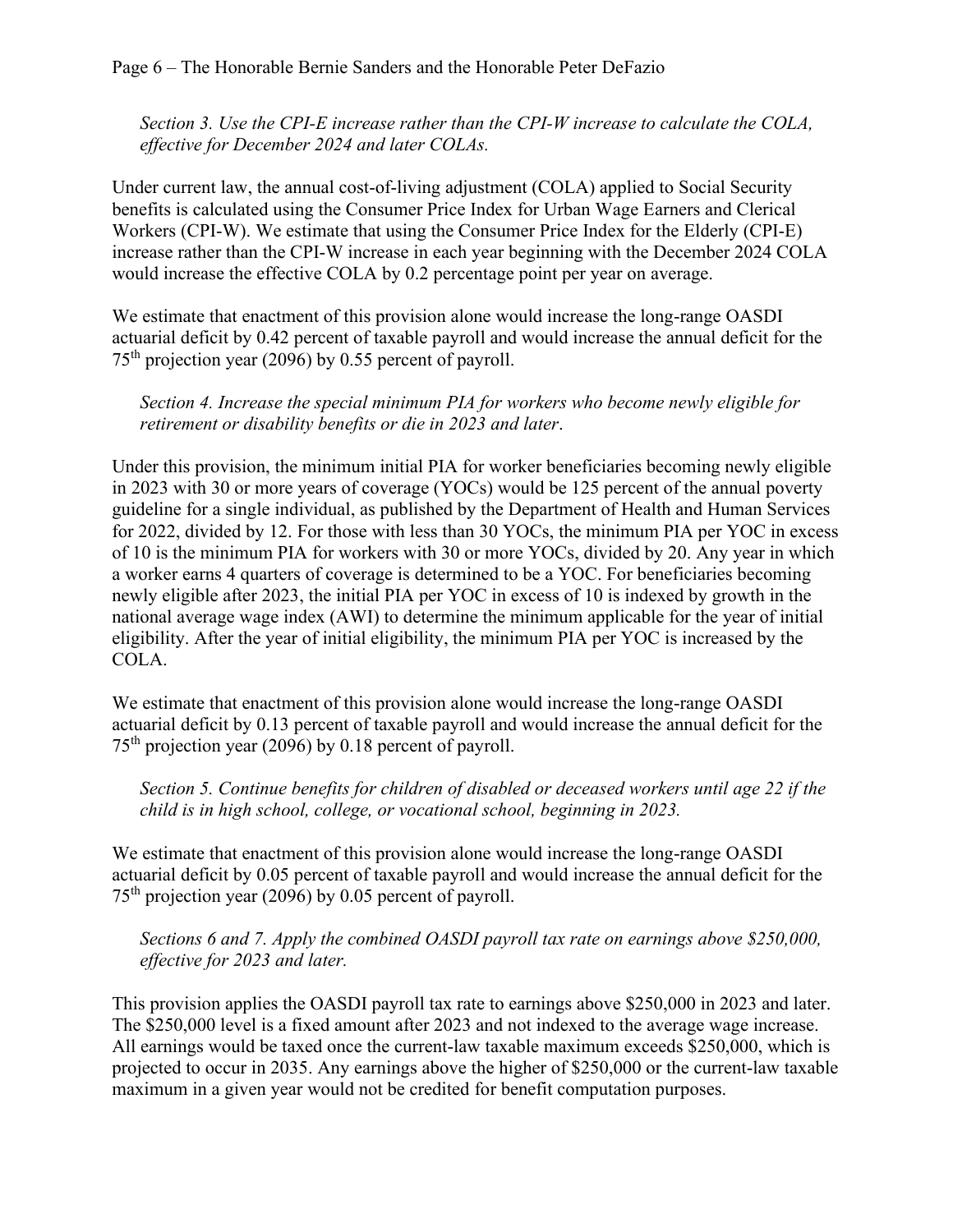In response to the application of the OASDI payroll tax to covered earnings above \$250,000 for 2023 and later, we assume employers and employees will redistribute total employee compensation among taxes, wages, and other compensation. This behavioral response is projected to reduce somewhat both the payroll tax revenue and the scheduled benefits that would accrue in the absence of this behavioral response.

We estimate that enactment of this provision alone would reduce the long-range OASDI actuarial deficit by 2.50 percent of taxable payroll and would reduce the annual deficit for the 75th projection year (2096) by 2.61 percent of payroll.

*Section 8a. Apply a separate 12.4-percent tax on investment income, as defined in the Affordable Care Act (ACA), payable to the OASI and DI Trust Funds with unindexed thresholds as in the ACA, effective for 2023 and later.*

The ACA thresholds for Modified Adjusted Gross Income, or MAGI (AGI with adjustments for specific circumstances), are \$200,000 for a single filer and \$250,000 for a married couple filing jointly. This provision applies a 12.4 percent Social Security tax to the lesser of MAGI above these thresholds and total investment income, in the same way as the 3.8 percent tax on investment income that went into effect in 2013 under the ACA. Under this provision, there is no limit on the amount taxed.

We estimate that enactment of this provision alone would reduce the long-range OASDI actuarial deficit by 1.95 percent of taxable payroll and would reduce the annual deficit for the 75th projection year (2096) by 2.31 percent of payroll.

*Section 8b. Apply a 16.2-percent net investment income (NII) tax on active S-corporation holders and active limited partners, effective for 2023 and later. Of the total 16.2 percent tax, 12.4 percentage points would be payable to the OASI and DI Trust Funds, and 3.8 percentage points would be payable to the General Fund of the Treasury.* 

We estimate that enactment of this provision alone would reduce the long-range OASDI actuarial deficit by 0.93 percent of taxable payroll and would reduce the annual deficit for the 75th projection year (2096) by 1.01 percent of payroll.

*Section 9. Combine the current separate Old-Age and Survivors Insurance (OASI) and Disability Insurance (DI) Trust Funds into a single Social Security Trust Fund, effective January 1, 2023.* 

The primary financial effect of enactment of this provision would be to eliminate the possibility of OASI or DI Trust Fund reserve depletion affecting some Social Security beneficiaries when sufficient reserves would be available in the combined OASI and DI Trust Funds to maintain payment of all Social Security benefits in full on a timely basis. For example, under current law and the intermediate assumptions of the 2022 Trustees Report, the reserves of DI Trust Fund are not projected to become depleted within the long-range projection period. However, reserves in the OASI Trust Fund are projected to become depleted in 2034 under current law. Enactment of this provision alone would consolidate the reserves of the OASI and DI Trust Funds, as well as future income and obligations for the separate programs, as of January 1, 2023. As a result, the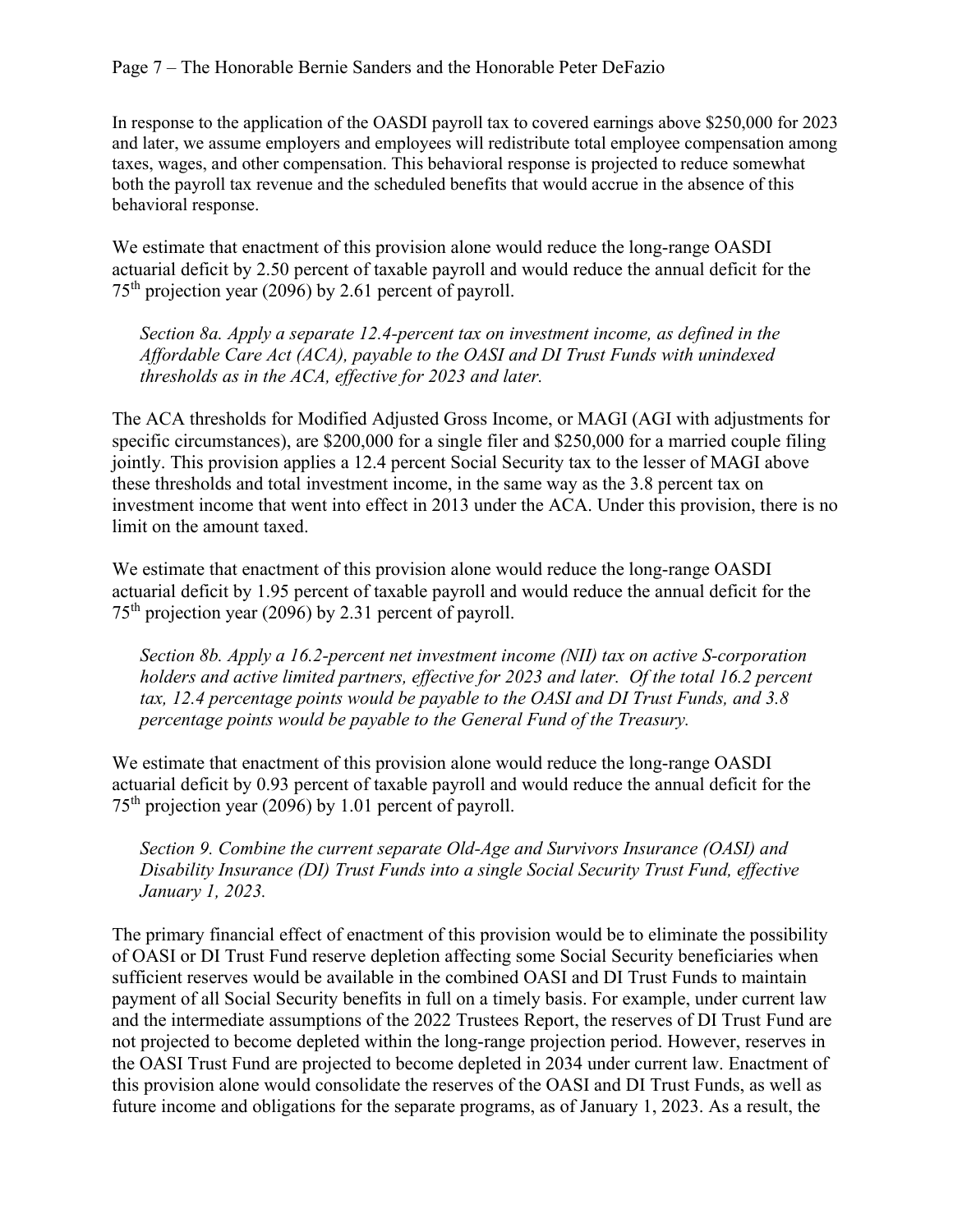consolidated Social Security Trust Fund would be projected to be adequately financed with all OASI and DI benefits payable in full on a timely basis until consolidated reserves become depleted in 2035.

We estimate that the change in the long-range OASDI annual balance and the change in the annual deficit for the 75th projection year (2096) from enactment of this provision alone would be negligible: that is, between -0.005 and 0.005 percent of taxable payroll.

#### **Detailed Financial Results for the Provisions of the Proposal**

#### **Summary Results by Provision**

**Table A** provides estimates of the effects on the OASDI long-range actuarial balance of the provisions of the proposal separately and on a combined basis. The table also includes estimates of the effect of the provisions on the annual balance (the difference between the income rate and the cost rate, expressed as a percentage of current-law taxable payroll) for the  $75<sup>th</sup>$  projection year, 2096. Interaction among individual provisions is reflected only in the total estimates for the combined provisions.

#### **Benefit Illustrations**

**Tables B1 and B2** provide illustrative examples of the projected change in benefit levels under the provisions of the proposal for beneficiaries retiring and starting benefit receipt at age 65 in future years at six selected earnings levels, with selected numbers of years of work. The "Maximum-AIME Steady Earner" is assumed to have earnings at ages 22 through 64 that equal the current-law taxable maximum level (equivalent to \$147,000 for 2022) and the "Twice Maximum-AIME Steady Earner" is assumed to have earnings at ages 22 through 64 that equal twice the current-law taxable maximum level (equivalent to \$294,000 for 2022). As a result, the provision to tax and credit earnings above the current-law taxable maximum affects only the "Twice Maximum-AIME Steady Earner" benefit level. **Table B3** provides additional important information on characteristics of retired workers represented by these illustrations for the year 2016.

The first several columns of Table B1 compare the initial scheduled benefit levels, assuming retirement at age 65 under the provisions of the proposal, to scheduled current-law benefit levels. Among the examples in the table, the proposed minimum benefit affects only the very-low-AIME hypothetical worker with 30 years of earnings. The scheduled benefit amounts under the proposal shown in the "payroll tax and benefit formula" column are higher than under current law by about 5 to 15 percent for workers newly entitled at age 65 in 2040, 2060, and 2090. The final two columns of this table show the level of scheduled benefits under the proposal as a percentage of current-law scheduled benefits and the level of payable benefits under the proposal as a percentage of current-law payable benefits.

Table B2 provides two comparisons: (1) the percentage change in scheduled benefit levels at ages 65, 75, 85, and 95 under the proposal compared to scheduled benefits under current law; and (2) the percentage change in payable benefit levels at the same four ages under the proposal compared to payable benefits under current law. Each comparison assumes retirement and start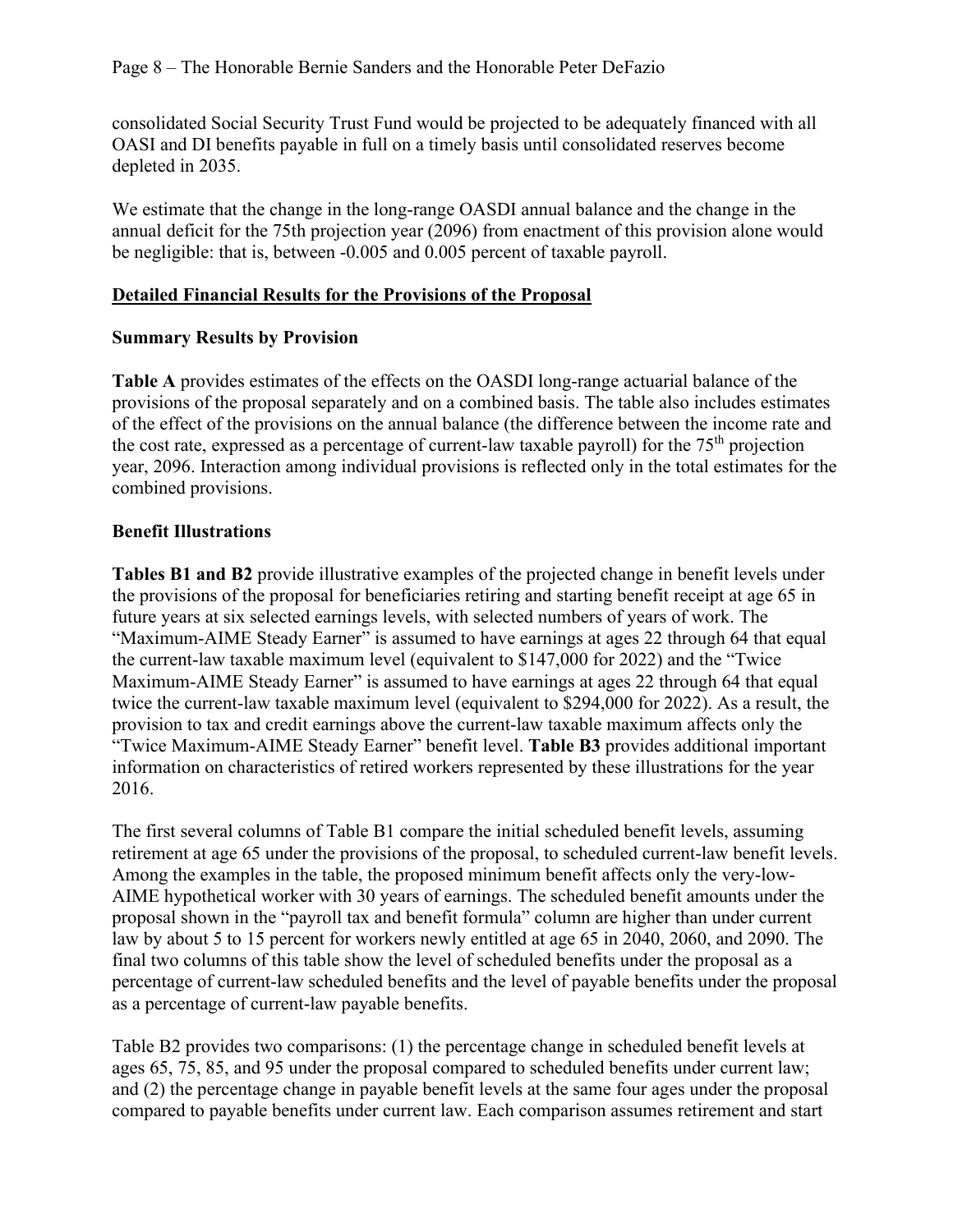of benefit receipt at age 65. Table B2 shows that projected scheduled benefits under the provisions of this proposal increase in relation to current-law scheduled benefits between ages 65 and 95, because of the change in computing the COLA.

The hypothetical workers represented in these tables reflect average career-earnings patterns of workers who started receiving retirement benefits under the Social Security program in recent years. The tables subdivide workers with very-low, low, and medium career-average earnings levels by their numbers of years of non-zero earnings.

Table B3 provides information helpful in interpreting the benefit illustrations in tables B1 and B2. Percentages in Table B3 are based on tabulations from a 10-percent sample of newly-entitled retired workers in 2016. Table B3 displays the percentages of these newly-entitled retired workers in 2016 that are closest to each of the illustrative examples and are:

- 1) "Dually Entitled", meaning they received a higher spouse or widow(er) benefit based on the career earnings of their husband or wife,
- 2) "WEP" (Windfall Elimination Provision), meaning that they received a reduced benefit due to having a pension based on earnings that were not covered under the OASDI program (primarily certain government workers), and they had less than 30 years of substantial earnings that were taxable under the OASDI program,
- 3) "Foreign Born", meaning that they entered the Social Security coverage area after birth (and generally after entering working ages), and
- 4) "All Others", meaning they had none of the three characteristics listed above.

The extent to which retired-worker beneficiaries represented by each of the illustrative examples has any of the characteristics listed above (dually entitled, WEP, foreign born) is important because such individuals are less dependent on the OASDI benefit that relates to their own career-average earnings level. It should be noted that the distributions shown in Table B3 for retirees in 2016 will be changing somewhat for beneficiaries becoming entitled as retired-worker beneficiaries in the future.

## **Payroll Tax Effects**

**Table T** compares the scheduled payroll tax levels under the provisions of the proposal to scheduled current-law payroll tax levels. Under the proposal, workers with covered earnings in excess of the higher of \$250,000 and the current-law taxable maximum would, along with their employers, pay additional payroll taxes. Because the payroll tax would additionally apply to annual earnings in excess of \$250,000 starting in 2023, payroll tax liability would increase in 2023 and later. Table T shows that the worker with earnings at twice the current-law taxable maximum in years 2040, 2060, and 2090 would have payroll tax liability increased by 100 percent.

## **Detailed Tables Containing Annual and Summary Projections**

Enclosed with this letter are **tables 1, 1a, 1b, 1b.n, 1c, and 1d,** which provide annual and summary projections for the proposal.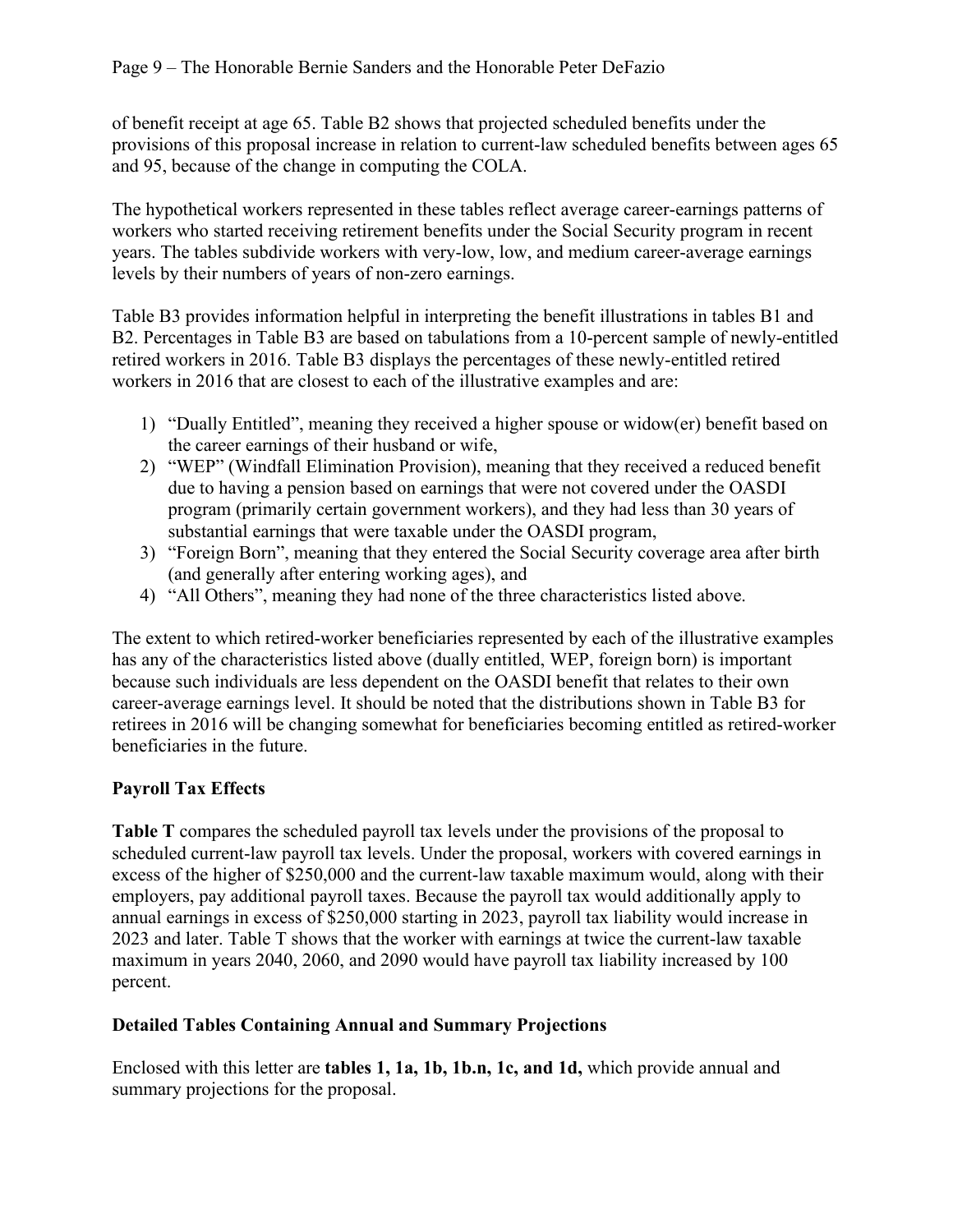#### Page 10 – The Honorable Bernie Sanders and the Honorable Peter DeFazio

#### Trust Fund Operations

**Table 1** provides projections of the financial operations of the OASDI program under the proposal and shows that the combined OASI and DI Trust Funds would be able to pay scheduled benefits in full and on time throughout the 75-year period through 2096 assuming enactment of the nine provisions. Under current law, 80 percent of scheduled benefits are projected to be payable at trust fund reserve depletion in 2035, declining to 74 percent payable by 2096. Under this proposal, 100 percent of the proposed (higher) scheduled benefits would be fully payable through 2096.

The table shows the annual cost and income rates, annual balances, and trust fund ratios (reserves as a percentage of annual program cost) for OASDI, as well as the change from current law in these cost rates, income rates, and annual balances. Included at the bottom of this table are summarized rates for the 75-year (long-range) period.

For 2023 and later, the proposal improves the annual balance (non-interest income minus program cost). The improvement in the annual balance increases from 2.9 percent of current-law payroll for 2023 to 3.7 percent for 2096. Under the proposal, the annual balance is negative in 2022, positive from 2023 through 2037, and then negative through the end of the long-range period. The annual deficit increases to 1.4 percent of payroll for 2078, and then decreases to 0.5 percent of payroll for 2096. Under current law, the projected annual deficit for 2096 is 4.3 percent of payroll.

The actuarial deficit for the OASDI program over the 75-year projection period is reduced by 3.34 percent of taxable payroll, from an actuarial deficit of 3.42 percent of payroll under current law to an actuarial deficit of 0.08 percent of taxable payroll under the proposal.

#### Program Transfers and Trust Fund Reserves

Column 4 of **Table 1a** provides a projection of the level of reserves for the combined OASI and DI Trust Funds, assuming enactment of the nine Social Security provisions of the proposal. These trust fund reserve amounts are expressed in present value dollars discounted to January 1, 2022. The table indicates that the provisions include no new specified transfers of general revenue to the combined OASI and DI Trust Funds. For purpose of comparison, the OASDI Trust Fund reserves, expressed in present value dollars, are also shown for the current-law Social Security program both without and with the added proposal general fund transfers (zero in this case) in columns 6 and 7.

Note that negative values in columns 6 and 7 represent the "unfunded obligation" for the program through the year. The unfunded obligation is the present value of the shortfall of revenue needed to pay full scheduled benefits on a timely basis from the date of trust fund reserve depletion through the end of the indicated year. Gross Domestic Product (GDP), expressed in present value dollars, is shown in column 5 for comparison with other values in the table.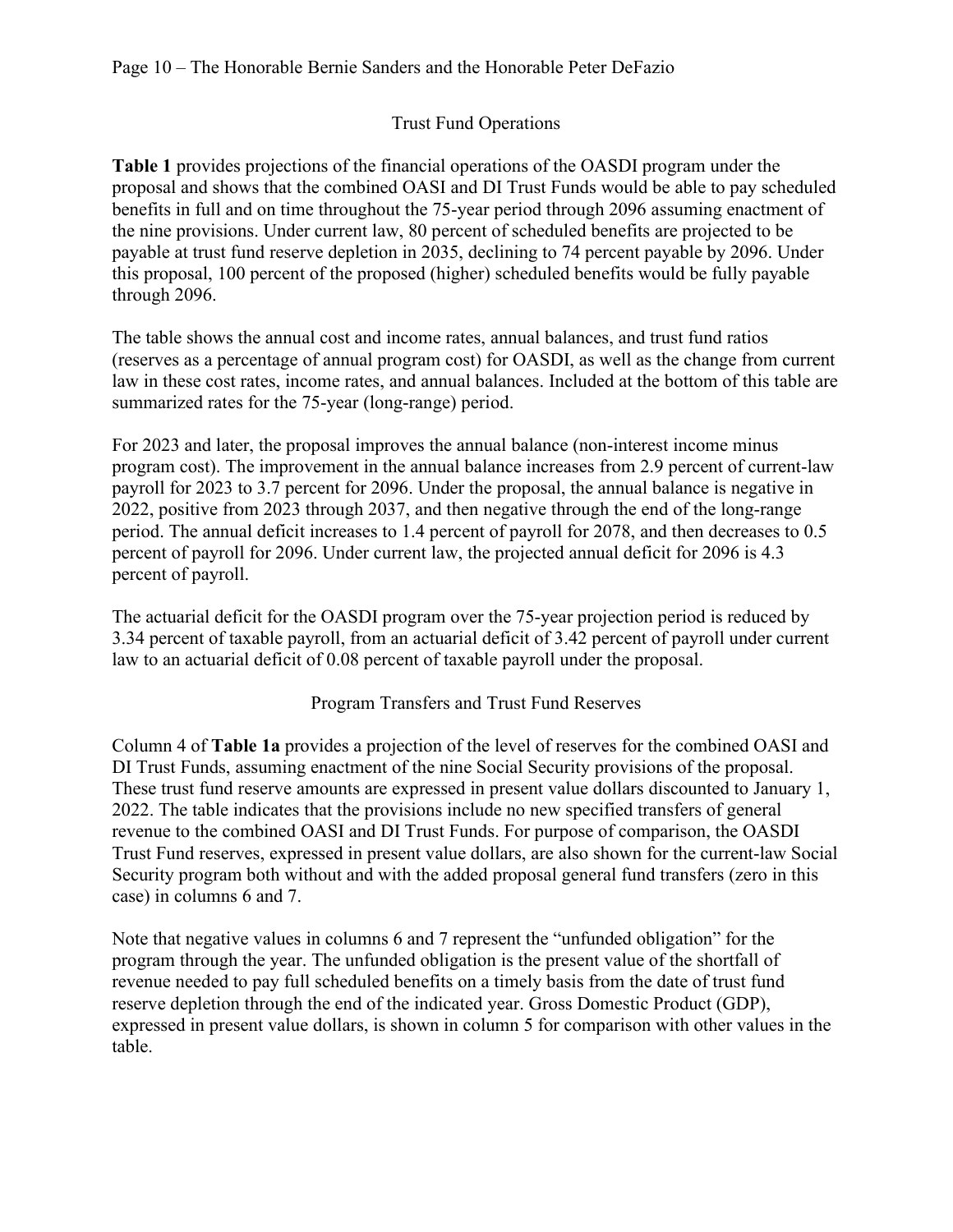#### Page 11 – The Honorable Bernie Sanders and the Honorable Peter DeFazio

#### Effect of the Social Security Provisions on the Federal Budget

**Table 1b** shows the projected effect, in present value discounted dollars, on the federal budget (unified-budget and on-budget) annual cash flows and balances, assuming enactment of the nine Social Security provisions of the proposal. Our analysis provided in these tables reflects only the direct effects of these provisions on the OASI and DI Trust Funds and does not reflect the effects of these provisions on the General Fund of the Treasury under the on-budget operations of the federal government. Table **1b.n** provides the estimated nominal dollar effect of enactment of the proposal on annual budget balances for years 2022 through 2032. All values in these tables represent the amount of *change* from the level projected under current law. In addition, changes reflect the *budget scoring convention* that presumes benefits, not payable under the law after depletion of trust fund reserves, would still be paid using revenue provided from the General Fund of the Treasury. The reader should be cautioned that this presumption of payment of benefits beyond the resources of the trust funds is prohibited under current law and is also inconsistent with all past experience under the Social Security program.

Column 1 of Table 1b shows the added proposal general fund transfers (zero for this proposal). Column 2 shows the net changes in OASDI cash flow from all provisions of the proposal.

We project the net effect of the proposal on unified budget cash flow (column 3) to be positive in years 2023 and later, reflecting the newly applied taxes on net investment income in section 8a and section 8b and the payroll tax newly applied to earnings above \$250,000 in sections 6 and 7.

Column 4 of Table 1b indicates that the effect of implementing the proposal would be a reduction of the theoretical federal debt held by the public, reaching about \$21.3 trillion in present value at the end of the 75-year projection period. Column 5 provides the projected effect of the proposal on the annual unified budget balances, including both the cash flow effect in column 3 and the additional interest on the accumulated debt in column 4. Columns 6 and 7 indicate that the provisions of this proposal would have no expected direct effects on the onbudget cash flow, or on the total federal debt, in the future, because estimates provided here include only direct effects of the provisions on the OASI and DI Trust Funds.

It is important to note that we base these estimates on the intermediate assumptions of the 2022 Trustees Report, so these estimates are not consistent with estimates made by the Office of Management and Budget or the Congressional Budget Office based on their assumptions. In particular, all present values are discounted using trust fund yield assumptions under the intermediate assumptions of the 2022 Trustees Report.

Annual Trust Fund Operations as a Percentage of GDP

**Table 1c** provides annual cost, annual expenditures (amount that would be payable), and annual tax income for the OASDI program expressed as a percentage of GDP for both current law and assuming enactment of the nine Social Security provisions of the proposal. Showing the annual trust fund cash flows as a percentage of GDP provides an additional perspective on these trust fund operations in relation to the total value of goods and services produced in the United States. The relationship between income and cost is similar when expressed as a percentage of GDP to that when expressed as a percentage of taxable payroll (Table 1).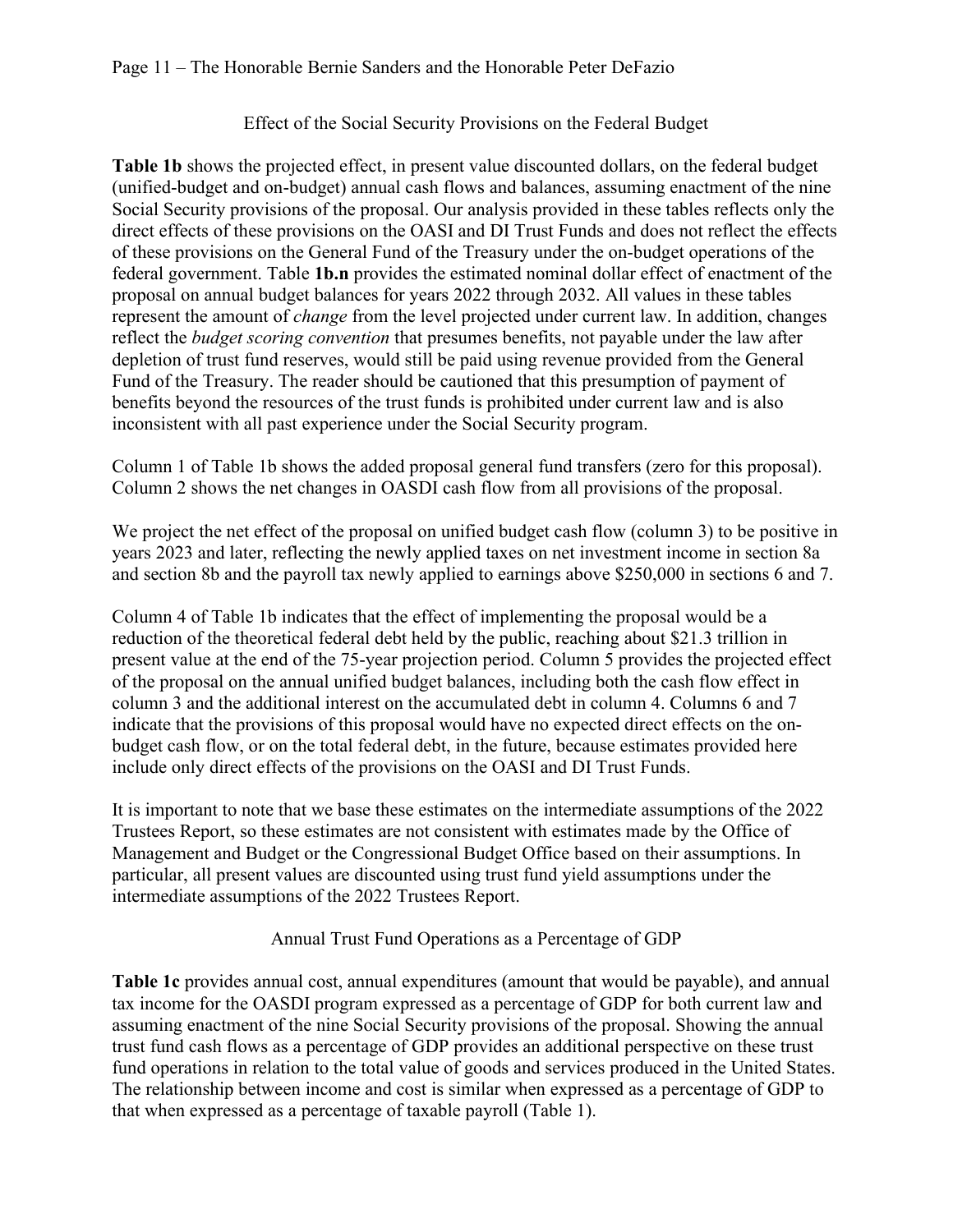Effects on Trust Fund Reserves and Unfunded Obligations

**Table 1d** provides estimates of the changes in trust fund reserves and unfunded obligations on an annual basis, expressed in present value dollars discounted to January 1, 2022. **Table 1d.n** provides the same estimates, expressed in nominal dollars, for years 2022 through 2032.

For the 75-year (long-range) period as a whole, the current-law unfunded obligation of \$20.4 trillion would be replaced by reserves of \$0.8 trillion in present value at the end of 2096, assuming enactment of the proposal. This change of \$21.3 trillion results from:

- A \$34.2 trillion increase in revenue (column 2), from taxing all earnings above the higher of the current-law taxable maximum or \$250,000, and applying a separate 12.4 percent tax on net investment income as in the ACA and a new net investment income tax on active officials in S-corporations and limited partnerships, *minus*
- A \$12.9 trillion increase in cost (column 3), primarily from the special minimum PIA provision, calculating the COLA using the CPI-E rather than the CPI-W, extending student benefits up to attainment of age 22, and increasing current and future benefits by increasing the first PIA bend point by 22 percent and the first PIA factor from 90 to 95.

We hope these estimates are helpful. Please let me know if we may provide further assistance.

Sincerely,

Stephe C. Goss

Stephen C. Goss, ASA, MAAA Chief Actuary

Enclosures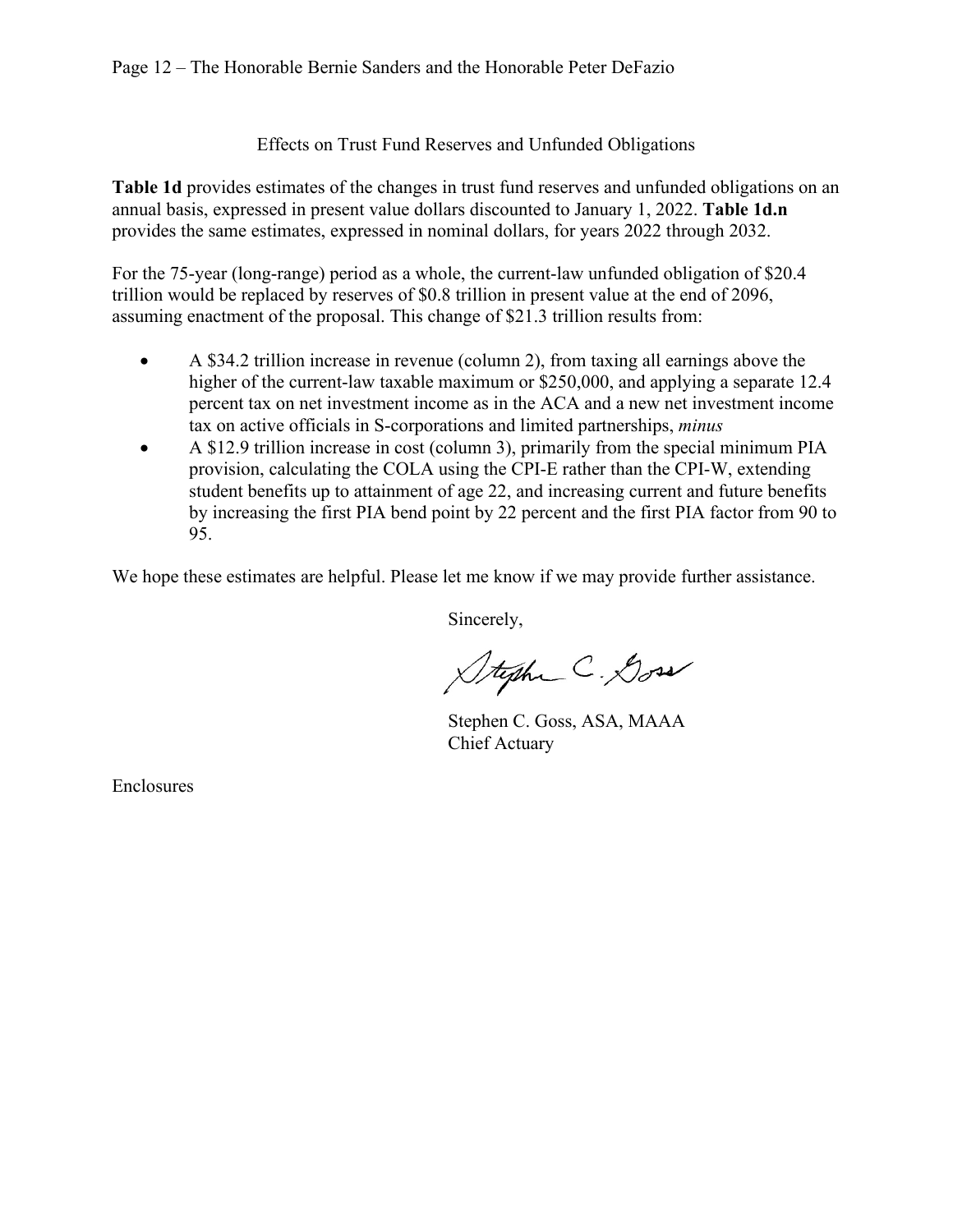# **Table A—Estimated Long-Range OASDI Financial Effects of the "Social Security Expansion Act" (117th Congress), Introduced by Sen. Sanders and Rep. DeFazio**

|                                                                                                                                                                                                                                                                                                                                                                                                                                                                                                                                                                                                                                                                                                                                                                                                                                | Estimated Change in            | <b>Estimated Change</b>      |
|--------------------------------------------------------------------------------------------------------------------------------------------------------------------------------------------------------------------------------------------------------------------------------------------------------------------------------------------------------------------------------------------------------------------------------------------------------------------------------------------------------------------------------------------------------------------------------------------------------------------------------------------------------------------------------------------------------------------------------------------------------------------------------------------------------------------------------|--------------------------------|------------------------------|
|                                                                                                                                                                                                                                                                                                                                                                                                                                                                                                                                                                                                                                                                                                                                                                                                                                | Long-Range OASDI               | in Annual Balance            |
|                                                                                                                                                                                                                                                                                                                                                                                                                                                                                                                                                                                                                                                                                                                                                                                                                                | Actuarial Balance <sup>1</sup> | for $75th$ year <sup>2</sup> |
| Provision                                                                                                                                                                                                                                                                                                                                                                                                                                                                                                                                                                                                                                                                                                                                                                                                                      | (as a percent of payroll)      | (as a percent of payroll)    |
| Section 2) Increase the current-law first bend point by 22<br>percent and increase the 90 percent PIA factor to 95 percent<br>for all beneficiaries eligible for benefits as of January 2023<br>and for those newly eligible for benefits after 2022. This<br>provision will result in an approximate \$200 increase in PIA<br>for most workers newly eligible for retirement or disability<br>benefits in 2023                                                                                                                                                                                                                                                                                                                                                                                                                | $-1.47$                        | $-1.53$                      |
| Section 3) Use the increase in the Consumer Price Index for<br>the Elderly (CPI-E) rather than the increase in the Consumer<br>Price Index for Urban Wage Earners and Clerical Workers<br>(CPI-W) to calculate the cost-of-living adjustment (COLA),<br>effective for December 2024 and later COLAs. We estimate<br>this new computation would increase the annual COLA by                                                                                                                                                                                                                                                                                                                                                                                                                                                     | $-0.42$                        | $-0.55$                      |
| Section 4) Beginning in 2023, reconfigure the special<br>minimum PIA for workers becoming newly eligible or dying<br>after 2022: (a) A year of coverage (YOC) is defined as a year<br>in which 4 quarters of coverage are earned. (b) For those<br>becoming newly eligible or dying in 2023 with 30 or more<br>YOCs, set the minimum PIA equal to 125 percent of the 2022<br>Department of Health and Human Services (HHS) monthly<br>poverty level. For those with under 30 YOCs, the PIA per<br>YOC in excess of 10 YOCs is 125 percent of this poverty level<br>calculation, divided by 20. (c) For workers becoming newly<br>eligible or dying after 2023, index the initial PIA per YOC by<br>growth in the national average wage index (AWI). The 30 and<br>10 YOC levels apply for all workers, including those who die | $-0.13$                        | $-0.18$                      |
| Section 5) Beginning in 2023, continue benefits for children of<br>disabled or deceased workers until they attain age 22 if the<br>child is in high school, college or vocational school                                                                                                                                                                                                                                                                                                                                                                                                                                                                                                                                                                                                                                       | $-0.05$                        | $-0.05$                      |
| Sections 6 and 7) Apply the combined OASDI payroll tax rate<br>on earnings above \$250,000 starting in 2023. Tax all earnings<br>once the current-law taxable maximum exceeds \$250,000. Do<br>not provide benefit credit for additional earnings taxed                                                                                                                                                                                                                                                                                                                                                                                                                                                                                                                                                                        | 2.50                           | 2.61                         |
|                                                                                                                                                                                                                                                                                                                                                                                                                                                                                                                                                                                                                                                                                                                                                                                                                                |                                |                              |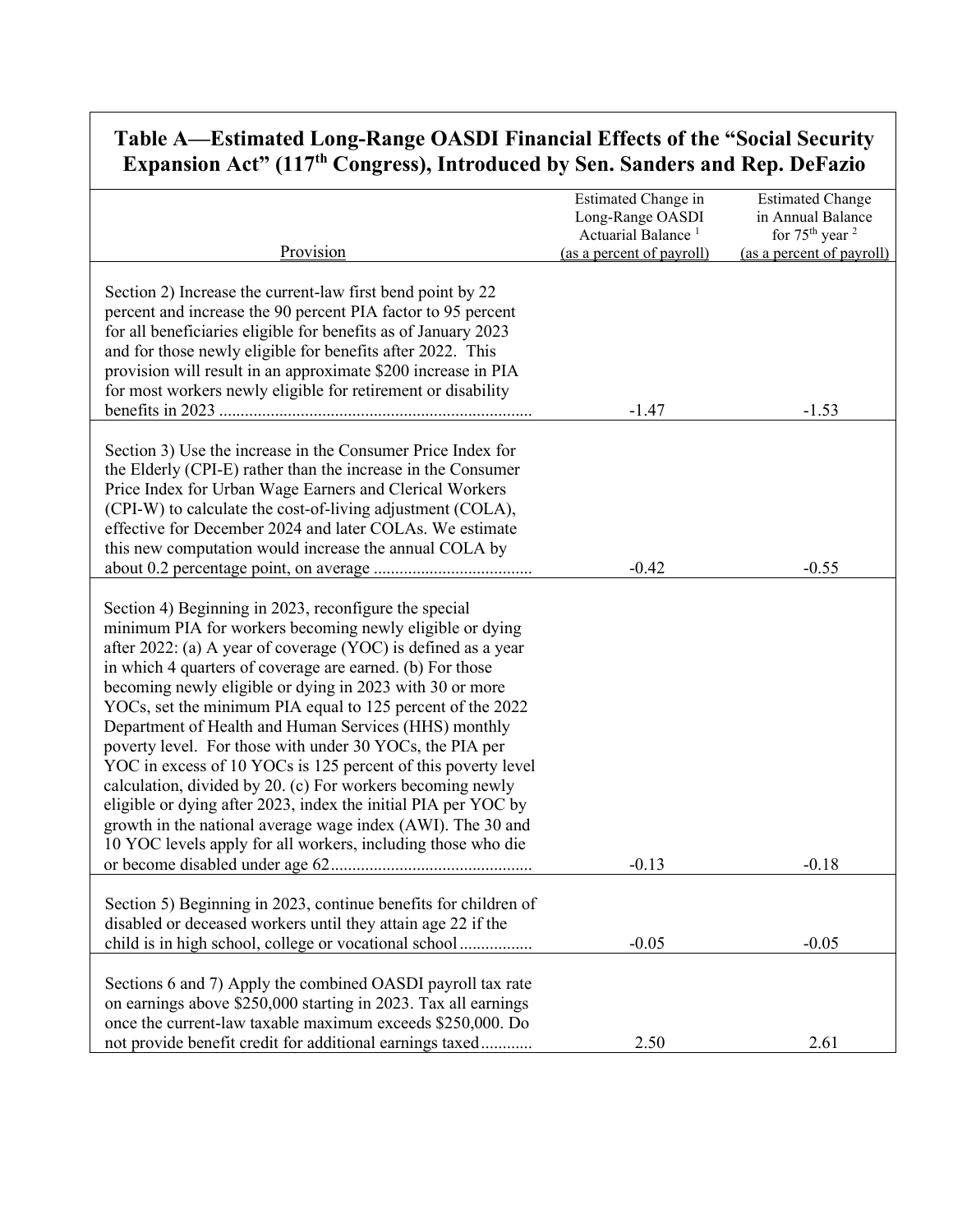# **Table A—Estimated Long-Range OASDI Financial Effects of the "Social Security Expansion Act" (117th Congress), Introduced by Sen. Sanders and Rep. DeFazio**

| Provision                                                                                                                                                                                                                                                                                                                                                                                                                                                                                                                                                   | Estimated Change in<br>Long-Range OASDI<br>Actuarial Balance <sup>1</sup><br>(as a percent of payroll) | <b>Estimated Change</b><br>in Annual Balance<br>for $75th$ year <sup>2</sup><br>(as a percent of payroll) |  |  |  |  |  |  |  |
|-------------------------------------------------------------------------------------------------------------------------------------------------------------------------------------------------------------------------------------------------------------------------------------------------------------------------------------------------------------------------------------------------------------------------------------------------------------------------------------------------------------------------------------------------------------|--------------------------------------------------------------------------------------------------------|-----------------------------------------------------------------------------------------------------------|--|--|--|--|--|--|--|
| Section 8a) Apply a separate 12.4 percent tax on investment<br>income as defined in the Affordable Care Act (ACA), with<br>unindexed thresholds as in the ACA (\$200,000 single filer,<br>\$250,000 for married filing joint), starting in 2023. Proceeds                                                                                                                                                                                                                                                                                                   | 1.95                                                                                                   | 2.31                                                                                                      |  |  |  |  |  |  |  |
| Section 8b) For active S-corporation officers and limited<br>partners, apply a 16.2 percent tax on investment income as<br>defined in the ACA, with unindexed thresholds as in the ACA<br>$(\$200,000$ single filer, $\$250,000$ for married filing joint),<br>starting in 2023. Proceeds go to the OASDI Trust Funds for<br>tax attributable to 12.4 percent of the total 16.2 percent tax rate                                                                                                                                                            | 0.93                                                                                                   | 1.01                                                                                                      |  |  |  |  |  |  |  |
| Section 9) Beginning in 2023, establish a new Social Security<br>Trust Fund by combining the reserves of the separate OASI<br>and DI Trust Funds and managing all future operations of the                                                                                                                                                                                                                                                                                                                                                                  | 3                                                                                                      | 3                                                                                                         |  |  |  |  |  |  |  |
| Total for all provisions, including interaction                                                                                                                                                                                                                                                                                                                                                                                                                                                                                                             | 3.34                                                                                                   | 3.71                                                                                                      |  |  |  |  |  |  |  |
| <sup>1</sup> Under current law, the estimated long-range OASDI actuarial balance is -3.42 percent of taxable payroll.<br><sup>2</sup> Under current law, the estimated $75th$ year annual balance is -4.25 percent of taxable payroll.<br><sup>3</sup> Negligible; that is, between -0.005 and 0.005 percent of taxable payroll.<br>Notes: All estimates are based on the intermediate assumptions of the 2022 OASDI Trustees Report.<br>Estimates of individual provisions appear on a stand-alone basis relative to current law, unless otherwise stated. |                                                                                                        |                                                                                                           |  |  |  |  |  |  |  |
|                                                                                                                                                                                                                                                                                                                                                                                                                                                                                                                                                             |                                                                                                        | Social Security Administration<br>Office of the Chief Actuary<br>June 9, 2022                             |  |  |  |  |  |  |  |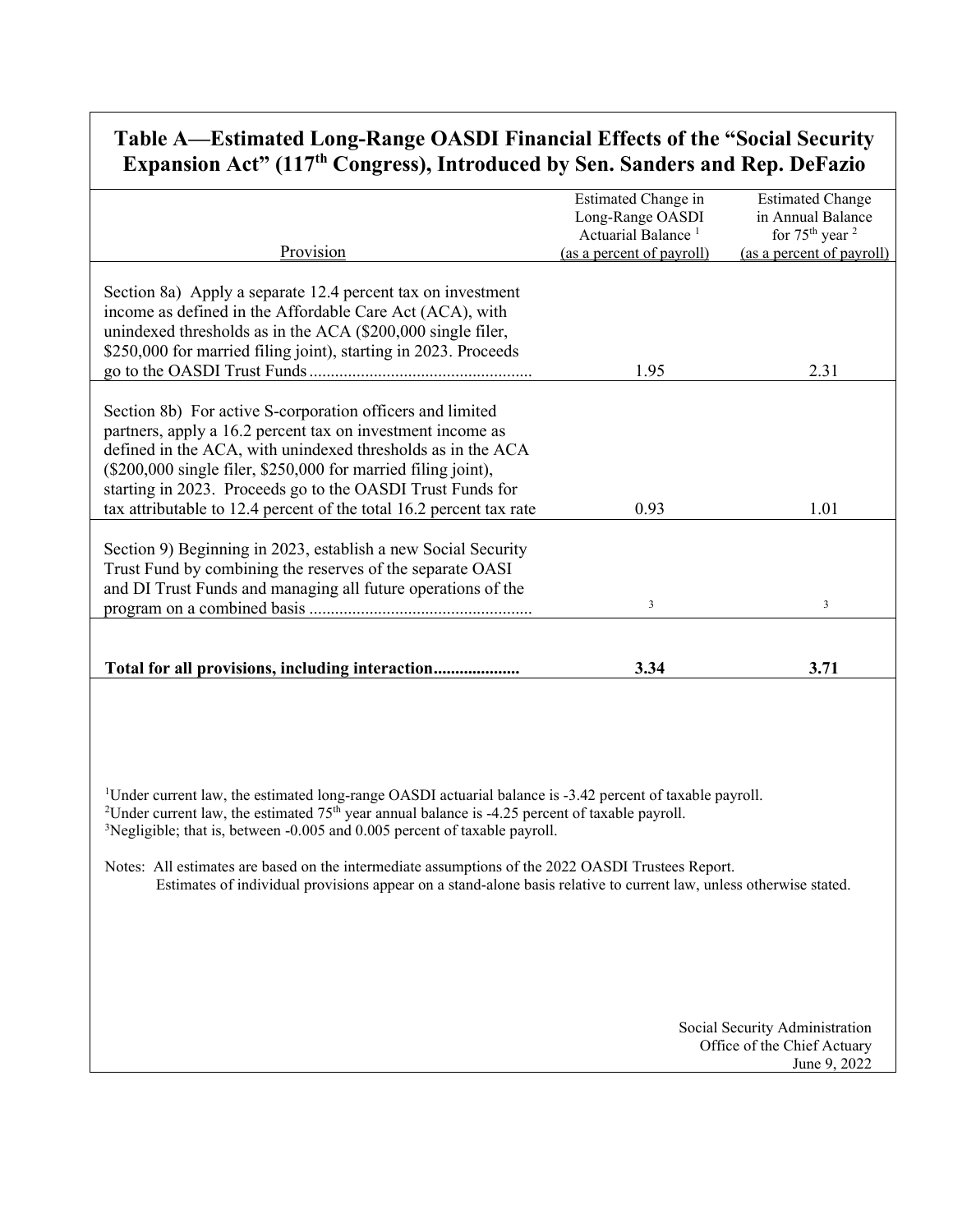|              |                |                                     |                   |                                                                                                                    |                      |              | <b>Benefit Ratios</b> |             |
|--------------|----------------|-------------------------------------|-------------------|--------------------------------------------------------------------------------------------------------------------|----------------------|--------------|-----------------------|-------------|
|              |                |                                     |                   | <b>Scheduled Benefit Level Percent Change at age 65</b>                                                            |                      |              | Proposal              | Proposal    |
| Year         |                | <b>Current Law Scheduled</b>        |                   |                                                                                                                    |                      |              | Scheduled to          | Payable to  |
| Attain       |                | <b>Monthly Benefits<sup>4</sup></b> |                   | Payroll Tax and                                                                                                    | Minimum              |              | Current Law           | Current Law |
| Age $65$     | (Wage-Indexed  | (CPI-Indexed                        | COLA <sup>5</sup> | Benefit Formula <sup>6</sup>                                                                                       | Benefit <sup>7</sup> | Total        | Scheduled             | Payable     |
|              | 2022 Dollars)  | 2022 Dollars)                       |                   | (Percent change)                                                                                                   |                      |              | (Percents)            |             |
|              |                |                                     |                   | Very-Low-AIME (\$15,646 for 2022 <sup>1</sup> ) 30-Year Scaled Earner (11.1% of Retirees <sup>2</sup> )            |                      |              |                       |             |
| 2022         | 858            | 858                                 | 0.0               | 0.0                                                                                                                | 0.0                  | 0.0          | 100                   | 100         |
| 2040         | 848            | 1,083                               | 0.6               | 14.1                                                                                                               | 20.5                 | 38.2         | 138                   | 176         |
| 2060         | 850            | 1,352                               | 0.6               | 14.6                                                                                                               | 19.9                 | 38.2         | 138                   | 184         |
| 2090         | 851            | 1,890                               | 0.6               | 14.7                                                                                                               | 19.9                 | 38.3         | 138                   | 187         |
|              |                |                                     |                   | Very-Low-AIME (\$15,646 for $2022^1$ ) 20-Year Scaled Earner (5.1% of Retirees <sup>2</sup> )                      |                      |              |                       |             |
| 2022         | 858            | 858                                 | 0.0               | 0.0                                                                                                                | 0.0                  | 0.0          | 100                   | 100         |
| 2040         | 848            | 1,083                               | 0.6               | 14.1                                                                                                               | 0.0                  | 14.8         | 115                   | 146         |
| 2060         | 850            | 1,352                               | 0.6               | 14.6                                                                                                               | 0.0                  | 15.3         | 115                   | 153         |
| 2090         | 851            | 1,890                               | 0.6               | 14.7                                                                                                               | 0.0                  | 15.3         | 115                   | 156         |
|              |                |                                     |                   | Very-Low-AIME (\$15,646 for 2022 <sup>1</sup> ) 14-Year Scaled Earner (3.5% of Retirees <sup>2</sup> )             |                      |              |                       |             |
| 2022         | 858            | 858                                 | 0.0               | 0.0                                                                                                                | 0.0                  | 0.0          | 100                   | 100         |
| 2040         | 848            | 1,083                               | 0.6               | 14.1                                                                                                               | 0.0                  | 14.8         | 115                   | 146         |
| 2060         | 850            | 1,352                               | 0.6               | 14.6                                                                                                               | 0.0                  | 15.3         | 115                   | 153         |
| 2090         | 851            | 1,890                               | 0.6               | 14.7                                                                                                               | 0.0                  | 15.3         | 115                   | 156         |
|              |                |                                     |                   | Low-AIME $(S28,162$ for $2022^1)$ 44-Year Scaled Earner (19.0% of Retirees <sup>2</sup> )                          |                      |              |                       |             |
| 2022         | 1,123          | 1,123                               | 0.0               | 0.0                                                                                                                | 0.0                  | 0.0          | 100                   | 100         |
| 2040         | 1,110          | 1,418                               | 0.6               | 14.5                                                                                                               | 0.0                  | 15.2         | 115                   | 147         |
| 2060         | 1,113          | 1,770                               | 0.6               | 14.7                                                                                                               | 0.0                  | 15.4         | 115                   | 154         |
| 2090         | 1,114          | 2,474                               | 0.6               | 14.8                                                                                                               | 0.0                  | 15.4         | 115                   | 156         |
|              |                |                                     |                   | Low-AIME (\$28,162 for $20221$ ) 30-Year Scaled Earner (3.8% of Retirees <sup>2</sup> )                            |                      |              |                       |             |
| 2022         | 1,123          | 1,123                               | 0.0               | 0.0                                                                                                                | 0.0                  | 0.0          | 100                   | 100         |
| 2040         | 1,110          | 1,418                               | 0.6               | 14.5                                                                                                               | 0.0                  | 15.2         | 115                   | 147         |
| 2060         | 1,113          | 1,770                               | 0.6               | 14.7                                                                                                               | 0.0                  | 15.4         | 115                   | 154         |
| 2090         | 1,114          | 2,474                               | 0.6               | 14.8                                                                                                               | 0.0                  | 15.4         | 115                   | 156         |
|              |                |                                     |                   | Low-AIME (\$28,162 for 2022 <sup>1</sup> ) 20-Year Scaled Earner (1.4% of Retirees <sup>2</sup> )                  |                      |              |                       |             |
| 2022         | 1,123          | 1,123                               | 0.0               | 0.0                                                                                                                | 0.0                  | 0.0          | 100                   | 100         |
| 2040         | 1,110          | 1,418<br>1,770                      | 0.6<br>0.6        | 14.5<br>14.7                                                                                                       | 0.0                  | 15.2<br>15.4 | 115                   | 147         |
| 2060<br>2090 | 1,113<br>1,114 | 2,474                               | 0.6               | 14.8                                                                                                               | 0.0<br>0.0           | 15.4         | 115<br>115            | 154<br>156  |
|              |                |                                     |                   |                                                                                                                    |                      |              |                       |             |
| 2022         | 1,853          | 1,853                               | 0.0               | Medium-AIME (\$62,583 for 2022 <sup>1</sup> ) 44-Year Scaled Earner (27.5% of Retirees <sup>2</sup> )<br>0.0       | 0.0                  | 0.0          | 100                   | 100         |
| 2040         | 1,831          | 2,339                               | 0.6               | 8.6                                                                                                                | 0.0                  | 9.2          | 109                   | 139         |
| 2060         | 1,835          | 2,918                               | 0.6               | 8.9                                                                                                                | 0.0                  | 9.6          | 110                   | 146         |
| 2090         | 1,837          | 4,080                               | 0.6               | 9.0                                                                                                                | 0.0                  | 9.6          | 110                   | 149         |
|              |                |                                     |                   | Medium-AIME (\$62,583 for 2022 <sup>1</sup> ) 30-Year Scaled Earner (1.8% of Retirees <sup>2</sup> )               |                      |              |                       |             |
| 2022         | 1,853          | 1,853                               | 0.0               | 0.0                                                                                                                | 0.0                  | 0.0          | 100                   | 100         |
| 2040         | 1,831          | 2,339                               | 0.6               | 8.6                                                                                                                | 0.0                  | 9.2          | 109                   | 139         |
| 2060         | 1,835          | 2,918                               | 0.6               | 8.9                                                                                                                | 0.0                  | 9.6          | 110                   | 146         |
| 2090         | 1,837          | 4,080                               | 0.6               | 9.0                                                                                                                | 0.0                  | 9.6          | 110                   | 149         |
|              |                |                                     |                   | High-AIME (\$100,133 for 2022 <sup>1</sup> ) 44-Year Scaled Earner (19.4% of Retirees <sup>2</sup> )               |                      |              |                       |             |
| 2022         | 2,452          | 2,452                               | 0.0               | 0.0                                                                                                                | 0.0                  | 0.0          | 100                   | 100         |
| 2040         | 2,423          | 3,095                               | 0.6               | 6.3                                                                                                                | 0.0                  | 6.9          | 107                   | 136         |
| 2060         | 2,429          | 3,863                               | 0.6               | 6.4                                                                                                                | 0.0                  | 7.1          | 107                   | 142         |
| 2090         | 2,431          | 5,400                               | 0.6               | 6.5                                                                                                                | 0.0                  | 7.1          | 107                   | 145         |
|              |                |                                     |                   | Maximum-Current-Law-AIME (\$147,000 for 2022 <sup>1</sup> ) 43-Year Steady Earner (7.2% of Retirees <sup>2</sup> ) |                      |              |                       |             |
| 2022         | 2,993          | 2,993                               | 0.0               | 0.0                                                                                                                | 0.0                  | 0.0          | 100                   | 100         |
| 2040         | 2,965          | 3,788                               | 0.6               | 4.9                                                                                                                | 0.0                  | 5.5          | 105                   | 135         |
| 2060         | 2,967          | 4,717                               | 0.6               | 4.9                                                                                                                | 0.0                  | 5.5          | 105                   | 140         |
| 2090         | 2,969          | 6,593                               | 0.6               | 4.9                                                                                                                | 0.0                  | 5.5          | 106                   | 143         |
|              |                |                                     |                   | Twice Maximum-Current-Law-AIME (\$294,000 for 2022 <sup>1</sup> ) 43-Year Steady Earner <sup>3</sup>               |                      |              |                       |             |
| 2022         | 2,993          | 2,993                               | 0.0               | 0.0                                                                                                                | 0.0                  | 0.0          | 100                   | 100         |
| 2040         | 2,965          | 3,788                               | 0.6               | 4.9                                                                                                                | 0.0                  | 5.5          | 105                   | 135         |
| 2060         | 2,967          | 4,717                               | 0.6               | 4.9                                                                                                                | 0.0                  | 5.5          | 105                   | 140         |
| 2090         | 2,969          | 6,593                               | 0.6               | 4.9                                                                                                                | 0.0                  | 5.5          | 106                   | 143         |

1

All estimates based on the intermediate assumptions of the 2022 Trustees Report.

Office of the Chief Actuary, Social Security Administration June 9, 2022

## **Table B1. Changes in Benefits for Hypothetical Workers Becoming Newly Entitled at age 65 Social Security Expansion Act**

3 Of the 7.2 percent of retirees with current-law AIME closest to the Maximum-Current-Law level, about 33 percent (or 2.4 percent of all retirees) would have an AIME closer to the Twice Maximum-Current-Law level if their earnings were not limited by annual taxable maximums.

2 Projected percent of newly entitled retired worker beneficiaries in 2050 with current-law AIME levels and years of covered earnings closest to AIME levels and close to years of covered earnings shown. See details in Note 1 on table B3.

4 After the trust fund reserves deplete under current law continuing taxes are expected to be enough to pay about three fourths of scheduled benefits.

5 Starting Dec 2024, compute the COLA using increases in the CPI-E, producing 0.2% higher annual COLAs on average.

6 Beginning in 2023, for all eligible beneficiaries, increase the current-law first PIA bend point by 22% and increase the 90% PIA Factor to 95%.

7 For beneficiaries becoming newly eligible in 2023, establish a minimum PIA level such that a worker with 30/10 years of coverage would receive a minimum PIA for 2023 of at least 125%/0% of the monthly poverty level for 2022. For beneficiaries newly eligible after 2023, the minimum PIA level for their initial year of eligibility would be adjusted for average wage growth. The minimum PIA is increased after the year of initial eligibility by the COLA. The Minimum Benefit Percent change is calculated after all other provisions, so that the Proposed Benefit Amount is at least the Minimum Benefit, where applicable.

Average of highest 35 years of taxable earnings wage indexed to 2022. For the Maximum and Twice Maximum-Current-Law-AIME workers, we show one times and two times the 2022 taxable maximum, respectively.

This analysis reflects only the provisions of the proposal identified in this table and described in the footnotes above.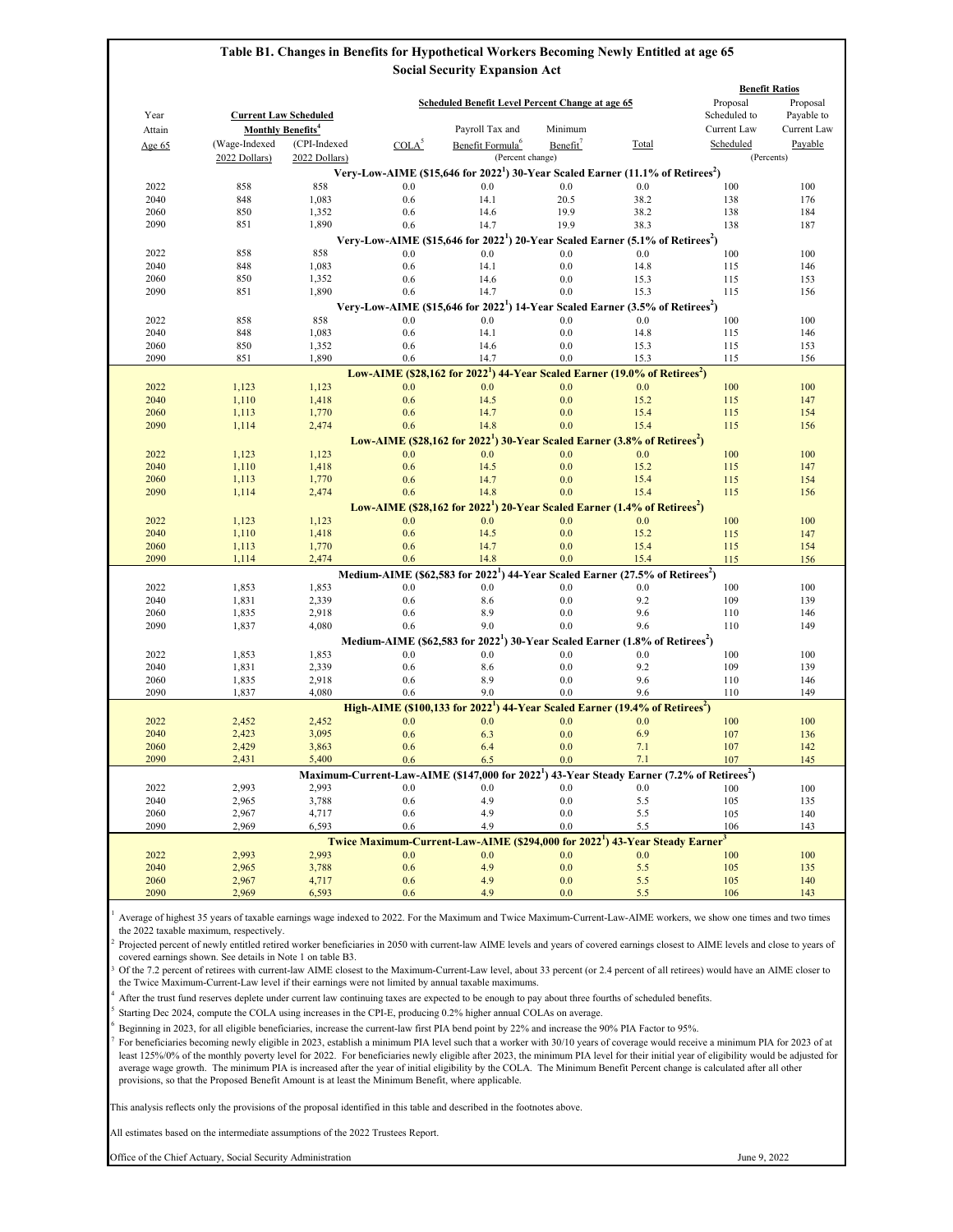$4$  The proposal payable benefit as percent of current law payable benefit is not presented for years of payment beyond the 75-year projection period. Note:

|              |                |                |                                                 |                                      | Table B2. Changes in Benefits for Hypothetical Workers Becoming Newly Entitled age 65                              |                |                                               |                         |
|--------------|----------------|----------------|-------------------------------------------------|--------------------------------------|--------------------------------------------------------------------------------------------------------------------|----------------|-----------------------------------------------|-------------------------|
|              |                |                |                                                 | <b>Social Security Expansion Act</b> |                                                                                                                    |                |                                               |                         |
|              |                |                | <b>Proposal Scheduled Benefit as Percent of</b> |                                      |                                                                                                                    |                | <b>Proposal Payable Benefit as Percent of</b> |                         |
|              |                |                | <b>Current Law Scheduled Benefit</b>            |                                      |                                                                                                                    |                | <b>Current Law Payable Benefit</b>            |                         |
| Year         |                |                |                                                 |                                      |                                                                                                                    |                |                                               |                         |
| Attain       |                |                |                                                 |                                      |                                                                                                                    |                |                                               |                         |
| Age 65       | Age 65         | Age 75         | Age 85                                          | Age 95                               | Age 65                                                                                                             | Age 75         | Age 85                                        | Age 95                  |
|              |                |                |                                                 |                                      |                                                                                                                    |                | (Percent)                                     |                         |
|              |                |                |                                                 |                                      | Very-Low-AIME (\$15,646 for 2022 <sup>1</sup> ) 30-Year Scaled Earner (11.1% of Retirees <sup>2</sup> )            |                |                                               |                         |
| 2022         | 100.0          | 116.5          | 118.8                                           | 121.1                                | 100.0                                                                                                              | 116.5          | 152.0                                         | 157.2                   |
| 2040<br>2060 | 138.2<br>138.2 | 140.9<br>141.0 | 143.7<br>143.7                                  | 146.5<br>146.6                       | 176.4<br>183.9                                                                                                     | 182.3<br>193.3 | 191.2<br>200.3                                | 201.0<br>198.6          |
| 2090         | 138.3          | 140.9          | 143.7                                           | 146.5                                | 187.4                                                                                                              | 190.2          | $\overline{4}$                                | $\overline{4}$          |
|              |                |                |                                                 |                                      |                                                                                                                    |                |                                               |                         |
| 2022         | 100.0          | 116.5          | 118.8                                           | 121.1                                | Very-Low-AIME (\$15,646 for $2022^1$ ) 20-Year Scaled Earner (5.1% of Retirees <sup>2</sup> )<br>100.0             | 116.5          | 152.0                                         | 157.2                   |
| 2040         | 114.8          | 117.0          | 119.3                                           | 121.7                                | 146.5                                                                                                              | 151.3          | 158.7                                         | 166.9                   |
| 2060         | 115.3          | 117.4          | 119.8                                           | 122.1                                | 153.4                                                                                                              | 161.1          | 166.9                                         | 165.5                   |
| 2090         | 115.3          | 117.5          | 119.9                                           | 122.2                                | 156.3                                                                                                              | 158.7          | $\overline{4}$                                | $\overline{4}$          |
|              |                |                |                                                 |                                      | Very-Low-AIME (\$15,646 for $2022^1$ ) 14-Year Scaled Earner (3.5% of Retirees <sup>2</sup> )                      |                |                                               |                         |
| 2022         | 100.0          | 116.5          | 118.8                                           | 121.1                                | 100.0                                                                                                              | 116.5          | 152.0                                         | 157.2                   |
| 2040         | 114.8          | 117.0          | 119.3                                           | 121.7                                | 146.5                                                                                                              | 151.3          | 158.7                                         | 166.9                   |
| 2060         | 115.3          | 117.4          | 119.8                                           | 122.1                                | 153.4                                                                                                              | 161.1          | 166.9                                         | 165.5                   |
| 2090         | 115.3          | 117.5          | 119.9                                           | 122.2                                | 156.3                                                                                                              | 158.7          | $\overline{4}$                                | $\overline{4}$          |
|              |                |                |                                                 |                                      | Low-AIME (\$28,162 for $2022^1$ ) 44-Year Scaled Earner (19.0% of Retirees <sup>2</sup> )                          |                |                                               |                         |
| 2022         | 100.0          | 117.1          | 119.4                                           | 121.8                                | 100.0                                                                                                              | 117.1          | 152.9                                         | 158.1                   |
| 2040         | 115.2          | 117.4          | 119.7                                           | 122.1                                | 147.0                                                                                                              | 151.8          | 159.3                                         | 167.4                   |
| 2060         | 115.4          | 117.6          | 120.0                                           | 122.3                                | 153.6                                                                                                              | 161.4          | 167.2                                         | 165.8                   |
| 2090         | 115.4          | 117.7          | 120.0                                           | 122.4                                | 156.4                                                                                                              | 158.9          | $\overline{4}$                                | $\overline{4}$          |
|              |                |                |                                                 |                                      | Low-AIME $(S28,162$ for $2022^1)$ 30-Year Scaled Earner (3.8% of Retirees <sup>2</sup> )                           |                |                                               |                         |
| 2022         | 100.0          | 117.1          | 119.4                                           | 121.8                                | 100.0                                                                                                              | 117.1          | 152.9                                         | 158.1                   |
| 2040         | 115.2          | 117.4          | 119.7                                           | 122.1                                | 147.0                                                                                                              | 151.8          | 159.3                                         | 167.4                   |
| 2060         | 115.4          | 117.6          | 120.0                                           | 122.3                                | 153.6                                                                                                              | 161.4          | 167.2                                         | 165.8<br>$\overline{4}$ |
| 2090         | 115.4          | 117.7          | 120.0                                           | 122.4                                | 156.4                                                                                                              | 158.9          |                                               |                         |
|              |                |                |                                                 |                                      | Low-AIME (\$28,162 for $20221$ ) 20-Year Scaled Earner (1.4% of Retirees <sup>2</sup> )                            |                |                                               |                         |
| 2022         | 100.0          | 117.1          | 119.4                                           | 121.8                                | 100.0                                                                                                              | 117.1          | 152.9                                         | 158.1                   |
| 2040         | 115.2          | 117.4          | 119.7                                           | 122.1                                | 147.0                                                                                                              | 151.8          | 159.3                                         | 167.4                   |
| 2060         | 115.4          | 117.6          | 120.0                                           | 122.3                                | 153.6                                                                                                              | 161.4          | 167.2<br>$\overline{4}$                       | 165.8<br>$\overline{4}$ |
| 2090         | 115.4          | 117.7          | 120.0                                           | 122.4                                | 156.4                                                                                                              | 158.9          |                                               |                         |
|              |                |                |                                                 |                                      | Medium-AIME (\$62,583 for 2022 <sup>1</sup> ) 44-Year Scaled Earner (27.5% of Retirees <sup>2</sup> )              |                |                                               |                         |
| 2022<br>2040 | 100.0          | 110.9<br>111.4 | 113.1                                           | 115.4<br>115.8                       | 100.0                                                                                                              | 110.9          | 144.8                                         | 149.7                   |
| 2060         | 109.2<br>109.6 | 111.7          | 113.6<br>113.9                                  | 116.1                                | 139.4<br>145.8                                                                                                     | 144.0<br>153.2 | 151.1<br>158.7                                | 158.9<br>157.4          |
| 2090         | 109.6          | 111.7          | 113.9                                           | 116.2                                | 148.5                                                                                                              | 150.9          | $\overline{4}$                                | $\overline{4}$          |
|              |                |                |                                                 |                                      |                                                                                                                    |                |                                               |                         |
| 2022         | 100.0          | 110.9          | 113.1                                           | 115.4                                | Medium-AIME (\$62,583 for 2022 <sup>1</sup> ) 30-Year Scaled Earner (1.8% of Retirees <sup>2</sup> )<br>100.0      | 110.9          | 144.8                                         | 149.7                   |
| 2040         | 109.2          | 111.4          | 113.6                                           | 115.8                                | 139.4                                                                                                              | 144.0          | 151.1                                         | 158.9                   |
| 2060         | 109.6          | 111.7          | 113.9                                           | 116.1                                | 145.8                                                                                                              | 153.2          | 158.7                                         | 157.4                   |
| 2090         | 109.6          | 111.7          | 113.9                                           | 116.2                                | 148.5                                                                                                              | 150.9          | $\overline{4}$                                | $\overline{4}$          |
|              |                |                |                                                 |                                      | High-AIME (\$100,133 for 2022 <sup>1</sup> ) 44-Year Scaled Earner (19.4% of Retirees <sup>2</sup> )               |                |                                               |                         |
| 2022         | 100.0          | 108.7          | 110.8                                           | 113.0                                | 100.0                                                                                                              | 108.7          | 141.8                                         | 146.7                   |
| 2040         | 106.9          | 109.0          | 111.1                                           | 113.3                                | 136.4                                                                                                              | 140.9          | 147.8                                         | 155.4                   |
| 2060         | 107.1          | 109.1          | 111.3                                           | 113.5                                | 142.5                                                                                                              | 149.7          | 155.1                                         | 153.8                   |
| 2090         | 107.1          | 109.2          | 111.3                                           | 113.5                                | 145.1                                                                                                              | 147.4          | $\overline{4}$                                | $\overline{4}$          |
|              |                |                |                                                 |                                      | Maximum-Current-Law-AIME (\$147,000 for 2022 <sup>1</sup> ) 43-Year Steady Earner (7.2% of Retirees <sup>2</sup> ) |                |                                               |                         |
| 2022         | 100.0          | 107.4          | 109.5                                           | 111.7                                | 100.0                                                                                                              | 107.4          | 140.2                                         | 145.0                   |
| 2040         | 105.5          | 107.5          | 109.7                                           | 111.8                                | 134.6                                                                                                              | 139.1          | 145.9                                         | 153.4                   |
| 2060         | 105.5          | 107.6          | 109.7                                           | 111.9                                | 140.4                                                                                                              | 147.6          | 152.9                                         | 151.6                   |
| 2090         | 105.5          | 107.6          | 109.7                                           | 111.8                                | 143.0                                                                                                              | 145.2          | $\overline{4}$                                | $\overline{4}$          |
|              |                |                |                                                 |                                      | Twice Maximum-Current-Law-AIME (\$294,000 for 2022 <sup>1</sup> ) 43-Year Steady Earner <sup>3</sup>               |                |                                               |                         |
| 2022         | 100.0          | 107.4          | 109.5                                           | 111.7                                | 100.0                                                                                                              | 107.4          | 140.2                                         | 145.0                   |

<sup>1</sup> Average of highest 35 years of taxable earnings wage indexed to 2022. For the Maximum and Twice Maximum-Current-Law-AIME workers, we show one times and two times the 2022 taxable maximum, respectively.

<sup>3</sup> Of the 7.2 percent of retirees with current-law AIME closest to the Maximum-Current-Law level, about 33 percent (or 2.4 percent of all retirees) would have an AIME closer to the Twice Maximum-Current-Law level if their earnings were not limited by annual taxable maximums.

| 2060 | 105.5 | 107.6 | 109.7 | 111.)   | 140.4               | $\overline{a}$<br>$\sqrt{ }$<br>41.0 | $\mathbf{r}$<br>132.9 | .<br>LJ 1.U |
|------|-------|-------|-------|---------|---------------------|--------------------------------------|-----------------------|-------------|
| 2090 | 105.5 | 107.6 | 109.7 | $-11.0$ | $\sqrt{2}$<br>l43.0 | $\overline{A}$<br>−⊃.∠               |                       |             |

2040 105.5 107.5 109.7 111.8 134.6 139.1 145.9 153.4

All estimates based on the intermediate assumptions of the 2022 Trustees Report.

Office of the Chief Actuary, Social Security Administration June 9, 2022

2 Projected percent of newly entitled retired worker beneficiaries in 2050 with current-law AIME levels and years of covered earnings closest to AIME levels and close to years of covered earnings shown. See details in Note 1 on table B3.

- Starting Dec 2024, compute the COLA using increases in the CPI-E, producing 0.2% higher annual COLAs on average.

- Beginning in 2023, for all eligible beneficiaries, increase the current-law first PIA bend point by 22% and increase the 90% PIA Factor to 95%.

- For beneficiaries becoming newly eligible in 2023, establish a minimum PIA level such that a worker with 30/10 years of coverage would receive a minimum PIA

for 2023 of at least 125%/0% of the monthly poverty level for 2022. For beneficiaries newly eligible after 2023, the minimum PIA level for their initial year of

eligibility would be adjusted for average wage growth. The minimum PIA is increased after the year of initial eligibility by the COLA.

This analysis reflects only the provisions of the proposal identified in Table B1 and described in the notes above.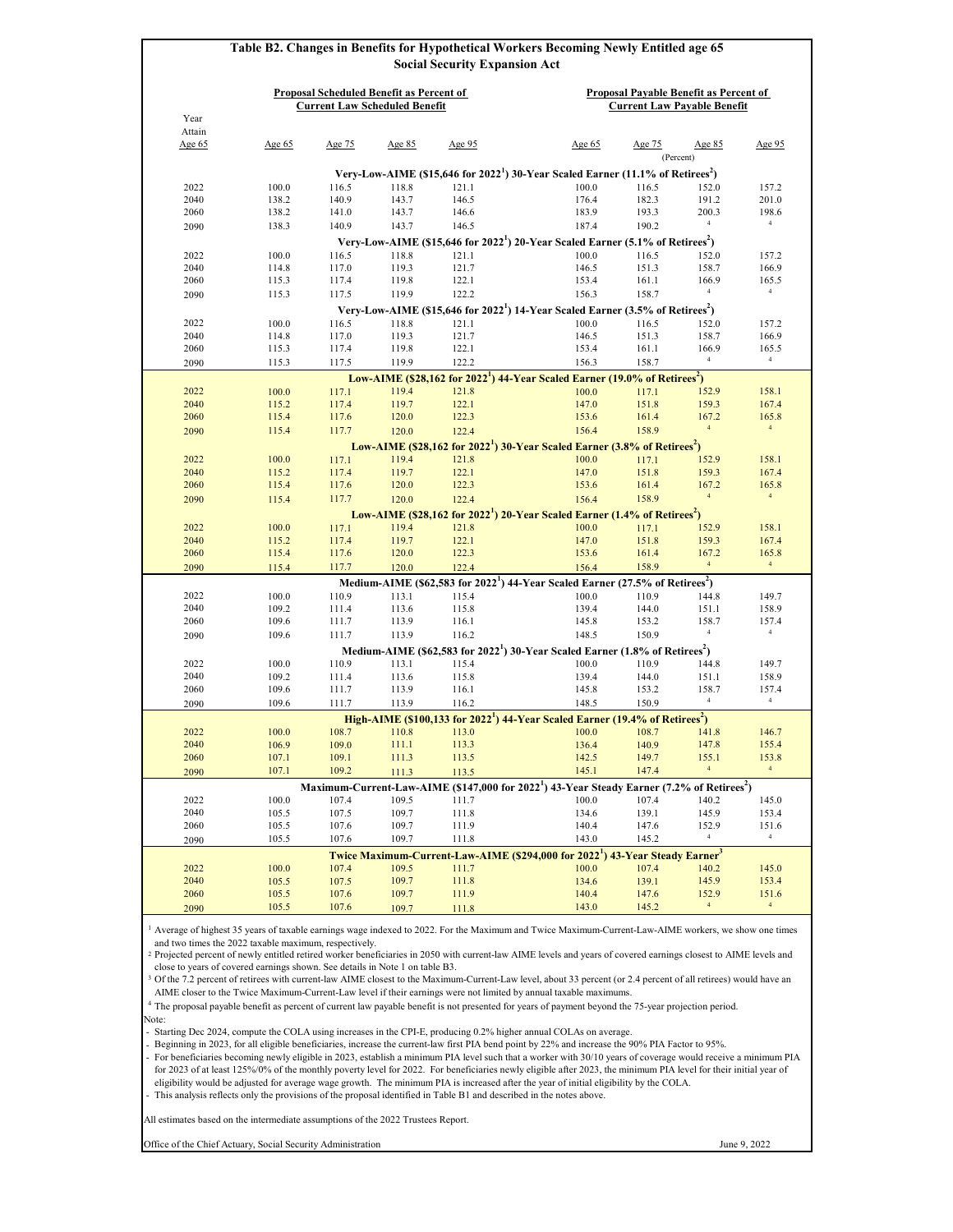| Tabic DJ. Characteristics of Keth ed Worker Dencheiartes Deconnig Flowly Emilited in 2010                                                                                                                                                                                                                                                                                                                                                                                                                                                                                                                                                                                                                                                                                                                                                                                                                                                                                                                                                                                                                                                                                                                                                                                                                                                                                                                                                                                                                                                                                                                          |                              |                  | Percent of Beneficiaries Within Each Category That Are: |                         |
|--------------------------------------------------------------------------------------------------------------------------------------------------------------------------------------------------------------------------------------------------------------------------------------------------------------------------------------------------------------------------------------------------------------------------------------------------------------------------------------------------------------------------------------------------------------------------------------------------------------------------------------------------------------------------------------------------------------------------------------------------------------------------------------------------------------------------------------------------------------------------------------------------------------------------------------------------------------------------------------------------------------------------------------------------------------------------------------------------------------------------------------------------------------------------------------------------------------------------------------------------------------------------------------------------------------------------------------------------------------------------------------------------------------------------------------------------------------------------------------------------------------------------------------------------------------------------------------------------------------------|------------------------------|------------------|---------------------------------------------------------|-------------------------|
| Category<br>(AIME and Years of Covered Earnings Close to)                                                                                                                                                                                                                                                                                                                                                                                                                                                                                                                                                                                                                                                                                                                                                                                                                                                                                                                                                                                                                                                                                                                                                                                                                                                                                                                                                                                                                                                                                                                                                          | Dually Entitled <sup>2</sup> | WEP <sup>3</sup> | <b>Foreign Born</b>                                     | All Others <sup>4</sup> |
| Very-Low-AIME (\$11,592 for 2016 <sup>1</sup> ):                                                                                                                                                                                                                                                                                                                                                                                                                                                                                                                                                                                                                                                                                                                                                                                                                                                                                                                                                                                                                                                                                                                                                                                                                                                                                                                                                                                                                                                                                                                                                                   |                              |                  |                                                         |                         |
| 30-Year Scaled Earner (7.9% of Retirees)                                                                                                                                                                                                                                                                                                                                                                                                                                                                                                                                                                                                                                                                                                                                                                                                                                                                                                                                                                                                                                                                                                                                                                                                                                                                                                                                                                                                                                                                                                                                                                           | 27                           | 8                | 14                                                      | 53                      |
| 20-Year Scaled Earner (6.0% of Retirees)                                                                                                                                                                                                                                                                                                                                                                                                                                                                                                                                                                                                                                                                                                                                                                                                                                                                                                                                                                                                                                                                                                                                                                                                                                                                                                                                                                                                                                                                                                                                                                           | 27                           | 16               | 27                                                      | 35                      |
| 14-Year Scaled Earner (5.2% of Retirees)                                                                                                                                                                                                                                                                                                                                                                                                                                                                                                                                                                                                                                                                                                                                                                                                                                                                                                                                                                                                                                                                                                                                                                                                                                                                                                                                                                                                                                                                                                                                                                           | 21                           | 20               | 52                                                      | 19                      |
| Low-AIME $(\$20,856$ for $2016^1$ ):                                                                                                                                                                                                                                                                                                                                                                                                                                                                                                                                                                                                                                                                                                                                                                                                                                                                                                                                                                                                                                                                                                                                                                                                                                                                                                                                                                                                                                                                                                                                                                               |                              |                  |                                                         |                         |
| 44-Year Scaled Earner (13.0% of Retirees)                                                                                                                                                                                                                                                                                                                                                                                                                                                                                                                                                                                                                                                                                                                                                                                                                                                                                                                                                                                                                                                                                                                                                                                                                                                                                                                                                                                                                                                                                                                                                                          | 8                            | $\overline{2}$   | $\overline{7}$                                          | 83                      |
| 30-Year Scaled Earner (6.8% of Retirees)                                                                                                                                                                                                                                                                                                                                                                                                                                                                                                                                                                                                                                                                                                                                                                                                                                                                                                                                                                                                                                                                                                                                                                                                                                                                                                                                                                                                                                                                                                                                                                           | 13                           | 8                | 25                                                      | 56                      |
| 20-Year Scaled Earner (2.4% of Retirees)                                                                                                                                                                                                                                                                                                                                                                                                                                                                                                                                                                                                                                                                                                                                                                                                                                                                                                                                                                                                                                                                                                                                                                                                                                                                                                                                                                                                                                                                                                                                                                           | 9                            | 21               | 47                                                      | 29                      |
| Medium-AIME $(\$46,368$ for $2016^1$ :                                                                                                                                                                                                                                                                                                                                                                                                                                                                                                                                                                                                                                                                                                                                                                                                                                                                                                                                                                                                                                                                                                                                                                                                                                                                                                                                                                                                                                                                                                                                                                             |                              |                  |                                                         |                         |
| 44-Year Scaled Earner (25.8% of Retirees)                                                                                                                                                                                                                                                                                                                                                                                                                                                                                                                                                                                                                                                                                                                                                                                                                                                                                                                                                                                                                                                                                                                                                                                                                                                                                                                                                                                                                                                                                                                                                                          |                              | 1                | 6                                                       | 92                      |
| 30-Year Scaled Earner (3.3% of Retirees)                                                                                                                                                                                                                                                                                                                                                                                                                                                                                                                                                                                                                                                                                                                                                                                                                                                                                                                                                                                                                                                                                                                                                                                                                                                                                                                                                                                                                                                                                                                                                                           |                              | 12               | 37                                                      | 53                      |
| High-AIME $(\$74,184$ for $2016^1$ :                                                                                                                                                                                                                                                                                                                                                                                                                                                                                                                                                                                                                                                                                                                                                                                                                                                                                                                                                                                                                                                                                                                                                                                                                                                                                                                                                                                                                                                                                                                                                                               |                              |                  |                                                         |                         |
| 44-Year Scaled Earner (20.3% of Retirees)                                                                                                                                                                                                                                                                                                                                                                                                                                                                                                                                                                                                                                                                                                                                                                                                                                                                                                                                                                                                                                                                                                                                                                                                                                                                                                                                                                                                                                                                                                                                                                          | $\mathbf{0}$                 |                  | 8                                                       | 91                      |
| Maximum-Current-Law-AIME (\$118,500 for 2016 <sup>1</sup> ):                                                                                                                                                                                                                                                                                                                                                                                                                                                                                                                                                                                                                                                                                                                                                                                                                                                                                                                                                                                                                                                                                                                                                                                                                                                                                                                                                                                                                                                                                                                                                       |                              |                  |                                                         |                         |
| <b>Steady Earner (9.3% of Retirees)</b>                                                                                                                                                                                                                                                                                                                                                                                                                                                                                                                                                                                                                                                                                                                                                                                                                                                                                                                                                                                                                                                                                                                                                                                                                                                                                                                                                                                                                                                                                                                                                                            | $\theta$                     | $\boldsymbol{0}$ | 9                                                       | 91                      |
| Note 1: Table B3 displays certain characteristics of newly-entitled retired worker beneficiaries in 2016 who are similar to the illustrative hypothetical workers shown in tables B1<br>and B2. The categories shown here include those workers with AIME closest to the earnings level shown, and with years of covered earnings close to the number shown. In<br>particular:<br>- For the Very-Low-AIME category,<br>- workers included in the "30-Year Scaled Earner" subcategory have 25+ years of covered earnings;<br>- workers included in the "20-Year Scaled Earner" subcategory have 18-24 years of covered earnings;<br>- workers included in the "14-Year Scaled Earner" subcategory have less than 18 years of covered earnings.<br>- For the Low-AIME category,<br>- workers included in the "44-Year Scaled Earner" subcategory have 35+ years of covered earnings;<br>- workers included in the "30-Year Scaled Earner" subcategory have 25-34 years of covered earnings;<br>- workers included in the "20-Year Scaled Earner" subcategory have less than 25 years of covered earnings.<br>- For the Medium-AIME category,<br>- workers included in the "44-Year Scaled Earner" subcategory have 35+ years of covered earnings;<br>- workers included in the "30-Year Scaled Earner" subcategory have less than 35 years of covered earnings.<br>- Workers included in the High-AIME "44-Year Scaled Earner" category have all numbers of years of covered earnings.<br>- Workers included in the Maximum-Current-Law-AIME "Steady Earner" category have all numbers of years of covered earnings. |                              |                  |                                                         |                         |
| Note 2: The percentages in each category are based on tabulations of a 10-percent sample of newly entitled retired-worker beneficiaries in 2016 (288,627 records). We can be 95<br>percent confident that each of the values shown above is within 1.4 percentage points of the value we would find using 100 percent of the retirees in 2016.                                                                                                                                                                                                                                                                                                                                                                                                                                                                                                                                                                                                                                                                                                                                                                                                                                                                                                                                                                                                                                                                                                                                                                                                                                                                     |                              |                  |                                                         |                         |
| Note 3: The sum of the percentages for each category (sum across rows) could be greater than 100 percent because some beneficiaries can be classified in more than one of the<br>following groups: dually entitled, WEP, and foreign born.                                                                                                                                                                                                                                                                                                                                                                                                                                                                                                                                                                                                                                                                                                                                                                                                                                                                                                                                                                                                                                                                                                                                                                                                                                                                                                                                                                         |                              |                  |                                                         |                         |

# **Table B3. Characteristics of Retired Worker Beneficiaries Becoming Newly Entitled in 2016**

 $1$  Average of highest 35 years of taxable earnings wage indexed to 2016.

- $^{2}$  Values in this column are percentages of retired workers newly entitled in 2016 who were also entitled to a higher benefit based on someone else's account by the end of 2018. The percentage that will ever become dually entitled is higher for most categories, because some retired workers newly entitled in 2016 will first become dually entitled after 2018.
- $3$  Values in this column are percentages of retired workers newly entitled in 2016 who had their benefit reduced based on receipt of a pension from government employment under the windfall elimination provision (WEP) by the end of 2018. The percentage that will ever be reduced by WEP is higher for each category, because some retired workers newly entitled in 2016 will first receive a government pension after 2018.
- <sup>4</sup> Not foreign born, not dually entitled by the end of 2018, and not reduced by WEP by the end of 2018.

Office of the Chief Actuary, Social Security Administration June 18, 2020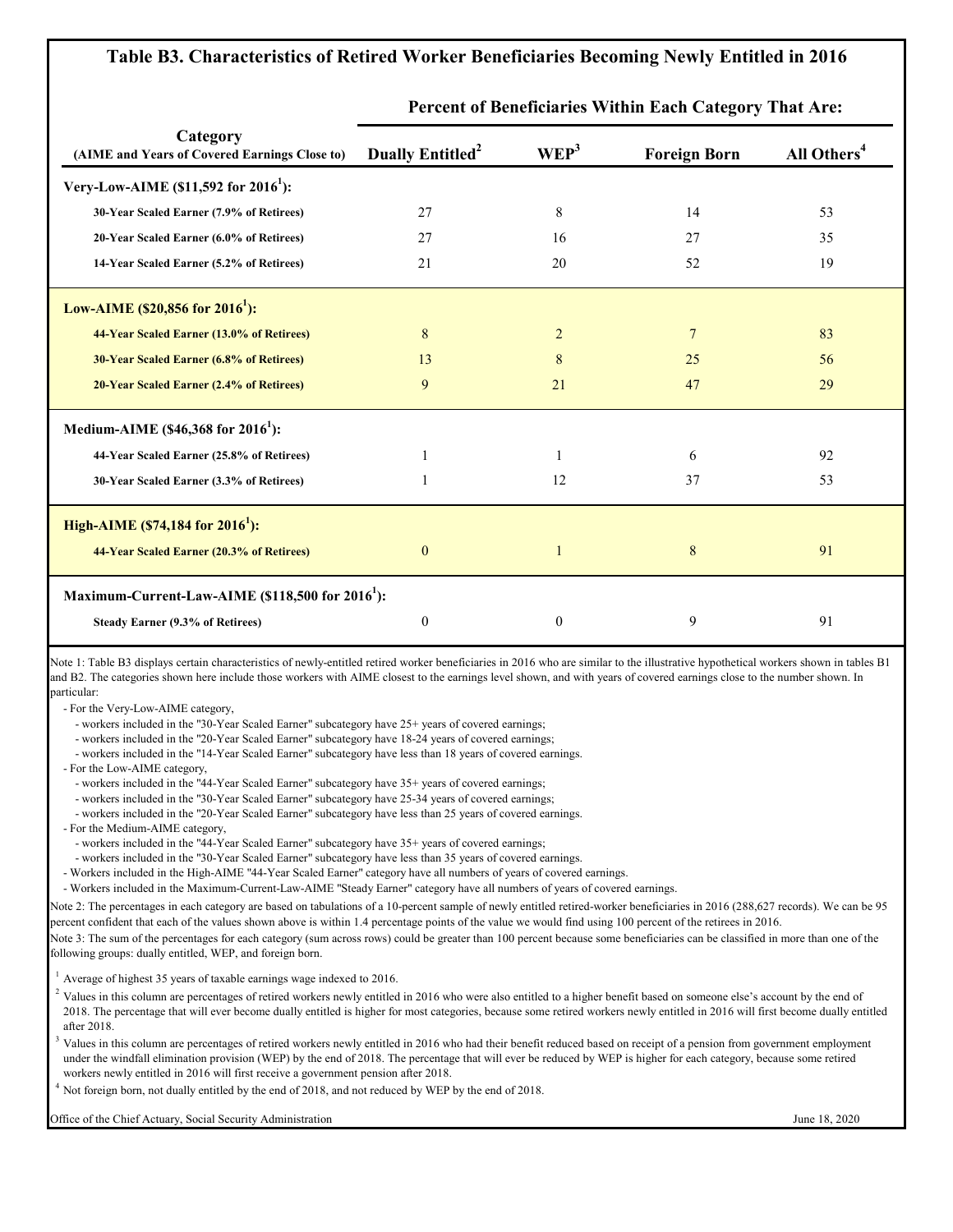This analysis reflects only the provisions of the proposal identified in this table and described in the footnotes above.

## **Proposal Scheduled Payroll Taxes** Earnings Taxable **Percent of Current Law Monthly Total Payroll Taxes** in Year (Wage-Indexed (CPI-Indexed Maximum<sup>2</sup>) 2022 Dollars) 2022 Dollars (Percent change) (Percent change) (Percent change) (Percents)  $2022$  162 162 162 0.0 100 2040 162 206 206 0.0 100 2060 162 257 0.0 100 2090 162 359 369 0.0 100 2022 291 291 0.0 100  $2040$   $291$   $372$   $0.0$  $2060$  291 463 463 0.0 100  $2090$  291 646 0.0  $100$  $2022$  647 647 100 2040 647 826 826 0.0 2060 647 1,029 0.0 100 2090 647 1,436 100  $2022$  and  $1,035$  1,035 1,035 1,035 1,000 1,000 1,000 1,000 1,000 1,000 1,000 1,000 1,000 1,000 1,000 1,000 1,000 1,000 1,000 1,000 1,000 1,000 1,000 1,000 1,000 1,000 1,000 1,000 1,000 1,000 1,000 1,000 1,000 1,000 1,00  $2040$  1,035 1,321 1,321 0.0 100  $2060$  and  $1,035$  1,646 and  $0.0$  100 and  $0.0$  100 and  $0.0$  100 and  $0.0$  $2090$  and  $1,035$   $2,298$  and  $2,00$  and  $2,00$  and  $2,00$  and  $2,00$  and  $2,00$  and  $2,00$  and  $2,00$  and  $2,00$  and  $2,00$  and  $2,00$  and  $2,00$  and  $2,00$  and  $2,00$  and  $2,00$  and  $2,00$  and  $2,00$  and  $2,00$  and  $2,$ 2022 1,519 1,519 1,519 0.0 2040 1,519 1,940 1,940 0.0 2060 1,519 2,416 2,416 0.0 2090 1,519 3,374 100  $2022$  1,519 1,519 1,519 1,519 1,519 1,519 1,519 1,00  $2040$   $1,519$   $1,940$   $200$  $2060$  and  $1,519$  and  $2,416$  and  $200$  and  $200$  and  $200$  and  $200$  $2090$  1,519  $3,374$  200 1 98th Percentile Earner<sup>1</sup> in Year (\$294,000 in 2022) Twice Current-Law Maximum Earnings Level **Table T. Changes in Payroll Tax Contributions (Employee + Employer) for Workers with OASDI Covered Earnings in the Year Social Security Expansion Act Scheduled Payroll Taxes Percent Change Current Law Scheduled** (Percent change) 26th Percentile Earner<sup>1</sup> in Year (\$15,646 in 2022) **40th Percentile Earner1 in Year (\$28,162 in 2022)** 70th Percentile Earner<sup>1</sup> in Year (\$62,583 in 2022) 86th Percentile Earner<sup>1</sup> in Year (\$100,133 in 2022) 93rd Percentile Earner<sup>1</sup> in Year (\$147,000 in 2022) Current-Law Maximum Earnings Level Percentile among all workers with any covered earnings in 2022 (including earnings both above and below the current-law taxable maximum earnings level). We include those who will

All estimates based on the intermediate assumptions of the 2022 Trustees Report.

Office of the Chief Actuary, Social Security Administration June 9, 2022

2 Apply the OASDI payroll tax rate on earnings above \$250,000 starting in 2023, and tax all earnings once the current-law taxable maximum exceeds \$250,000.

die or become disabled before reaching retirement age, and those who will not earn enough in their career to become fully insured for retired worker benefits. Thus, these percentiles are not directly comparable to the percentages in the B tables, which are based on lifetime earnings, and include only those who survive and become eligible for retirement benefits.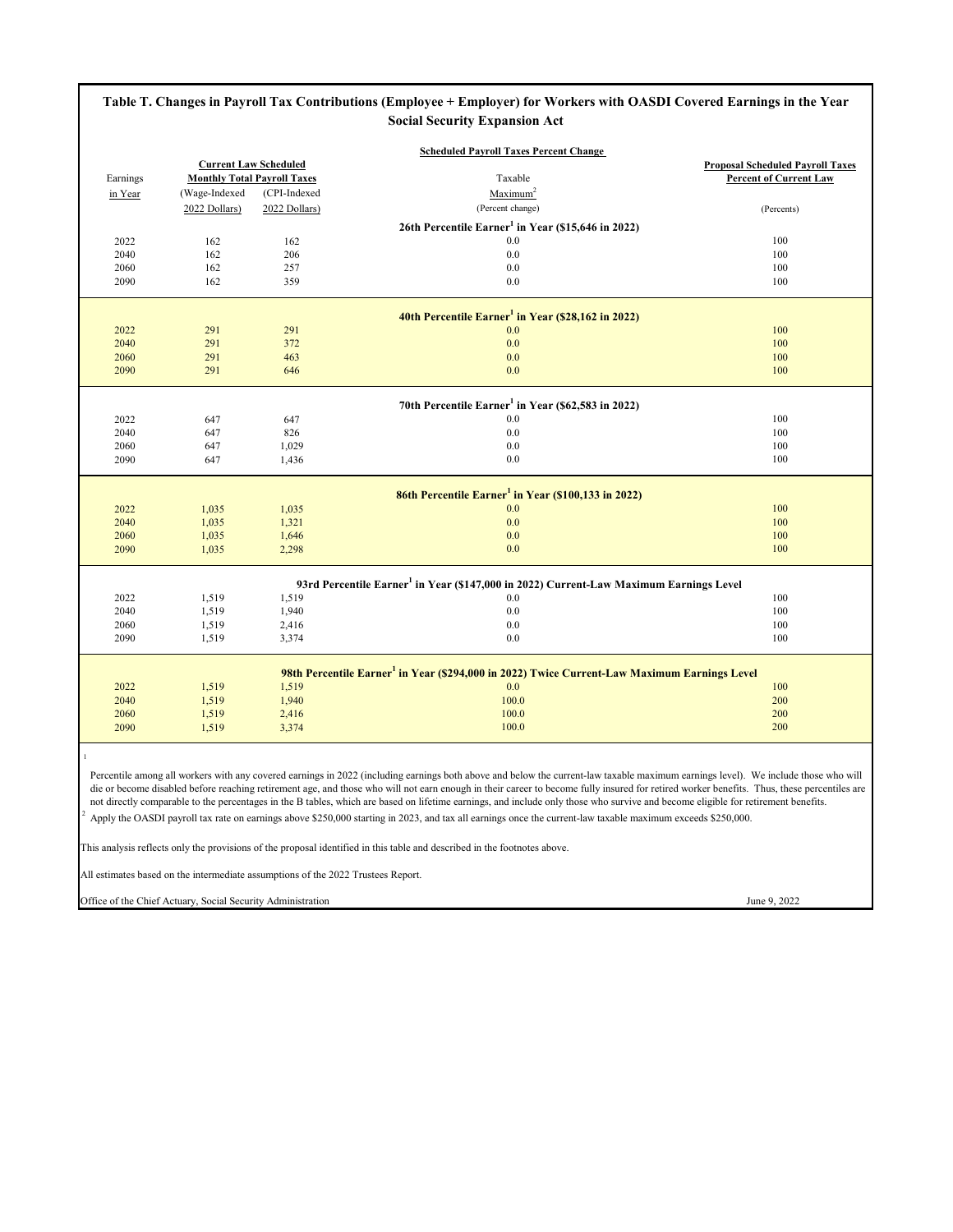**Table 1 - OASDI Cost Rate, Income Rate, Annual Balance, and Trust Fund Ratio** *"Social Security Expansion Act", Introduced by Senator Sanders and Representative DeFazio*

|              |                           | Proposal                                 |                           |                    |                          | <b>Change from Current Law</b>           |                        |
|--------------|---------------------------|------------------------------------------|---------------------------|--------------------|--------------------------|------------------------------------------|------------------------|
|              |                           | Expressed as a percentage of current-law |                           |                    |                          | Expressed as a percentage of current-law |                        |
|              |                           | taxable payroll                          |                           | <b>Trust Fund</b>  |                          | taxable payroll                          |                        |
|              |                           | Income                                   | <b>Annual</b>             | Ratio              |                          | Income                                   | <b>Annual</b>          |
| Year<br>2022 | <b>Cost Rate</b><br>14.05 | <b>Rate</b><br>12.79                     | <b>Balance</b><br>$-1.26$ | $1-1$ -year<br>230 | <b>Cost Rate</b><br>0.00 | Rate<br>0.00                             | <b>Balance</b><br>0.00 |
| 2023         | 15.68                     | 17.32                                    | 1.65                      | 192                | 1.37                     | 4.29                                     | 2.92                   |
| 2024         | 15.82                     | 17.41                                    | 1.59                      | 195                | 1.37                     | 4.45                                     | 3.08                   |
| 2025         | 16.08                     | 17.51                                    | 1.43                      | 197                | 1.42                     | 4.54                                     | 3.12                   |
| 2026         | 16.36                     | 17.70                                    | 1.34                      | 198                | 1.48                     | 4.62                                     | 3.15                   |
| 2027         | 16.63                     | 17.79                                    | 1.16                      | 199                | 1.53                     | 4.69                                     | 3.16                   |
| 2028         | 16.91                     | 17.88                                    | 0.97                      | 199                | 1.58                     | 4.74                                     | 3.16                   |
| 2029         | 17.15                     | 17.95                                    | 0.79                      | 199                | 1.63                     | 4.77                                     | 3.15                   |
| 2030<br>2031 | 17.39<br>17.62            | 18.02<br>18.09                           | 0.62<br>0.47              | 198<br>197         | 1.67<br>1.72             | 4.82<br>4.86                             | 3.15<br>3.15           |
| 2032         | 17.83                     | 18.20                                    | 0.38                      | 197                | 1.76                     | 4.96                                     | 3.20                   |
| 2033         | 18.00                     | 18.30                                    | 0.29                      | 197                | 1.80                     | 5.04                                     | 3.24                   |
| 2034         | 18.15                     | 18.40                                    | 0.24                      | 197                | 1.83                     | 5.13                                     | 3.30                   |
| 2035         | 18.28                     | 18.49                                    | 0.20                      | 198                | 1.86                     | 5.21                                     | 3.35                   |
| 2036         | 18.39                     | 18.52                                    | 0.13                      | 200                | 1.89                     | 5.24                                     | 3.35                   |
| 2037         | 18.50                     | 18.55                                    | 0.05                      | 201                | 1.92                     | 5.26                                     | 3.34                   |
| 2038         | 18.58                     | 18.58                                    | $-0.01$                   | 203                | 1.94                     | 5.28                                     | 3.34                   |
| 2039         | 18.65                     | 18.60                                    | $-0.05$                   | 204                | 1.96                     | 5.31                                     | 3.34                   |
| 2040<br>2041 | 18.70<br>18.74            | 18.63<br>18.65                           | $-0.07$<br>$-0.09$        | 205<br>206         | 1.98<br>2.00             | 5.33<br>5.35                             | 3.35<br>3.35           |
| 2042         | 18.78                     | 18.67                                    | $-0.11$                   | 207                | 2.02                     | 5.37                                     | 3.35                   |
| 2043         | 18.81                     | 18.69                                    | $-0.12$                   | 208                | 2.03                     | 5.39                                     | 3.36                   |
| 2044         | 18.85                     | 18.71                                    | $-0.13$                   | 209                | 2.05                     | 5.41                                     | 3.36                   |
| 2045         | 18.88                     | 18.74                                    | $-0.14$                   | 210                | 2.06                     | 5.43                                     | 3.37                   |
| 2046         | 18.91                     | 18.76                                    | $-0.15$                   | 211                | 2.07                     | 5.45                                     | 3.38                   |
| 2047         | 18.95                     | 18.78                                    | $-0.17$                   | 212                | 2.08                     | 5.46                                     | 3.38                   |
| 2048         | 18.98                     | 18.80                                    | $-0.18$                   | 213                | 2.09                     | 5.48                                     | 3.39                   |
| 2049         | 19.02                     | 18.82                                    | $-0.20$                   | 213                | 2.10                     | 5.50                                     | 3.40                   |
| 2050<br>2051 | 19.06<br>19.10            | 18.84<br>18.86                           | $-0.22$<br>$-0.24$        | 214<br>214         | 2.11<br>2.12             | 5.52<br>5.54                             | 3.41<br>3.42           |
| 2052         | 19.14                     | 18.88                                    | $-0.26$                   | 214                | 2.13                     | 5.55                                     | 3.42                   |
| 2053         | 19.19                     | 18.89                                    | $-0.30$                   | 214                | 2.14                     | 5.57                                     | 3.43                   |
| 2054         | 19.24                     | 18.91                                    | $-0.33$                   | 213                | 2.15                     | 5.58                                     | 3.43                   |
| 2055         | 19.30                     | 18.93                                    | $-0.37$                   | 213                | 2.15                     | 5.59                                     | 3.44                   |
| 2056         | 19.37                     | 18.95                                    | $-0.42$                   | 212                | 2.16                     | 5.61                                     | 3.44                   |
| 2057         | 19.43                     | 18.97                                    | $-0.47$                   | 211                | 2.17                     | 5.62                                     | 3.45                   |
| 2058         | 19.51                     | 18.99                                    | $-0.52$                   | 209                | 2.18                     | 5.64                                     | 3.45                   |
| 2059         | 19.58                     | 19.00                                    | $-0.57$                   | 208                | 2.19                     | 5.65                                     | 3.46                   |
| 2060<br>2061 | 19.65<br>19.72            | 19.02<br>19.04                           | $-0.63$<br>$-0.68$        | 206<br>204         | 2.20<br>2.21             | 5.66<br>5.67                             | 3.46<br>3.46           |
| 2062         | 19.79                     | 19.06                                    | $-0.73$                   | 201                | 2.22                     | 5.69                                     | 3.47                   |
| 2063         | 19.86                     | 19.07                                    | $-0.78$                   | 199                | 2.23                     | 5.70                                     | 3.47                   |
| 2064         | 19.92                     | 19.09                                    | $-0.83$                   | 196                | 2.24                     | 5.71                                     | 3.47                   |
| 2065         | 19.98                     | 19.11                                    | $-0.87$                   | 193                | 2.25                     | 5.72                                     | 3.48                   |
| 2066         | 20.04                     | 19.12                                    | $-0.91$                   | 189                | 2.25                     | 5.74                                     | 3.48                   |
| 2067         | 20.10                     | 19.14                                    | $-0.96$                   | 186                | 2.26                     | 5.75                                     | 3.48                   |
| 2068         | 20.16                     | 19.15                                    | $-1.01$                   | 182                | 2.27                     | 5.76                                     | 3.49                   |
| 2069<br>2070 | 20.23<br>20.29            | 19.17<br>19.18                           | $-1.06$                   | 178<br>174         | 2.28<br>2.29             | 5.77<br>5.78                             | 3.49<br>3.49           |
| 2071         | 20.36                     | 19.20                                    | $-1.11$<br>$-1.16$        | 170                | 2.30                     | 5.79                                     | 3.49                   |
| 2072         | 20.42                     | 19.21                                    | $-1.21$                   | 165                | 2.31                     | 5.80                                     | 3.49                   |
| 2073         | 20.48                     | 19.23                                    | $-1.25$                   | 160                | 2.32                     | 5.81                                     | 3.49                   |
| 2074         | 20.54                     | 19.24                                    | $-1.30$                   | 155                | 2.32                     | 5.82                                     | 3.50                   |
| 2075         | 20.59                     | 19.25                                    | $-1.33$                   | 150                | 2.33                     | 5.83                                     | 3.50                   |
| 2076         | 20.63                     | 19.26                                    | $-1.36$                   | 145                | 2.34                     | 5.84                                     | 3.50                   |
| 2077         | 20.65                     | 19.28                                    | $-1.38$                   | 139                | 2.34                     | 5.85                                     | 3.51                   |
| 2078         | 20.67                     | 19.29                                    | $-1.38$                   | 134                | 2.35                     | 5.86                                     | 3.51                   |
| 2079         | 20.66                     | 19.30                                    | $-1.37$                   | 128                | 2.35                     | 5.87                                     | 3.52                   |
| 2080<br>2081 | 20.65<br>20.62            | 19.30<br>19.31                           | $-1.34$<br>$-1.31$        | 123<br>118         | 2.35<br>2.35             | 5.88<br>5.88                             | 3.53<br>3.54           |
| 2082         | 20.59                     | 19.32                                    | $-1.27$                   | 113                | 2.35                     | 5.89                                     | 3.55                   |
| 2083         | 20.55                     | 19.33                                    | $-1.22$                   | 108                | 2.34                     | 5.90                                     | 3.56                   |
| 2084         | 20.50                     | 19.33                                    | $-1.17$                   | 103                | 2.34                     | 5.91                                     | 3.57                   |
| 2085         | 20.44                     | 19.34                                    | $-1.11$                   | 98                 | 2.34                     | 5.92                                     | 3.58                   |
| 2086         | 20.38                     | 19.34                                    | $-1.04$                   | 94                 | 2.33                     | 5.93                                     | 3.60                   |
| 2087         | 20.31                     | 19.34                                    | $-0.96$                   | 90                 | 2.32                     | 5.93                                     | 3.61                   |
| 2088         | 20.23                     | 19.35                                    | $-0.89$                   | 87                 | 2.32                     | 5.94                                     | 3.62                   |
| 2089         | 20.16                     | 19.35                                    | $-0.81$                   | 83                 | 2.31                     | 5.95                                     | 3.64                   |
| 2090<br>2091 | 20.10<br>20.04            | 19.35                                    | $-0.74$                   | 80<br>77           | 2.31<br>2.30             | 5.96                                     | 3.65                   |
| 2092         | 20.00                     | 19.36<br>19.36                           | $-0.69$<br>$-0.64$        | 75                 | 2.30                     | 5.96<br>5.97                             | 3.66<br>3.67           |
| 2093         | 19.96                     | 19.36                                    | $-0.60$                   | 72                 | 2.29                     | 5.97                                     | 3.68                   |
| 2094         | 19.94                     | 19.37                                    | $-0.57$                   | 70                 | 2.29                     | 5.98                                     | 3.69                   |
| 2095         | 19.93                     | 19.38                                    | $-0.55$                   | 68                 | 2.29                     | 5.99                                     | 3.70                   |
| 2096         | 19.93                     | 19.38                                    | $-0.55$                   | 66                 | 2.29                     | 5.99                                     | 3.71                   |
| 2097         | 19.93                     | 19.39                                    | $-0.55$                   | 64                 | 2.29                     | 6.00                                     | 3.71                   |

| <b>Summarized Rates: OASDI</b> |                                    |                                                             |                             |                               | <b>Summarized Rates: OASDI</b>     |                |
|--------------------------------|------------------------------------|-------------------------------------------------------------|-----------------------------|-------------------------------|------------------------------------|----------------|
|                                | Cost Rate                          | Income Rate                                                 | Actuarial<br><b>Balance</b> | Year of reserve<br>depletion' | Change in<br>Cost rate             | Char<br>Income |
| $\sim$<br>nnnn                 | $\sim$ $\sim$ $\sim$ $\sim$ $\sim$ | $\overline{1}$ $\overline{2}$ $\overline{3}$ $\overline{1}$ | $\sim$ $\sim$ $\sim$ $\sim$ | <b></b>                       | $\sim$ $\sim$ $\sim$ $\sim$ $\sim$ |                |

|             | <b>Summarized Rates: OASDI</b> |             |           |                 |  |           | <b>Summarized Rates: OASDI</b> |                                       |
|-------------|--------------------------------|-------------|-----------|-----------------|--|-----------|--------------------------------|---------------------------------------|
|             |                                |             |           |                 |  |           |                                | Change in $\vert\hspace{-.08in}\vert$ |
|             |                                |             | Actuarial | Year of reserve |  | Change in | Change in                      | Actuarial                             |
|             | Cost Rate                      | Income Rate | Balance   | depletion       |  | Cost rate | Income Rate                    | <b>Balance</b>                        |
| 2022 - 2096 | 19.27%                         | 19.19%      | $-0.08%$  | N/A             |  | 2.07%     | 5.41%                          | 3.34%                                 |

Note: Based on Intermediate Assumptions of the 2022 Trustees Report.<br><sup>1</sup>Under current law the year of combined Trust Fund reserve depletion is 2035.<br>June 9, 2022  $^{\text{1}}$ Under current law the year of combined Trust Fund reserve depletion is 2035.  $\,$ 

Office of the Chief Actuary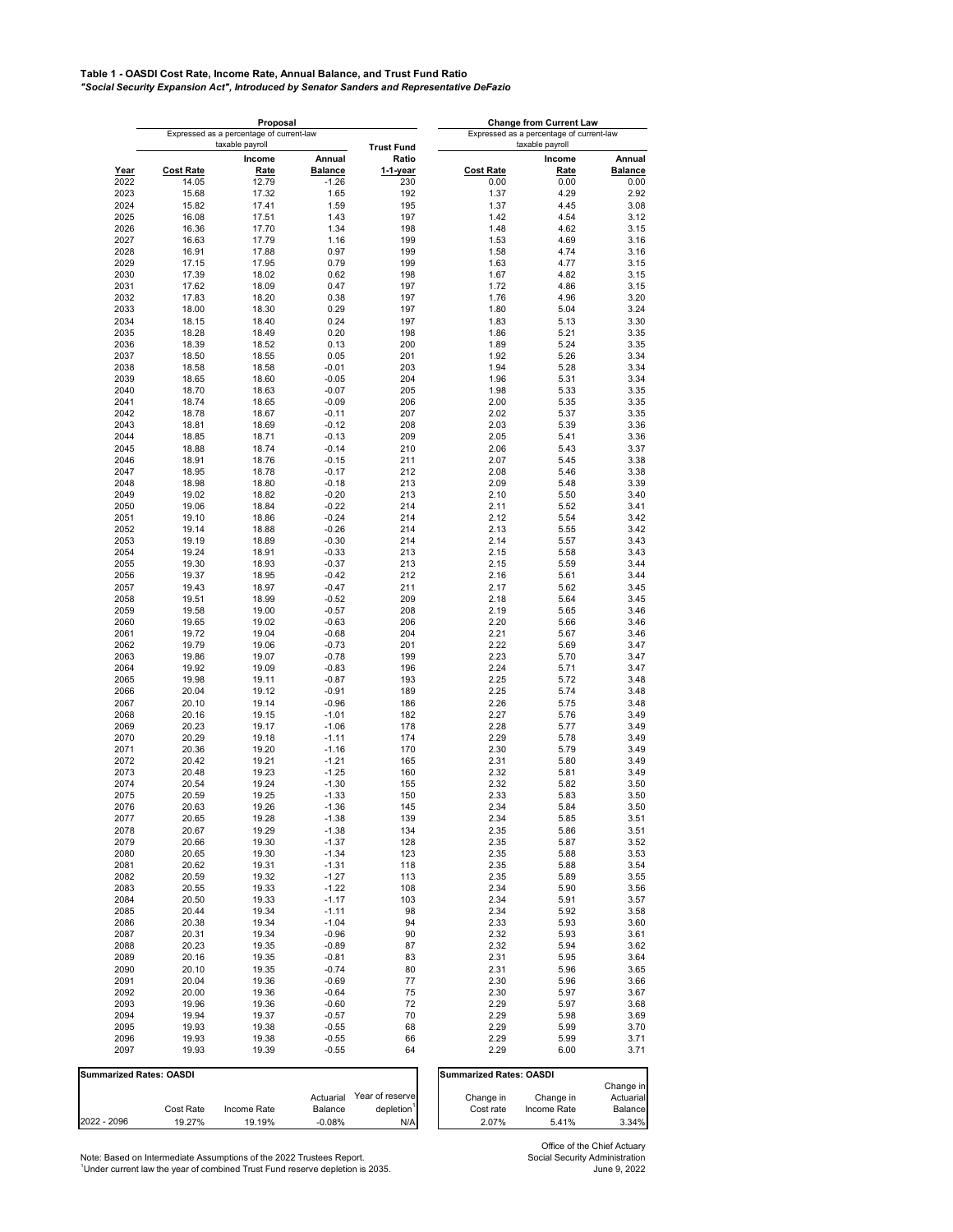## **Table 1a - General Fund Transfers, OASDI Trust Fund Reserves, and Theoretical OASDI Reserves** *"Social Security Expansion Act", Introduced by Senator Sanders and Representative DeFazio*

 Ultimate Real Trust Fund Yield of 2.3%. Office of the Chief Actuary  $^\text{1}$  Theoretical Social Security is the current Social Security program with the assumption  $\,$ that the law is modified to permit borrowing from the General Fund of the Treasury.<br>
June 9, 2022

|              |                    | <b>Proposal General Fund Transfers</b>                           |                   |                               |                       | Billions of Present Value Dollars as of 1-1-2022 |                            |
|--------------|--------------------|------------------------------------------------------------------|-------------------|-------------------------------|-----------------------|--------------------------------------------------|----------------------------|
|              |                    |                                                                  |                   |                               |                       | Theoretical Social Security <sup>1</sup>         |                            |
|              |                    |                                                                  |                   | Proposal                      |                       | with Borrowing Authority                         |                            |
|              |                    | <b>Billions of Present Value Dollars as of</b><br>$1 - 1 - 2022$ |                   | <b>Total OASDI</b>            |                       | Net OASDI Trust Fund Reserves at End of Year     |                            |
|              | Percentage         | Annual                                                           | Accumulated as of | <b>Trust Fund</b><br>Reserves | <b>Gross Domestic</b> | <b>Without General</b>                           | With Plan General          |
| Calendar     | of Payroll         | Amounts                                                          | End of Year       | at End of Year                | Product               | <b>Fund Transfers</b>                            | <b>Fund Transfers</b>      |
| Year         | (1)                | (2)                                                              | (3)               | (4)                           | (5)                   | (6)                                              | (7)                        |
| 2022         | 0.0                | 0.0                                                              | 0.0               | 2,742.4                       | 24,670.2              | 2,742.4                                          | 2,742.4                    |
| 2023         | 0.0                | 0.0                                                              | 0.0               | 2,891.4                       | 25,333.6              | 2,628.4                                          | 2,628.4                    |
| 2024<br>2025 | 0.0<br>0.0         | 0.0<br>0.0                                                       | 0.0<br>0.0        | 3,039.3<br>3,175.7            | 25,907.1<br>26,444.2  | 2,490.8<br>2,331.1                               | 2,490.8<br>2,331.1         |
| 2026         | 0.0                | 0.0                                                              | 0.0               | 3,306.9                       | 26,928.8              | 2,156.8                                          | 2,156.8                    |
| 2027         | 0.0                | 0.0                                                              | 0.0               | 3,422.9                       | 27,371.7              | 1,959.8                                          | 1,959.8                    |
| 2028         | 0.0                | 0.0                                                              | 0.0               | 3,521.6                       | 27,763.6              | 1,741.2                                          | 1,741.2                    |
| 2029<br>2030 | $0.0\,$<br>$0.0\,$ | 0.0<br>0.0                                                       | 0.0<br>0.0        | 3,603.7<br>3,669.4            | 28,119.0<br>28,408.3  | 1,502.6<br>1,244.3                               | 1,502.6<br>1,244.3         |
| 2031         | 0.0                | 0.0                                                              | 0.0               | 3,719.9                       | 28,622.8              | 968.1                                            | 968.1                      |
| 2032         | 0.0                | 0.0                                                              | 0.0               | 3,761.0                       | 28,765.3              | 675.8                                            | 675.8                      |
| 2033         | 0.0                | 0.0                                                              | 0.0               | 3,793.6                       | 28,828.0              | 370.4                                            | 370.4                      |
| 2034         | $0.0\,$            | 0.0                                                              | 0.0               | 3,821.0                       | 28,790.9              | 54.8                                             | 54.8                       |
| 2035<br>2036 | $0.0\,$<br>0.0     | 0.0<br>0.0                                                       | 0.0<br>0.0        | 3,844.3<br>3,859.7            | 28,673.1<br>28,513.6  | $-268.1$<br>$-595.9$                             | $-268.1$<br>$-595.9$       |
| 2037         | 0.0                | 0.0                                                              | 0.0               | 3,867.2                       | 28,324.8              | $-928.1$                                         | $-928.1$                   |
| 2038         | 0.0                | 0.0                                                              | 0.0               | 3,868.7                       | 28,137.7              | $-1,263.3$                                       | $-1,263.3$                 |
| 2039         | $0.0\,$            | 0.0                                                              | 0.0               | 3,866.0                       | 27,941.1              | $-1,599.7$                                       | $-1,599.7$                 |
| 2040         | 0.0                | 0.0                                                              | 0.0               | 3,860.9                       | 27,743.7              | $-1,935.8$                                       | $-1,935.8$                 |
| 2041<br>2042 | $0.0\,$<br>0.0     | 0.0<br>0.0                                                       | 0.0<br>0.0        | 3,854.3<br>3,845.7            | 27,541.8<br>27,341.5  | $-2,270.6$<br>$-2,604.5$                         | $-2,270.6$<br>$-2,604.5$   |
| 2043         | 0.0                | 0.0                                                              | 0.0               | 3,836.3                       | 27,144.6              | $-2,937.0$                                       | $-2,937.0$                 |
| 2044         | $0.0\,$            | 0.0                                                              | 0.0               | 3,825.7                       | 26,948.3              | $-3,268.1$                                       | $-3,268.1$                 |
| 2045         | 0.0                | 0.0                                                              | 0.0               | 3,814.2                       | 26,757.4              | $-3,597.9$                                       | $-3,597.9$                 |
| 2046         | 0.0                | 0.0                                                              | 0.0               | 3,801.9                       | 26,570.0              | $-3,926.3$                                       | $-3,926.3$                 |
| 2047<br>2048 | 0.0<br>0.0         | 0.0<br>0.0                                                       | 0.0<br>0.0        | 3,788.3<br>3,773.6            | 26,384.5<br>26,206.1  | $-4,253.8$<br>$-4,580.7$                         | $-4,253.8$<br>$-4,580.7$   |
| 2049         | $0.0\,$            | $0.0\,$                                                          | 0.0               | 3,757.5                       | 26,030.9              | $-4,907.1$                                       | $-4,907.1$                 |
| 2050         | $0.0\,$            | 0.0                                                              | 0.0               | 3,739.5                       | 25,861.5              | $-5,233.6$                                       | $-5,233.6$                 |
| 2051         | 0.0                | 0.0                                                              | 0.0               | 3,719.7                       | 25,694.2              | $-5,560.0$                                       | $-5,560.0$                 |
| 2052         | 0.0                | 0.0                                                              | 0.0               | 3,698.1                       | 25,529.0              | $-5,886.6$                                       | $-5,886.6$                 |
| 2053<br>2054 | 0.0<br>$0.0\,$     | 0.0<br>0.0                                                       | 0.0<br>0.0        | 3,673.8<br>3,646.7            | 25,365.7<br>25,203.7  | $-6,213.9$<br>$-6,542.1$                         | $-6,213.9$<br>$-6,542.1$   |
| 2055         | 0.0                | 0.0                                                              | 0.0               | 3,616.2                       | 25,044.6              | $-6,871.9$                                       | $-6,871.9$                 |
| 2056         | 0.0                | 0.0                                                              | 0.0               | 3,582.2                       | 24,887.4              | $-7,203.5$                                       | $-7,203.5$                 |
| 2057         | 0.0                | 0.0                                                              | 0.0               | 3,544.1                       | 24,731.9              | $-7,537.2$                                       | $-7,537.2$                 |
| 2058<br>2059 | 0.0<br>0.0         | 0.0<br>0.0                                                       | 0.0<br>0.0        | 3,501.8<br>3,455.2            | 24,577.6<br>24,422.8  | $-7,873.3$<br>$-8,211.8$                         | $-7,873.3$<br>$-8,211.8$   |
| 2060         | 0.0                | 0.0                                                              | 0.0               | 3,404.5                       | 24,268.8              | $-8,552.6$                                       | $-8,552.6$                 |
| 2061         | $0.0\,$            | 0.0                                                              | 0.0               | 3,349.7                       | 24,113.7              | $-8,895.5$                                       | $-8,895.5$                 |
| 2062         | 0.0                | 0.0                                                              | 0.0               | 3,291.1                       | 23,958.9              | $-9,240.2$                                       | $-9,240.2$                 |
| 2063         | 0.0                | 0.0                                                              | 0.0               | 3,229.1                       | 23,803.0              | $-9,586.4$                                       | $-9,586.4$                 |
| 2064<br>2065 | 0.0<br>0.0         | 0.0<br>0.0                                                       | 0.0<br>0.0        | 3,163.9<br>3,095.7            | 23,646.1<br>23,488.7  | $-9,933.9$<br>$-10,282.4$                        | $-9,933.9$<br>$-10,282.4$  |
| 2066         | 0.0                | 0.0                                                              | 0.0               | 3,024.5                       | 23,330.7              | $-10,632.1$                                      | $-10,632.1$                |
| 2067         | 0.0                | 0.0                                                              | 0.0               | 2,950.3                       | 23,172.4              | $-10,982.7$                                      | $-10,982.7$                |
| 2068         | 0.0                | 0.0                                                              | 0.0               | 2,872.9                       | 23,014.1              | $-11,334.5$                                      | $-11,334.5$                |
| 2069         | 0.0                | 0.0                                                              | 0.0               | 2,792.2                       | 22,854.0              | $-11,687.5$                                      | $-11,687.5$                |
| 2070<br>2071 | 0.0<br>0.0         | 0.0<br>0.0                                                       | 0.0<br>0.0        | 2,708.0<br>2,621.0            | 22,693.2<br>22,533.2  | $-12,041.8$<br>$-12,397.0$                       | $-12,041.8$<br>$-12,397.0$ |
| 2072         | 0.0                | 0.0                                                              | 0.0               | 2,531.0                       | 22,374.2              | $-12,753.1$                                      | $-12,753.1$                |
| 2073         | 0.0                | 0.0                                                              | 0.0               | 2,438.1                       | 22,217.6              | $-13,110.0$                                      | $-13,110.0$                |
| 2074         | 0.0                | 0.0                                                              | 0.0               | 2,342.8                       | 22,065.4              | $-13,467.4$                                      | $-13,467.4$                |
| 2075<br>2076 | 0.0<br>0.0         | 0.0<br>0.0                                                       | 0.0<br>0.0        | 2,245.5<br>2,147.0            | 21,915.7<br>21,768.5  | $-13,825.0$<br>$-14,181.9$                       | $-13,825.0$<br>$-14,181.9$ |
| 2077         | 0.0                | 0.0                                                              | 0.0               | 2,048.0                       | 21,623.0              | $-14,537.7$                                      | $-14,537.7$                |
| 2078         | 0.0                | 0.0                                                              | 0.0               | 1,949.7                       | 21,481.9              | $-14,891.3$                                      | $-14,891.3$                |
| 2079         | 0.0                | 0.0                                                              | 0.0               | 1,852.9                       | 21,344.5              | $-15,242.0$                                      | $-15,242.0$                |
| 2080         | 0.0                | 0.0                                                              | 0.0               | 1,758.4                       | 21,210.9              | $-15,589.0$                                      | $-15,589.0$                |
| 2081<br>2082 | 0.0<br>$0.0\,$     | 0.0<br>0.0                                                       | 0.0<br>0.0        | 1,666.9<br>1,579.0            | 21,080.5<br>20,953.7  | $-15,931.9$<br>$-16,270.3$                       | $-15,931.9$<br>$-16,270.3$ |
| 2083         | $0.0\,$            | $0.0\,$                                                          | 0.0               | 1,495.0                       | 20,831.5              | $-16,603.6$                                      | $-16,603.6$                |
| 2084         | $0.0\,$            | $0.0\,$                                                          | 0.0               | 1,415.5                       | 20,711.1              | $-16,931.7$                                      | $-16,931.7$                |
| 2085         | 0.0                | 0.0                                                              | 0.0               | 1,340.8                       | 20,594.6              | $-17,254.1$                                      | $-17,254.1$                |
| 2086         | $0.0\,$            | 0.0                                                              | 0.0               | 1,271.3                       | 20,479.3              | $-17,570.5$                                      | $-17,570.5$                |
| 2087<br>2088 | $0.0\,$<br>$0.0\,$ | $0.0\,$<br>$0.0\,$                                               | 0.0<br>0.0        | 1,207.5<br>1,149.1            | 20,366.1<br>20,254.0  | $-17,880.7$<br>$-18,184.7$                       | $-17,880.7$<br>$-18,184.7$ |
| 2089         | $0.0\,$            | 0.0                                                              | 0.0               | 1,096.0                       | 20,142.8              | $-18,482.8$                                      | $-18,482.8$                |
| 2090         | 0.0                | 0.0                                                              | 0.0               | 1,047.8                       | 20,032.9              | $-18,775.3$                                      | $-18,775.3$                |
| 2091         | $0.0\,$            | 0.0                                                              | 0.0               | 1,003.8                       | 19,922.5              | $-19,062.9$                                      | $-19,062.9$                |
| 2092         | $0.0\,$            | $0.0\,$                                                          | 0.0               | 963.3                         | 19,811.5              | $-19,346.2$                                      | $-19,346.2$                |
| 2093<br>2094 | 0.0<br>$0.0\,$     | $0.0\,$<br>$0.0\,$                                               | 0.0<br>0.0        | 925.4<br>889.7                | 19,699.9<br>19,587.1  | $-19,625.9$<br>$-19,902.6$                       | $-19,625.9$<br>$-19,902.6$ |
| 2095         | 0.0                | 0.0                                                              | 0.0               | 855.3                         | 19,473.8              | $-20,176.8$                                      | $-20,176.8$                |
| 2096         | $0.0\,$            | 0.0                                                              | 0.0               | 821.7                         | 19,359.0              | $-20,449.2$                                      | $-20,449.2$                |
| 2097         | 0.0                | 0.0                                                              | 0.0               | 788.3                         | 19,243.1              | $-20,720.3$                                      | $-20,720.3$                |

Total 2022-2096 0.0

Notes: Based on the Intermediate Assumptions of the 2022 Trustees Report.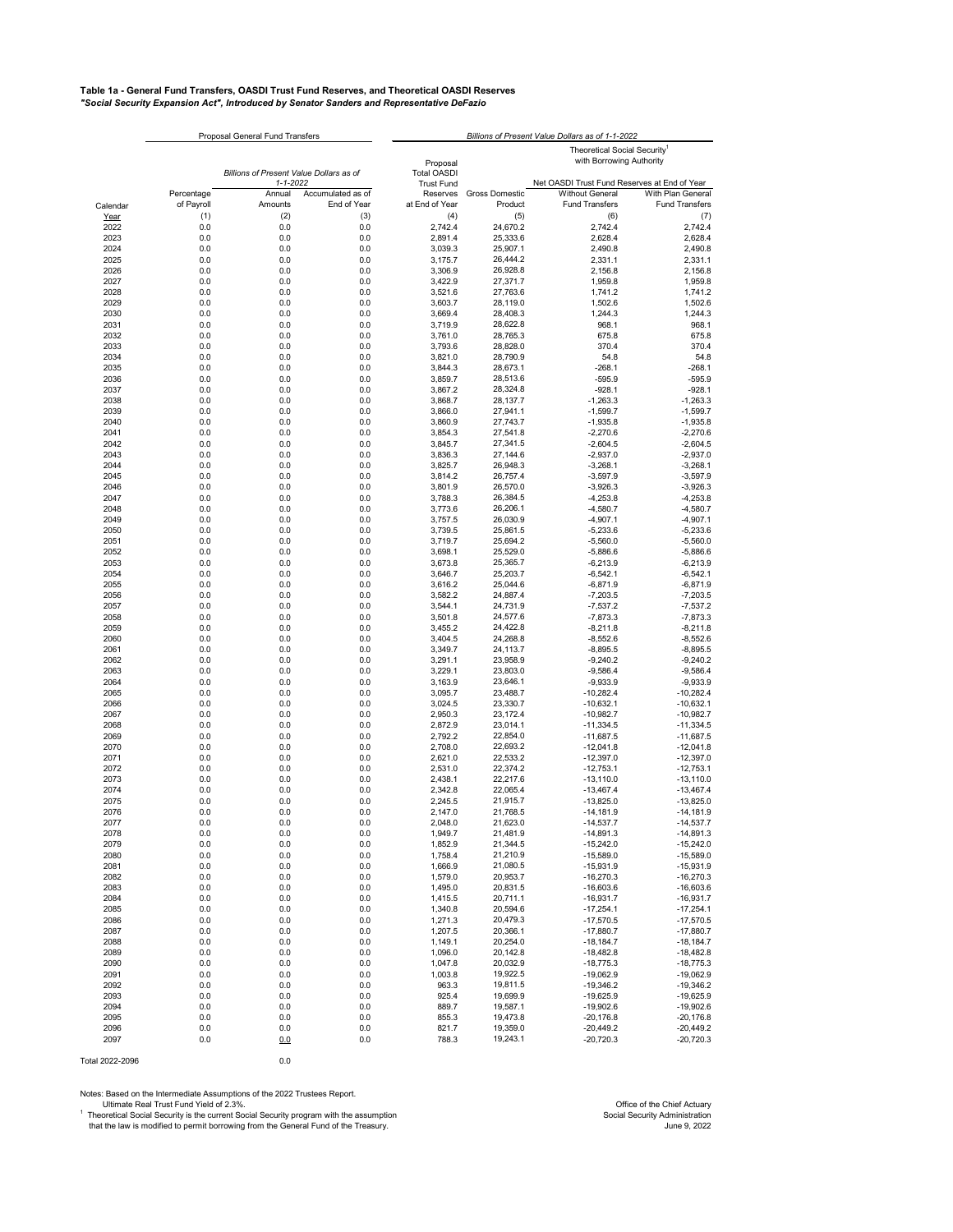**Table 1b - OASDI Changes & Implications for Federal Budget and Debt of Specified Plan Provision Effects on OASDI (Present Value Dollars)** *"Social Security Expansion Act", Introduced by Senator Sanders and Representative DeFazio*

|              |                     |                      |                       |                            | Billions of Present Value Dollars as of 1-1-2022 |            |                            |                |
|--------------|---------------------|----------------------|-----------------------|----------------------------|--------------------------------------------------|------------|----------------------------|----------------|
|              |                     |                      | Change                | Change in                  | Change                                           | Change     | Change in Total            | Change         |
|              | Specified           | <b>Basic Changes</b> | in Annual             | Debt Held                  | in Annual                                        | in Annual  | <b>Federal Debt</b>        | in Annual      |
|              | <b>General Fund</b> | in OASDI             | <b>Unified Budget</b> | by Public at               | <b>Unified Budget</b>                            |            | On Budget Subject to Limit | On Budget      |
| Year         | Transfers           | Cash Flow            | Cash Flow             | End of Year                | Balance                                          | Cash Flow  | End Of Year                | <b>Balance</b> |
| 2022         | (1)<br>0.0          | (2)<br>0.0           | (3)<br>0.0            | (4)<br>0.0                 | (5)<br>0.0                                       | (6)<br>0.0 | (7)<br>0.0                 | (8)<br>$0.0\,$ |
| 2023         | 0.0                 | 262.9                | 262.9                 | $-262.9$                   | 262.9                                            | $0.0\,$    | 0.0                        | 0.0            |
| 2024         | 0.0                 | 285.6                | 285.6                 | $-548.5$                   | 291.1                                            | $0.0\,$    | 0.0                        | 0.0            |
| 2025         | 0.0                 | 296.1                | 296.1                 | $-844.6$                   | 307.9                                            | 0.0        | 0.0                        | 0.0            |
| 2026         | 0.0                 | 305.5                | 305.5                 | $-1,150.1$                 | 324.8                                            | 0.0        | 0.0                        | 0.0            |
| 2027         | 0.0                 | 313.0                | 313.0                 | $-1,463.1$                 | 341.4                                            | $0.0\,$    | 0.0                        | 0.0            |
| 2028         | 0.0                 | 317.3                | 317.3                 | $-1,780.4$                 | 356.1                                            | 0.0        | 0.0                        | 0.0            |
| 2029         | 0.0                 | 320.8                | 320.8                 | $-2,101.2$                 | 371.4                                            | $0.0\,$    | 0.0                        | 0.0            |
| 2030         | 0.0                 | 323.9                | 323.9                 | $-2,425.1$                 | 388.5                                            | 0.0        | 0.0                        | 0.0            |
| 2031         | 0.0                 | 326.6                | 326.6                 | $-2,751.7$                 | 407.8                                            | 0.0        | 0.0                        | 0.0            |
| 2032<br>2033 | 0.0<br>0.0          | 333.4<br>338.0       | 333.4<br>338.0        | $-3,085.1$<br>$-3,423.2$   | 431.5<br>458.2                                   | 0.0<br>0.0 | 0.0<br>0.0                 | 0.0<br>0.0     |
| 2034         | 0.0                 | 343.1                | 343.1                 | $-3,766.2$                 | 486.9                                            | $0.0\,$    | 0.0                        | 0.0            |
| 2035         | 0.0                 | 346.2                | 346.2                 | $-4, 112.4$                | 511.9                                            | $0.0\,$    | 0.0                        | 0.0            |
| 2036         | 0.0                 | 343.2                | 343.2                 | $-4,455.6$                 | 526.9                                            | 0.0        | 0.0                        | 0.0            |
| 2037         | 0.0                 | 339.7                | 339.7                 | $-4,795.4$                 | 540.2                                            | 0.0        | 0.0                        | 0.0            |
| 2038         | 0.0                 | 336.6                | 336.6                 | $-5,132.0$                 | 553.3                                            | 0.0        | 0.0                        | 0.0            |
| 2039         | 0.0                 | 333.7                | 333.7                 | $-5,465.7$                 | 566.0                                            | 0.0        | 0.0                        | 0.0            |
| 2040         | 0.0                 | 331.0                | 331.0                 | $-5,796.6$                 | 578.7                                            | 0.0        | 0.0                        | 0.0            |
| 2041         | 0.0                 | 328.2                | 328.2                 | $-6,124.9$                 | 591.1                                            | 0.0        | 0.0                        | 0.0            |
| 2042         | 0.0                 | 325.4                | 325.4                 | $-6,450.3$                 | 603.4                                            | 0.0        | 0.0                        | 0.0            |
| 2043<br>2044 | 0.0                 | 323.0                | 323.0                 | $-6,773.3$                 | 615.8                                            | 0.0        | 0.0                        | 0.0            |
| 2045         | 0.0<br>0.0          | 320.6<br>318.3       | 320.6<br>318.3        | $-7,093.8$<br>$-7,412.1$   | 628.0<br>640.3                                   | 0.0<br>0.0 | 0.0<br>0.0                 | 0.0<br>0.0     |
| 2046         | 0.0                 | 316.1                | 316.1                 | $-7,728.2$                 | 652.5                                            | 0.0        | 0.0                        | 0.0            |
| 2047         | 0.0                 | 314.0                | 314.0                 | $-8,042.2$                 | 664.8                                            | 0.0        | 0.0                        | 0.0            |
| 2048         | 0.0                 | 312.1                | 312.1                 | $-8,354.3$                 | 677.2                                            | 0.0        | 0.0                        | 0.0            |
| 2049         | 0.0                 | 310.3                | 310.3                 | $-8,664.6$                 | 689.5                                            | 0.0        | 0.0                        | 0.0            |
| 2050         | 0.0                 | 308.5                | 308.5                 | $-8,973.0$                 | 701.8                                            | 0.0        | 0.0                        | 0.0            |
| 2051         | 0.0                 | 306.7                | 306.7                 | $-9,279.7$                 | 714.0                                            | 0.0        | 0.0                        | 0.0            |
| 2052         | 0.0                 | 305.0                | 305.0                 | $-9,584.7$                 | 726.2                                            | 0.0        | 0.0                        | 0.0            |
| 2053         | 0.0                 | 303.0                | 303.0                 | $-9,887.7$                 | 738.1                                            | 0.0        | 0.0                        | 0.0            |
| 2054         | 0.0                 | 301.1                | 301.1                 | $-10,188.8$                | 750.0                                            | 0.0        | 0.0                        | 0.0            |
| 2055<br>2056 | 0.0<br>0.0          | 299.3<br>297.5       | 299.3<br>297.5        | $-10,488.2$<br>$-10,785.6$ | 761.8<br>773.6                                   | 0.0<br>0.0 | 0.0<br>0.0                 | 0.0<br>0.0     |
| 2057         | 0.0                 | 295.6                | 295.6                 | $-11,081.3$                | 785.2                                            | 0.0        | 0.0                        | 0.0            |
| 2058         | 0.0                 | 293.8                | 293.8                 | $-11,375.1$                | 796.9                                            | 0.0        | 0.0                        | 0.0            |
| 2059         | 0.0                 | 291.9                | 291.9                 | $-11,667.0$                | 808.3                                            | 0.0        | 0.0                        | 0.0            |
| 2060         | 0.0                 | 290.0                | 290.0                 | $-11,957.1$                | 819.6                                            | 0.0        | 0.0                        | 0.0            |
| 2061         | 0.0                 | 288.1                | 288.1                 | $-12,245.2$                | 830.9                                            | 0.0        | 0.0                        | 0.0            |
| 2062         | 0.0                 | 286.1                | 286.1                 | $-12,531.3$                | 842.0                                            | 0.0        | 0.0                        | 0.0            |
| 2063         | 0.0                 | 284.2                | 284.2                 | $-12,815.5$                | 853.0                                            | 0.0        | 0.0                        | 0.0            |
| 2064         | 0.0                 | 282.3                | 282.3                 | $-13,097.8$                | 864.0                                            | 0.0        | 0.0                        | 0.0            |
| 2065<br>2066 | 0.0<br>0.0          | 280.4<br>278.5       | 280.4<br>278.5        | $-13,378.1$<br>$-13,656.6$ | 874.9<br>885.7                                   | 0.0<br>0.0 | 0.0<br>0.0                 | 0.0<br>0.0     |
| 2067         | 0.0                 | 276.4                | 276.4                 | $-13,933.0$                | 896.4                                            | 0.0        | 0.0                        | 0.0            |
| 2068         | 0.0                 | 274.4                | 274.4                 | $-14,207.4$                | 906.8                                            | 0.0        | 0.0                        | 0.0            |
| 2069         | 0.0                 | 272.3                | 272.3                 | $-14,479.7$                | 917.2                                            | 0.0        | 0.0                        | 0.0            |
| 2070         | 0.0                 | 270.2                | 270.2                 | $-14,749.8$                | 927.4                                            | 0.0        | 0.0                        | 0.0            |
| 2071         | 0.0                 | 268.2                | 268.2                 | $-15,018.0$                | 937.7                                            | 0.0        | 0.0                        | 0.0            |
| 2072         | 0.0                 | 266.1                | 266.1                 | $-15,284.1$                | 947.8                                            | 0.0        | 0.0                        | 0.0            |
| 2073         | 0.0                 | 264.1                | 264.1                 | $-15,548.2$                | 957.9                                            | 0.0        | 0.0                        | 0.0            |
| 2074<br>2075 | 0.0<br>0.0          | 262.1<br>260.2       | 262.1<br>260.2        | $-15,810.3$<br>$-16,070.5$ | 967.9<br>977.9                                   | 0.0        | 0.0                        | 0.0            |
| 2076         | 0.0                 | 258.4                | 258.4                 | $-16,328.9$                | 987.9                                            | 0.0<br>0.0 | 0.0<br>0.0                 | 0.0<br>0.0     |
| 2077         | 0.0                 | 256.8                | 256.8                 | $-16,585.7$                | 998.0                                            | 0.0        | 0.0                        | 0.0            |
| 2078         | 0.0                 | 255.3                | 255.3                 | $-16,841.0$                | 1,008.2                                          | 0.0        | 0.0                        | 0.0            |
| 2079         | 0.0                 | 253.9                | 253.9                 | $-17,094.8$                | 1,018.3                                          | 0.0        | 0.0                        | 0.0            |
| 2080         | 0.0                 | 252.6                | 252.6                 | $-17,347.5$                | 1,028.6                                          | 0.0        | 0.0                        | 0.0            |
| 2081         | 0.0                 | 251.4                | 251.4                 | $-17,598.9$                | 1,038.9                                          | 0.0        | 0.0                        | 0.0            |
| 2082         | 0.0                 | 250.4                | 250.4                 | $-17,849.2$                | 1,049.2                                          | 0.0        | 0.0                        | 0.0            |
| 2083         | 0.0                 | 249.4                | 249.4                 | $-18,098.6$                | 1,059.6                                          | 0.0        | 0.0                        | 0.0            |
| 2084         | 0.0                 | 248.5                | 248.5                 | $-18,347.1$                | 1,070.1                                          | 0.0        | 0.0                        | 0.0            |
| 2085<br>2086 | 0.0<br>0.0          | 247.7<br>247.0       | 247.7<br>247.0        | $-18,594.9$<br>$-18,841.8$ | 1,080.5<br>1,091.1                               | 0.0<br>0.0 | 0.0<br>0.0                 | 0.0<br>0.0     |
| 2087         | 0.0                 | 246.3                | 246.3                 | $-19,088.2$                | 1,101.6                                          | 0.0        | 0.0                        | 0.0            |
| 2088         | 0.0                 | 245.7                | 245.7                 | $-19,333.8$                | 1,112.1                                          | 0.0        | 0.0                        | 0.0            |
| 2089         | 0.0                 | 245.0                | 245.0                 | $-19,578.8$                | 1,122.6                                          | 0.0        | 0.0                        | 0.0            |
| 2090         | 0.0                 | 244.3                | 244.3                 | $-19,823.1$                | 1,133.1                                          | 0.0        | 0.0                        | 0.0            |
| 2091         | 0.0                 | 243.6                | 243.6                 | $-20,066.7$                | 1,143.4                                          | 0.0        | 0.0                        | 0.0            |
| 2092         | 0.0                 | 242.7                | 242.7                 | $-20,309.4$                | 1,153.6                                          | 0.0        | 0.0                        | 0.0            |
| 2093         | 0.0                 | 241.9                | 241.9                 | $-20,551.3$                | 1,163.8                                          | 0.0        | 0.0                        | 0.0            |
| 2094         | 0.0                 | 240.9                | 240.9                 | $-20,792.2$                | 1,173.8                                          | 0.0        | 0.0                        | 0.0            |
| 2095<br>2096 | 0.0                 | 239.9<br>238.8       | 239.9<br>238.8        | $-21,032.1$<br>$-21,270.9$ | 1,183.7<br>1,193.5                               | 0.0<br>0.0 | 0.0<br>0.0                 | 0.0<br>0.0     |
|              | 0.0                 |                      |                       |                            |                                                  |            |                            |                |

Total 2022-2096 0.0 21,270.9 21,270.9

Notes: Based on Intermediate Assumptions of the 2022 Trustees Report.

Ultimate Real Trust Fund Yield of 2.3%.

Changes reflect the budget scoring convention that presumes benefits not payable after reserve depletion would nonetheless

be paid, based on transfers from the General Fund of the Treasury resulting in additional borrowing from the public. Office of the Chief Actuary

Budget cash flows do not reflect effects on the General Fund of modifying the net investment income (NII) tax provisions, or Social Security Administration

from changes in income tax revenues due to behavioral response of tax filers on reported income.<br>June 9, 2022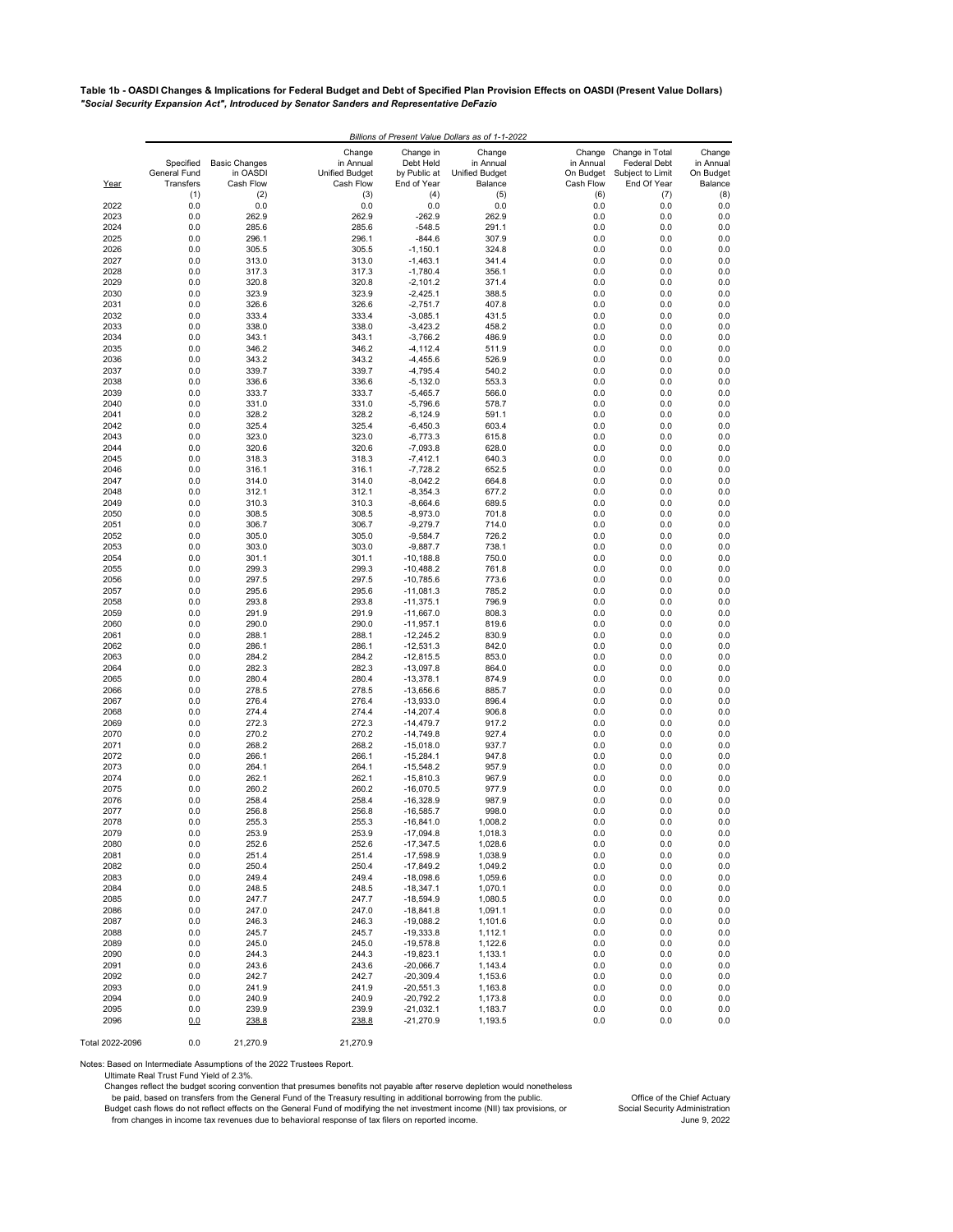**Table 1b.n - OASDI Changes & Implications for Federal Budget and Debt of Specified Plan Provision Effects on OASDI (Nominal Dollars)** *"Social Security Expansion Act", Introduced by Senator Sanders and Representative DeFazio*

|      |                           |                                  |                                              | <b>Billions of Nominal Dollars</b>     |                                              |                                              |                                                            |                                  |
|------|---------------------------|----------------------------------|----------------------------------------------|----------------------------------------|----------------------------------------------|----------------------------------------------|------------------------------------------------------------|----------------------------------|
|      | Specified<br>General Fund | <b>Basic Changes</b><br>in OASDI | Change<br>in Annual<br><b>Unified Budget</b> | Change in<br>Debt Held<br>by Public at | Change<br>in Annual<br><b>Unified Budget</b> | Change in<br>Annual On<br><b>Budget Cash</b> | Change in Total<br><b>Federal Debt</b><br>Subject to Limit | Change<br>in Annual<br>On Budget |
| Year | <b>Transfers</b>          | Cash Flow                        | Cash Flow                                    | End of Year <sup>1</sup>               | Balance <sup>1</sup>                         | Flow                                         | End of Year <sup>1</sup>                                   | Balance <sup>1</sup>             |
|      | (1)                       | (2)                              | (3)                                          | (4)                                    | (5)                                          | (6)                                          | (7)                                                        | (8)                              |
| 2022 | 0.0                       | 0.0                              | 0.0                                          | 0.0                                    | 0.0                                          | 0.0                                          | 0.0                                                        | 0.0                              |
| 2023 | 0.0                       | 271.7                            | 271.7                                        | $-274.8$                               | 274.8                                        | 0.0                                          | 0.0                                                        | 0.0                              |
| 2024 | 0.0                       | 301.4                            | 301.4                                        | $-585.6$                               | 310.8                                        | 0.0                                          | 0.0                                                        | 0.0                              |
| 2025 | 0.0                       | 319.3                            | 319.3                                        | $-921.7$                               | 336.1                                        | 0.0                                          | 0.0                                                        | 0.0                              |
| 2026 | 0.0                       | 336.9                            | 336.9                                        | $-1,284.6$                             | 363.0                                        | 0.0                                          | 0.0                                                        | 0.0                              |
| 2027 | 0.0                       | 353.5                            | 353.5                                        | $-1,675.8$                             | 391.1                                        | 0.0                                          | 0.0                                                        | 0.0                              |
| 2028 | 0.0                       | 367.8                            | 367.8                                        | $-2,094.9$                             | 419.1                                        | 0.0                                          | 0.0                                                        | 0.0                              |
| 2029 | 0.0                       | 382.3                            | 382.3                                        | $-2,544.6$                             | 449.7                                        | 0.0                                          | 0.0                                                        | 0.0                              |
| 2030 | 0.0                       | 397.8                            | 397.8                                        | $-3,029.5$                             | 484.9                                        | 0.0                                          | 0.0                                                        | 0.0                              |
| 2031 | 0.0                       | 414.3                            | 414.3                                        | $-3,555.1$                             | 525.6                                        | 0.0                                          | 0.0                                                        | 0.0                              |
| 2032 | 0.0                       | 438.0                            | 438.0                                        | $-4,130.1$                             | 575.0                                        | 0.0                                          | 0.0                                                        | 0.0                              |

Notes: Based on Intermediate Assumptions of the 2022 Trustees Report.

 Changes reflect the budget scoring convention that presumes benefits not payable after reserve depletion would nonetheless be paid, based on transfers from the General Fund of the Treasury resulting in additional borrowing from the public.

Budget cash flows do not reflect effects on the General Fund of modifying the net investment income (NII) tax provisions, or Office of the Chief Actuary from changes in income tax revenues due to behavioral response of tax filers on reported income.<br>
Social Security Administration

 $^1$  Includes the effect of accumulated interest income.  $\,$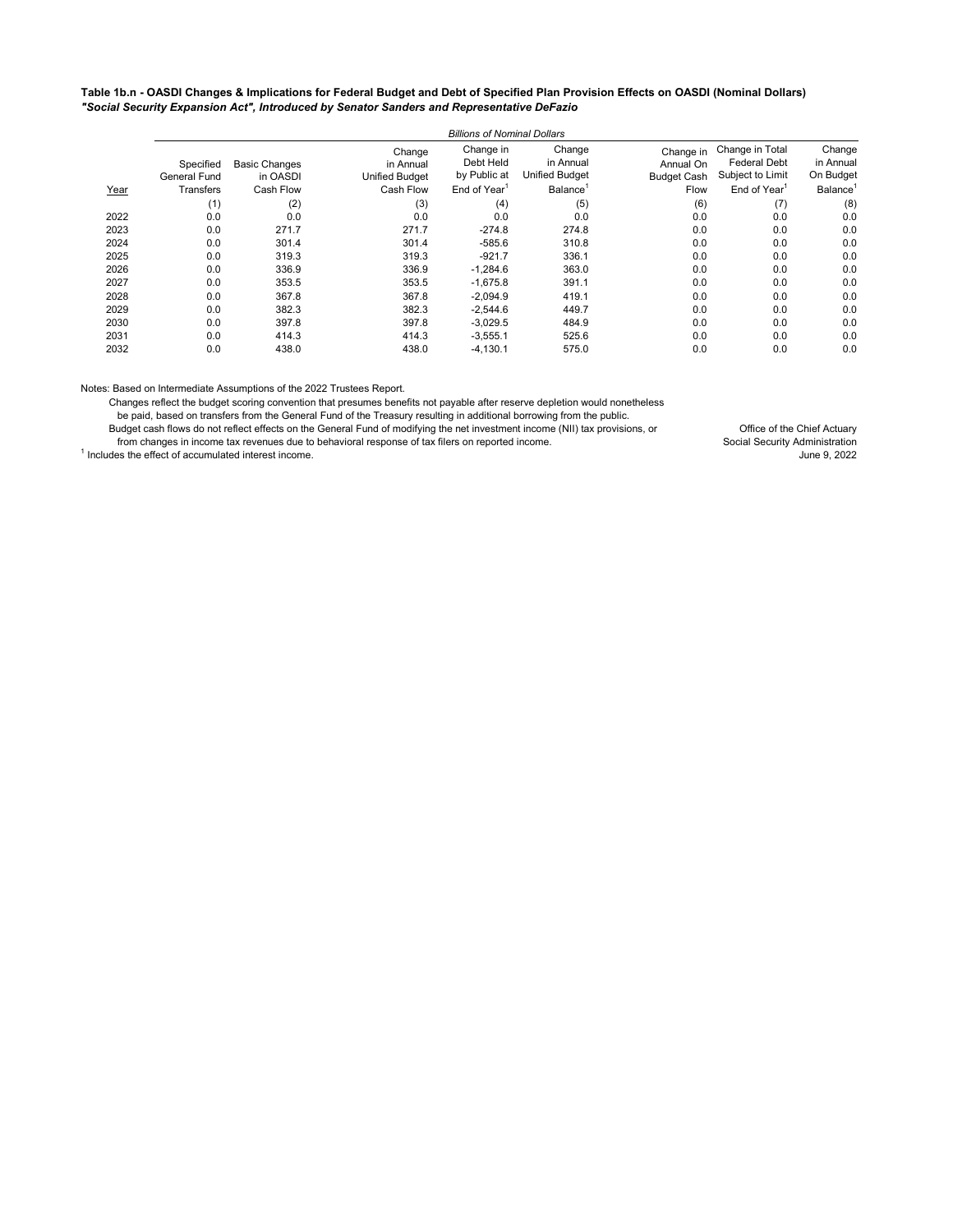**Table 1c - Current Law and Proposal Cost, Expenditures, and Income: As Percent of Gross Domestic Product** *"Social Security Expansion Act", Introduced by Senator Sanders and Representative DeFazio*

|          | <b>Current Law OASDI</b> |              |              |      | Proposal OASDI |              |  |
|----------|--------------------------|--------------|--------------|------|----------------|--------------|--|
|          |                          | Expenditures | Non-Interest |      | Expenditures   | Non-Interest |  |
| Calendar | Cost                     | (Payable)    | Income       | Cost | (Payable)      | Income       |  |
| Year     | (1)                      | (2)          | (3)          | (4)  | (5)            | (6)          |  |
|          |                          |              |              |      |                |              |  |
| 2022     | 4.98                     | 4.98         | 4.53         | 4.98 | 4.98           | 4.53         |  |
| 2023     | 5.09                     | 5.09         | 4.63         | 5.57 | 5.57           | 6.16         |  |
| 2024     | 5.17                     | 5.17         | 4.63         | 5.66 | 5.66           | 6.23         |  |
| 2025     | 5.26                     | 5.26         | 4.66         | 5.77 | 5.77           | 6.28         |  |
| 2026     | 5.36                     | 5.36         | 4.71         | 5.89 | 5.89           | 6.37         |  |
| 2027     | 5.45                     | 5.45         | 4.73         | 6.00 | 6.00           | 6.42         |  |
| 2028     | 5.54                     | 5.54         | 4.75         | 6.11 | 6.11           | 6.47         |  |
| 2029     | 5.62                     | 5.62         | 4.77         | 6.21 | 6.21           | 6.50         |  |
| 2030     | 5.69                     | 5.69         | 4.78         | 6.30 | 6.30           | 6.53         |  |
| 2031     | 5.76                     | 5.76         | 4.79         | 6.38 | 6.38           | 6.55         |  |
| 2032     | 5.81                     | 5.81         | 4.79         | 6.45 | 6.45           | 6.58         |  |
| 2033     | 5.85                     | 5.85         | 4.79         | 6.50 | 6.50           | 6.60         |  |
|          |                          |              |              |      |                |              |  |
| 2034     | 5.88                     | 5.88         | 4.78         | 6.54 | 6.54           | 6.63         |  |
| 2035     | 5.90                     | 4.96         | 4.77         | 6.57 | 6.57           | 6.65         |  |
| 2036     | 5.92                     | 4.77         | 4.77         | 6.60 | 6.60           | 6.65         |  |
| 2037     | 5.94                     | 4.76         | 4.76         | 6.63 | 6.63           | 6.64         |  |
| 2038     | 5.95                     | 4.75         | 4.75         | 6.64 | 6.64           | 6.64         |  |
| 2039     | 5.95                     | 4.74         | 4.74         | 6.65 | 6.65           | 6.63         |  |
| 2040     | 5.95                     | 4.73         | 4.73         | 6.66 | 6.66           | 6.63         |  |
| 2041     | 5.95                     | 4.72         | 4.72         | 6.66 | 6.66           | 6.62         |  |
| 2042     | 5.94                     | 4.72         | 4.72         | 6.66 | 6.66           | 6.62         |  |
| 2043     | 5.94                     | 4.71         | 4.71         | 6.66 | 6.66           | 6.61         |  |
| 2044     | 5.93                     | 4.70         | 4.70         | 6.65 | 6.65           | 6.61         |  |
| 2045     | 5.93                     | 4.69         | 4.69         | 6.65 | 6.65           | 6.60         |  |
| 2046     | 5.92                     | 4.68         | 4.68         | 6.65 | 6.65           | 6.60         |  |
|          |                          |              |              |      |                |              |  |
| 2047     | 5.92                     | 4.67         | 4.67         | 6.65 | 6.65           | 6.59         |  |
| 2048     | 5.92                     | 4.67         | 4.67         | 6.65 | 6.65           | 6.59         |  |
| 2049     | 5.92                     | 4.66         | 4.66         | 6.65 | 6.65           | 6.58         |  |
| 2050     | 5.92                     | 4.65         | 4.65         | 6.66 | 6.66           | 6.58         |  |
| 2051     | 5.92                     | 4.65         | 4.65         | 6.66 | 6.66           | 6.58         |  |
| 2052     | 5.93                     | 4.64         | 4.64         | 6.67 | 6.67           | 6.57         |  |
| 2053     | 5.93                     | 4.64         | 4.64         | 6.67 | 6.67           | 6.57         |  |
| 2054     | 5.94                     | 4.63         | 4.63         | 6.68 | 6.68           | 6.57         |  |
| 2055     | 5.95                     | 4.62         | 4.62         | 6.69 | 6.69           | 6.56         |  |
| 2056     | 5.96                     | 4.62         | 4.62         | 6.71 | 6.71           | 6.56         |  |
| 2057     | 5.97                     | 4.62         | 4.62         | 6.72 | 6.72           | 6.56         |  |
| 2058     | 5.99                     | 4.61         | 4.61         | 6.74 | 6.74           | 6.56         |  |
| 2059     | 6.00                     | 4.61         | 4.61         | 6.76 | 6.76           | 6.56         |  |
| 2060     | 6.01                     | 4.60         | 4.60         | 6.77 | 6.77           | 6.56         |  |
| 2061     | 6.03                     | 4.60         | 4.60         | 6.79 | 6.79           | 6.55         |  |
| 2062     | 6.04                     | 4.60         | 4.60         | 6.80 | 6.80           | 6.55         |  |
| 2063     | 6.05                     | 4.59         | 4.59         | 6.82 | 6.82           | 6.55         |  |
| 2064     | 6.06                     | 4.59         | 4.59         | 6.83 | 6.83           | 6.55         |  |
| 2065     | 6.07                     | 4.58         | 4.58         | 6.84 | 6.84           | 6.55         |  |
|          |                          |              |              |      |                |              |  |
| 2066     | 6.08                     | 4.58         | 4.58         | 6.86 | 6.86           | 6.54         |  |
| 2067     | 6.10                     | 4.58         | 4.58         | 6.87 | 6.87           | 6.54         |  |
| 2068     | 6.11                     | 4.57         | 4.57         | 6.88 | 6.88           | 6.54         |  |
| 2069     | 6.12                     | 4.57         | 4.57         | 6.90 | 6.90           | 6.54         |  |
| 2070     | 6.13                     | 4.57         | 4.57         | 6.91 | 6.91           | 6.53         |  |
| 2071     | 6.14                     | 4.56         | 4.56         | 6.93 | 6.93           | 6.53         |  |
| 2072     | 6.16                     | 4.56         | 4.56         | 6.94 | 6.94           | 6.53         |  |
| 2073     | 6.17                     | 4.56         | 4.56         | 6.95 | 6.95           | 6.53         |  |
| 2074     | 6.18                     | 4.55         | 4.55         | 6.97 | 6.97           | 6.53         |  |
| 2075     | 6.18                     | 4.55         | 4.55         | 6.97 | 6.97           | 6.52         |  |
| 2076     | 6.19                     | 4.54         | 4.54         | 6.98 | 6.98           | 6.52         |  |
| 2077     | 6.19                     | 4.54         | 4.54         | 6.98 | 6.98           | 6.52         |  |
| 2078     | 6.19                     | 4.53         | 4.53         | 6.98 | 6.98           | 6.51         |  |
| 2079     | 6.18                     | 4.53         | 4.53         | 6.97 | 6.97           | 6.51         |  |
| 2080     | 6.17                     | 4.52         | 4.52         | 6.96 | 6.96           | 6.50         |  |
| 2081     | 6.15                     | 4.52         | 4.52         | 6.94 | 6.94           | 6.50         |  |
| 2082     | 6.13                     | 4.51         | 4.51         | 6.92 | 6.92           | 6.50         |  |
| 2083     | 6.11                     | 4.51         | 4.51         | 6.90 | 6.90           | 6.49         |  |
|          |                          |              |              |      |                |              |  |
| 2084     | 6.09                     | 4.50         | 4.50         | 6.88 | 6.88           | 6.48         |  |
| 2085     | 6.07                     | 4.50         | 4.50         | 6.85 | 6.85           | 6.48         |  |
| 2086     | 6.04                     | 4.49         | 4.49         | 6.82 | 6.82           | 6.47         |  |
| 2087     | 6.01                     | 4.48         | 4.48         | 6.79 | 6.79           | 6.47         |  |
| 2088     | 5.99                     | 4.48         | 4.48         | 6.76 | 6.76           | 6.46         |  |
| 2089     | 5.96                     | 4.47         | 4.47         | 6.73 | 6.73           | 6.46         |  |
| 2090     | 5.93                     | 4.47         | 4.47         | 6.70 | 6.70           | 6.45         |  |
| 2091     | 5.91                     | 4.46         | 4.46         | 6.68 | 6.68           | 6.45         |  |
| 2092     | 5.90                     | 4.46         | 4.46         | 6.66 | 6.66           | 6.45         |  |
| 2093     | 5.88                     | 4.46         | 4.46         | 6.64 | 6.64           | 6.44         |  |
| 2094     | 5.87                     | 4.45         | 4.45         | 6.63 | 6.63           | 6.44         |  |
| 2095     | 5.86                     | 4.45         | 4.45         | 6.62 | 6.62           | 6.44         |  |
| 2096     | 5.86                     | 4.45         | 4.45         | 6.62 | 6.62           | 6.44         |  |
|          |                          |              |              |      |                |              |  |

Note: Based on Intermediate Assumptions of the 2022 Trustees Report.

Office of the Chief Actuary Social Security Administration June 9, 2022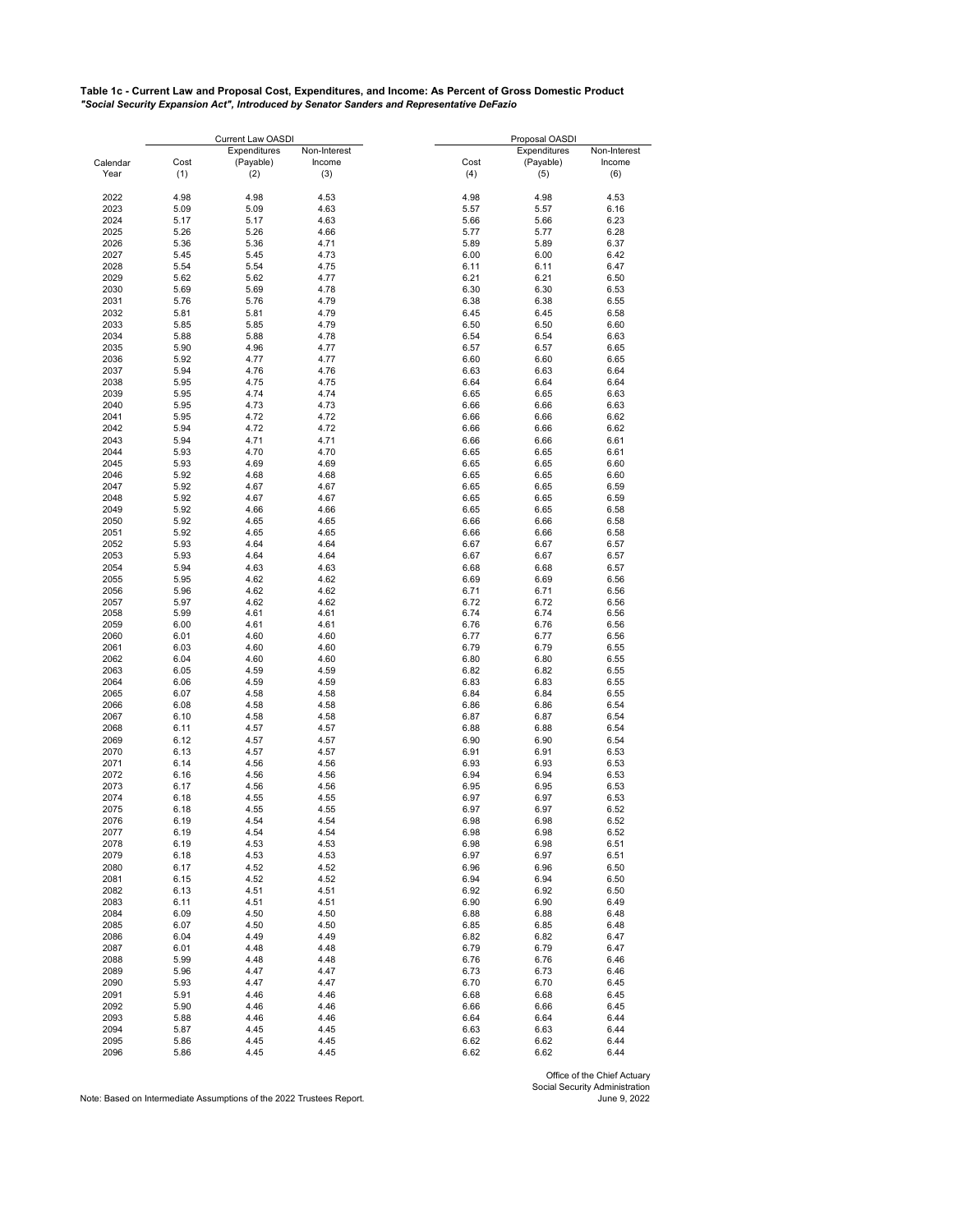**Table 1d - Change in Long-Range Trust Fund Reserves / Unfunded Obligation (Present Value Dollars)** *"Social Security Expansion Act", Introduced by Senator Sanders and Representative DeFazio*

|                 |                            | Billions of Present Value Dollars as of 1-1-2021 |          |                 |                           |                            |
|-----------------|----------------------------|--------------------------------------------------|----------|-----------------|---------------------------|----------------------------|
|                 | <b>Current Law OASDI</b>   |                                                  |          | <b>Basic</b>    |                           | Proposal OASDI             |
|                 | Trust Fund Reserves /      | Changes                                          | Changes  | Changes         | <b>Total Change</b>       | Trust Fund Reserves /      |
|                 | <b>Unfunded Obligation</b> | in OASDI                                         | in OASDI | in OASDI        | Through                   | <b>Unfunded Obligation</b> |
| Year            | Through End of Year        | Income                                           | Cost     | Cash Flow       | End of Year               | Through End of Year        |
|                 | (1)                        | (2)                                              | (3)      | $(4) = (2)-(3)$ | $(5)$ = cumulative sum(4) | $(6) = (1)+(5)$            |
| 2022            | 2,742.4                    | 0.0                                              | 0.0      | 0.0             | 0.0                       | 2,742.4                    |
| 2023            | 2,628.4                    | 386.2                                            | 123.2    | 262.9           | 262.9                     | 2,891.4                    |
| 2024            | 2,490.8                    | 412.8                                            | 127.3    | 285.6           | 548.5                     | 3,039.3                    |
| 2025            | 2,331.1                    | 431.1                                            | 135.0    | 296.1           | 844.6                     | 3,175.7                    |
| 2026            | 2,156.8                    | 448.5                                            | 143.0    | 305.5           | 1,150.1                   | 3,306.9                    |
| 2027            | 1,959.8                    | 463.9                                            | 150.9    | 313.0           | 1,463.1                   | 3,422.9                    |
| 2028            | 1,741.2                    | 475.8                                            | 158.5    | 317.3           | 1,780.4                   | 3,521.6                    |
| 2029            | 1,502.6                    | 486.4                                            | 165.6    | 320.8           | 2,101.2                   | 3,603.7                    |
| 2030            | 1,244.3                    | 496.1                                            | 172.1    | 323.9           | 2,425.1                   | 3,669.4                    |
| 2031            | 968.1                      | 504.7                                            | 178.1    | 326.6           | 2,751.7                   | 3,719.9                    |
| 2032            | 675.8                      | 516.4                                            | 183.0    | 333.4           | 3,085.1                   | 3,761.0                    |
| 2033            | 370.4                      | 525.0                                            | 187.0    | 338.0           | 3,423.2                   | 3,793.6                    |
| 2034            | 54.8                       | 533.1                                            | 190.0    | 343.1           | 3,766.2                   | 3,821.0                    |
| 2035            | $-268.1$                   | 538.3                                            | 192.2    | 346.2           | 4,112.4                   | 3,844.3                    |
| 2036            | $-595.9$                   | 536.8                                            | 193.6    | 343.2           | 4,455.6                   | 3,859.7                    |
| 2037            | $-928.1$                   | 534.5                                            | 194.7    | 339.7           | 4,795.4                   | 3,867.2                    |
| 2038            | $-1,263.3$                 | 532.1                                            | 195.5    | 336.6           | 5,132.0                   | 3,868.7                    |
| 2039            | $-1,599.7$                 | 529.5                                            | 195.8    | 333.7           | 5,465.7                   | 3,866.0                    |
| 2040            | $-1,935.8$                 | 526.8                                            | 195.9    | 331.0           | 5,796.6                   | 3,860.9                    |
| 2041            | $-2,270.6$                 | 523.8                                            | 195.6    | 328.2           | 6,124.9                   | 3,854.3                    |
| 2042            | $-2,604.5$                 | 520.9                                            | 195.4    | 325.4           | 6,450.3                   | 3,845.7                    |
| 2043            | $-2,937.0$                 | 518.1                                            | 195.1    | 323.0           | 6,773.3                   | 3,836.3                    |
| 2044            | $-3,268.1$                 | 515.2                                            | 194.6    | 320.6           | 7,093.8                   | 3,825.7                    |
| 2045            | $-3,597.9$                 | 512.4                                            | 194.1    | 318.3           | 7,412.1                   | 3,814.2                    |
| 2046            | $-3,926.3$                 | 509.6                                            | 193.5    | 316.1           | 7,728.2                   | 3,801.9                    |
| 2047            | $-4,253.8$                 | 506.8                                            | 192.9    | 314.0           | 8,042.2                   | 3,788.3                    |
| 2048            | $-4,580.7$                 | 504.3                                            | 192.2    | 312.1           | 8,354.3                   | 3,773.6                    |
| 2049            | $-4,907.1$                 | 501.8                                            | 191.5    | 310.3           | 8,664.6                   | 3,757.5                    |
| 2050            | $-5,233.6$                 | 499.3                                            | 190.8    | 308.5           | 8,973.0                   | 3,739.5                    |
| 2051            | $-5,560.0$                 | 496.8                                            | 190.1    | 306.7           | 9,279.7                   | 3,719.7                    |
| 2052            | $-5,886.6$                 | 494.3                                            | 189.3    | 305.0           | 9,584.7                   | 3,698.1                    |
| 2053            | $-6,213.9$                 | 491.6                                            | 188.6    | 303.0           | 9,887.7                   | 3,673.8                    |
| 2054            | $-6,542.1$                 | 489.0                                            | 187.9    | 301.1           | 10,188.8                  | 3,646.7                    |
|                 |                            |                                                  |          |                 |                           |                            |
| 2055            | $-6,871.9$                 | 486.5                                            | 187.2    | 299.3           | 10,488.2                  | 3,616.2                    |
| 2056            | $-7,203.5$                 | 484.0                                            | 186.5    | 297.5           | 10,785.6                  | 3,582.2                    |
| 2057            | $-7,537.2$                 | 481.6                                            | 185.9    | 295.6           | 11,081.3                  | 3,544.1                    |
| 2058            | $-7,873.3$                 | 479.2                                            | 185.3    | 293.8           | 11,375.1                  | 3,501.8                    |
| 2059            | $-8,211.8$                 | 476.7                                            | 184.7    | 291.9           | 11,667.0                  | 3,455.2                    |
| 2060            | $-8,552.6$                 | 474.2                                            | 184.1    | 290.0           | 11,957.1                  | 3,404.5                    |
| 2061            | $-8,895.5$                 | 471.6                                            | 183.5    | 288.1           | 12,245.2                  | 3,349.7                    |
| 2062            | $-9,240.2$                 | 469.0                                            | 182.9    | 286.1           | 12,531.3                  | 3,291.1                    |
| 2063            | $-9,586.4$                 | 466.4                                            | 182.2    | 284.2           | 12,815.5                  | 3,229.1                    |
| 2064            | $-9,933.9$                 | 463.8                                            | 181.5    | 282.3           | 13,097.8                  | 3,163.9                    |
| 2065            | $-10,282.4$                | 461.2                                            | 180.8    | 280.4           | 13,378.1                  | 3,095.7                    |
| 2066            | $-10,632.1$                | 458.5                                            | 180.1    | 278.5           | 13,656.6                  | 3,024.5                    |
| 2067            | $-10,982.7$                | 455.8                                            | 179.3    | 276.4           | 13,933.0                  | 2,950.3                    |
| 2068            | $-11,334.5$                | 453.0                                            | 178.6    | 274.4           | 14,207.4                  | 2,872.9                    |
| 2069            | $-11,687.5$                | 450.1                                            | 177.9    | 272.3           | 14,479.7                  | 2,792.2                    |
| 2070            | $-12,041.8$                | 447.3                                            | 177.1    | 270.2           | 14,749.8                  | 2,708.0                    |
| 2071            | $-12,397.0$                | 444.5                                            | 176.4    | 268.2           | 15,018.0                  | 2,621.0                    |
| 2072            | $-12,753.1$                | 441.7                                            | 175.6    | 266.1           | 15,284.1                  | 2,531.0                    |
| 2073            | $-13,110.0$                | 438.9                                            | 174.8    | 264.1           | 15,548.2                  | 2,438.1                    |
| 2074            | $-13,467.4$                | 436.1                                            | 174.0    | 262.1           | 15,810.3                  | 2,342.8                    |
| 2075            | $-13,825.0$                | 433.4                                            | 173.2    | 260.2           | 16,070.5                  | 2,245.5                    |
| 2076            | $-14,181.9$                | 430.7                                            | 172.3    | 258.4           | 16,328.9                  | 2,147.0                    |
| 2077            | $-14,537.7$                | 428.1                                            | 171.3    | 256.8           | 16,585.7                  | 2,048.0                    |
| 2078            | $-14,891.3$                | 425.5                                            | 170.2    | 255.3           | 16,841.0                  | 1,949.7                    |
| 2079            | $-15,242.0$                | 423.0                                            | 169.1    | 253.9           | 17,094.8                  | 1,852.9                    |
| 2080            | $-15,589.0$                | 420.5                                            | 167.9    | 252.6           | 17,347.5                  | 1,758.4                    |
| 2081            | $-15,931.9$                | 418.1                                            | 166.6    | 251.4           | 17,598.9                  | 1,666.9                    |
| 2082            | $-16,270.3$                | 415.7                                            | 165.3    | 250.4           | 17,849.2                  | 1,579.0                    |
| 2083            | $-16,603.6$                | 413.4                                            | 164.0    | 249.4           | 18,098.6                  | 1,495.0                    |
| 2084            | $-16,931.7$                | 411.1                                            | 162.6    | 248.5           | 18,347.1                  | 1,415.5                    |
| 2085            | $-17,254.1$                | 408.9                                            | 161.2    | 247.7           | 18,594.9                  | 1,340.8                    |
| 2086            | $-17,570.5$                | 406.8                                            | 159.8    | 247.0           | 18,841.8                  | 1,271.3                    |
| 2087            | $-17,880.7$                | 404.7                                            | 158.4    | 246.3           | 19,088.2                  | 1,207.5                    |
| 2088            | $-18,184.7$                | 402.6                                            | 156.9    | 245.7           | 19,333.8                  | 1,149.1                    |
| 2089            | $-18,482.8$                | 400.5                                            | 155.5    | 245.0           | 19,578.8                  | 1,096.0                    |
| 2090            | $-18,775.3$                | 398.4                                            | 154.1    | 244.3           | 19,823.1                  | 1,047.8                    |
| 2091            | $-19,062.9$                | 396.3                                            | 152.8    | 243.6           | 20,066.7                  | 1,003.8                    |
| 2092            | $-19,346.2$                | 394.2                                            | 151.5    | 242.7           | 20,309.4                  | 963.3                      |
| 2093            | $-19,625.9$                | 392.2                                            | 150.3    | 241.9           | 20,551.3                  | 925.4                      |
| 2094            | $-19,902.6$                | 390.1                                            | 149.2    | 240.9           | 20,792.2                  | 889.7                      |
| 2095            | $-20,176.8$                | 388.0                                            | 148.1    | 239.9           | 21,032.1                  | 855.3                      |
| 2096            | $-20,449.2$                | 385.9                                            | 147.1    | 238.8           | 21,270.9                  | 821.7                      |
|                 |                            |                                                  |          |                 |                           |                            |
| Total 2022-2096 |                            | 34,189.9                                         | 12,919.0 | 21,270.9        |                           |                            |

Notes: Based on Intermediate Assumptions of the 2022 Trustees Report.<br>Ultimate Real Trust Fund Yield of 2.3%. June 9, 2022 Ultimate Real Trust Fund Yield of 2.3%.

Office of the Chief Actuary